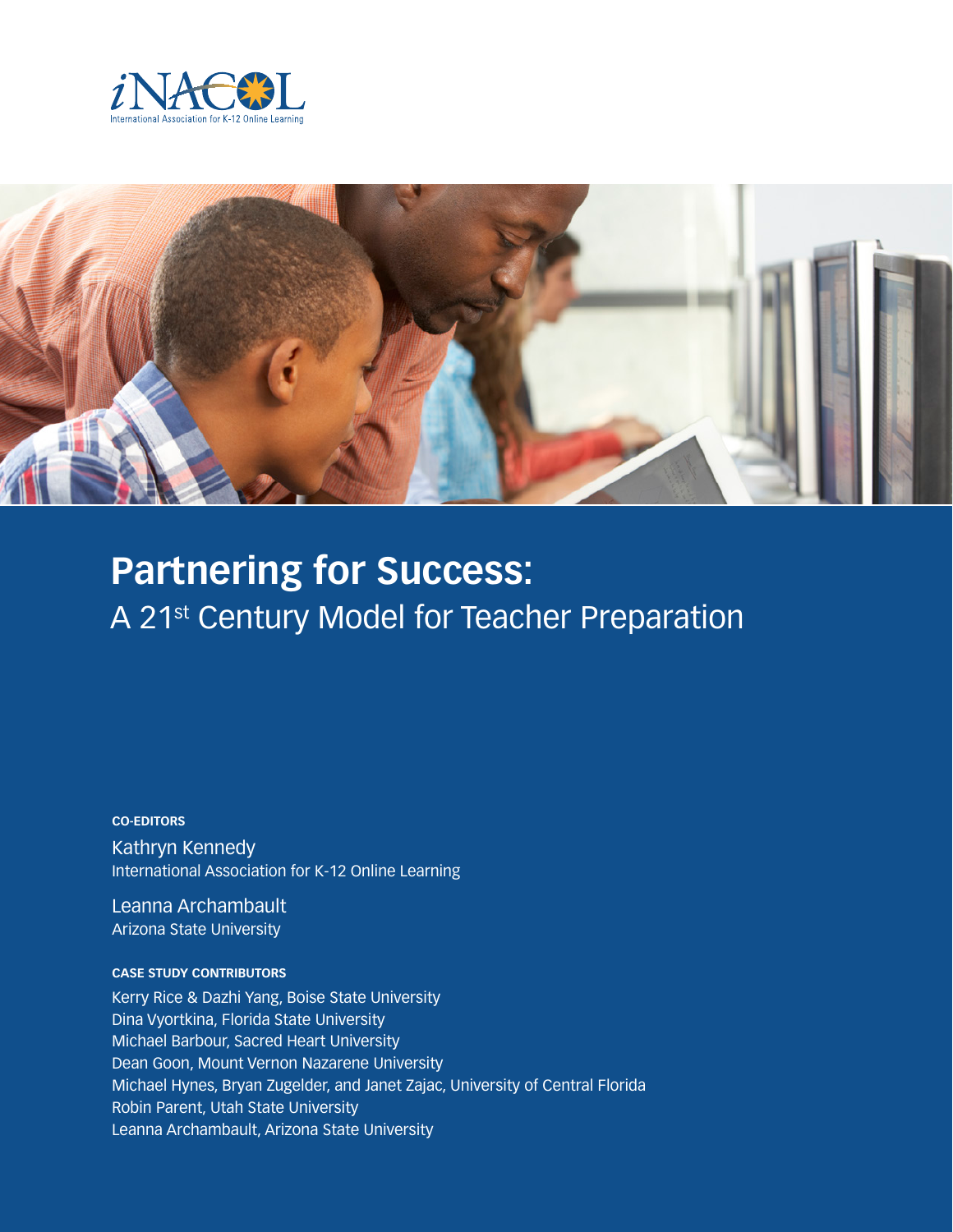#### **OCTOBER 2013**

## **Partnering for Success:** A 21st Century Model for Teacher Preparation

#### **CO-EDITORS**

Kathryn Kennedy *International Association for K-12 Online Learning* 

Leanna Archambault *Arizona State University* 

#### **CASE STUDY CONTRIBUTORS**

Kerry Rice & Dazhi Yang, *Boise State University* Dina Vyortkina, *Florida State University* Michael Barbour, *Sacred Heart University* Dean Goon, *Mount Vernon Nazarene University* Michael Hynes, Bryan Zugelder, and Janet Zajac, *University of Central Florida* Robin Parent, *Utah State University* Leanna Archambault, *Arizona State University*





*iNACOL, The International Association for K-12 Online Learning, <http://www.inacol.org/>* The mission of the International Association for K-12 Online Learning (iNACOL) is to ensure all students have access to a world-class education and quality blended and online learning opportunities that prepare them for a lifetime of success. iNACOL is a non-profit organization focused on research; developing policy for student-centered education to ensure equity and access; developing quality standards for emerging learning models using online, blended, and competency-based education; and supporting the ongoing professional development of classroom, school, district and state leaders for new learning models. **Learn more at www.inacol.org.**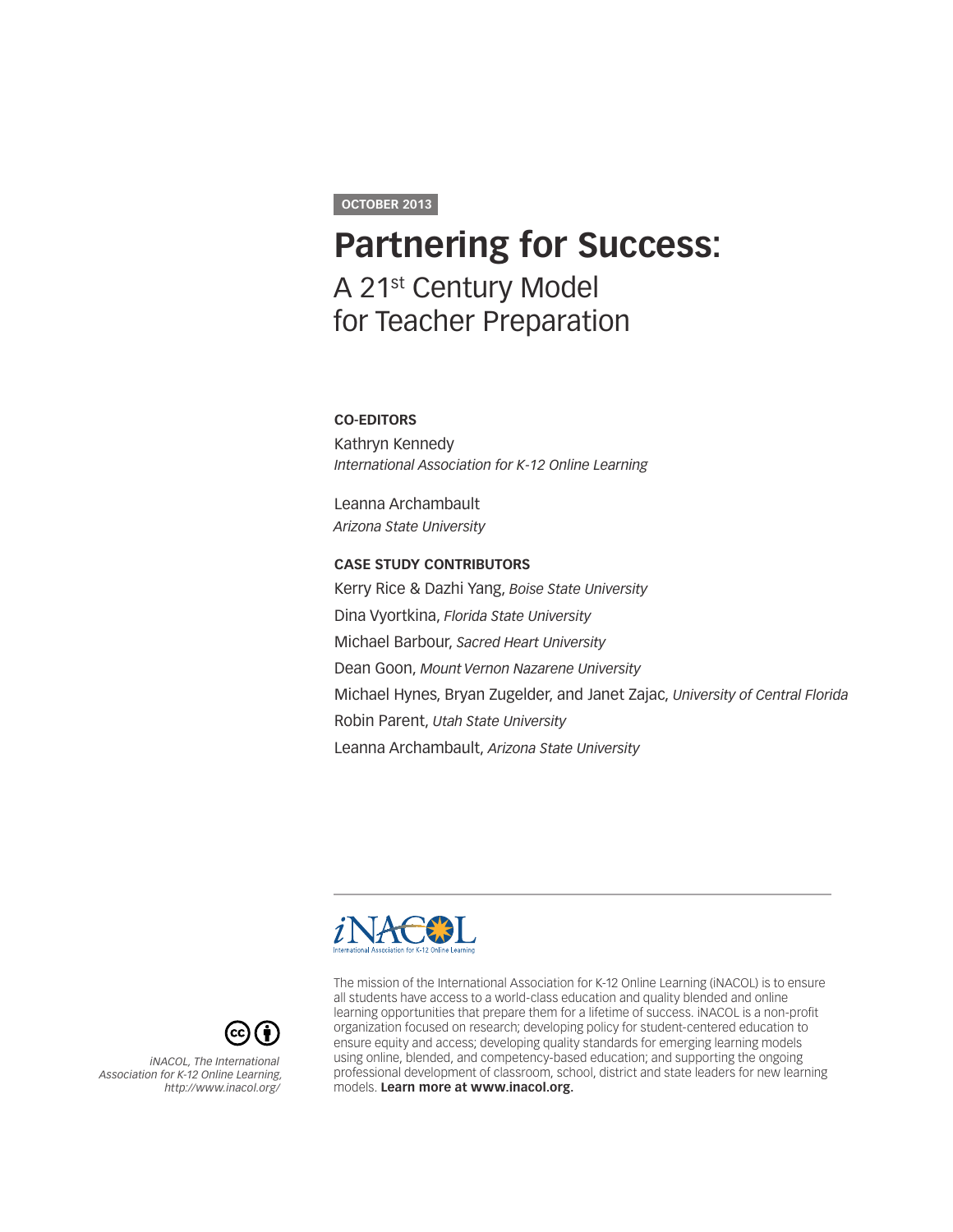## Table of Contents

| <b>Foreward</b><br>by Susan Patrick                                                                                     | 4  |
|-------------------------------------------------------------------------------------------------------------------------|----|
| <b>Introduction</b><br>by Kathryn Kennedy                                                                               | 5. |
| <b>Boise State University and</b><br><b>Idaho Digital Learning Academy</b><br>by Kerry Rice and Dazhi Yang              | 7  |
| <b>Florida State University</b><br>and Florida Virtual School<br>by Dina Vyortkina                                      | 13 |
| <b>Wayne State University</b><br>by Michael Barbour                                                                     | 22 |
| <b>Arizona State University</b><br>and Florence Virtual Academy<br>by Leanna Archambault                                | 26 |
| <b>Mount Vernon Nazarene University</b><br>and TRECA Digital Academy<br>by Dean Goon                                    | 30 |
| <b>University of Central Florida</b><br>and Florida Virtual School<br>by Michael Hynes, Bryan Zugelder, and Janet Zajac | 34 |
| <b>Utah State University</b><br>and Utah Virtual Academy<br>by Robin Parent                                             | 37 |
| <b>Conclusion</b><br>by Leanna Archambault                                                                              | 41 |
| <b>Editor and Contributor Biographies</b>                                                                               | 42 |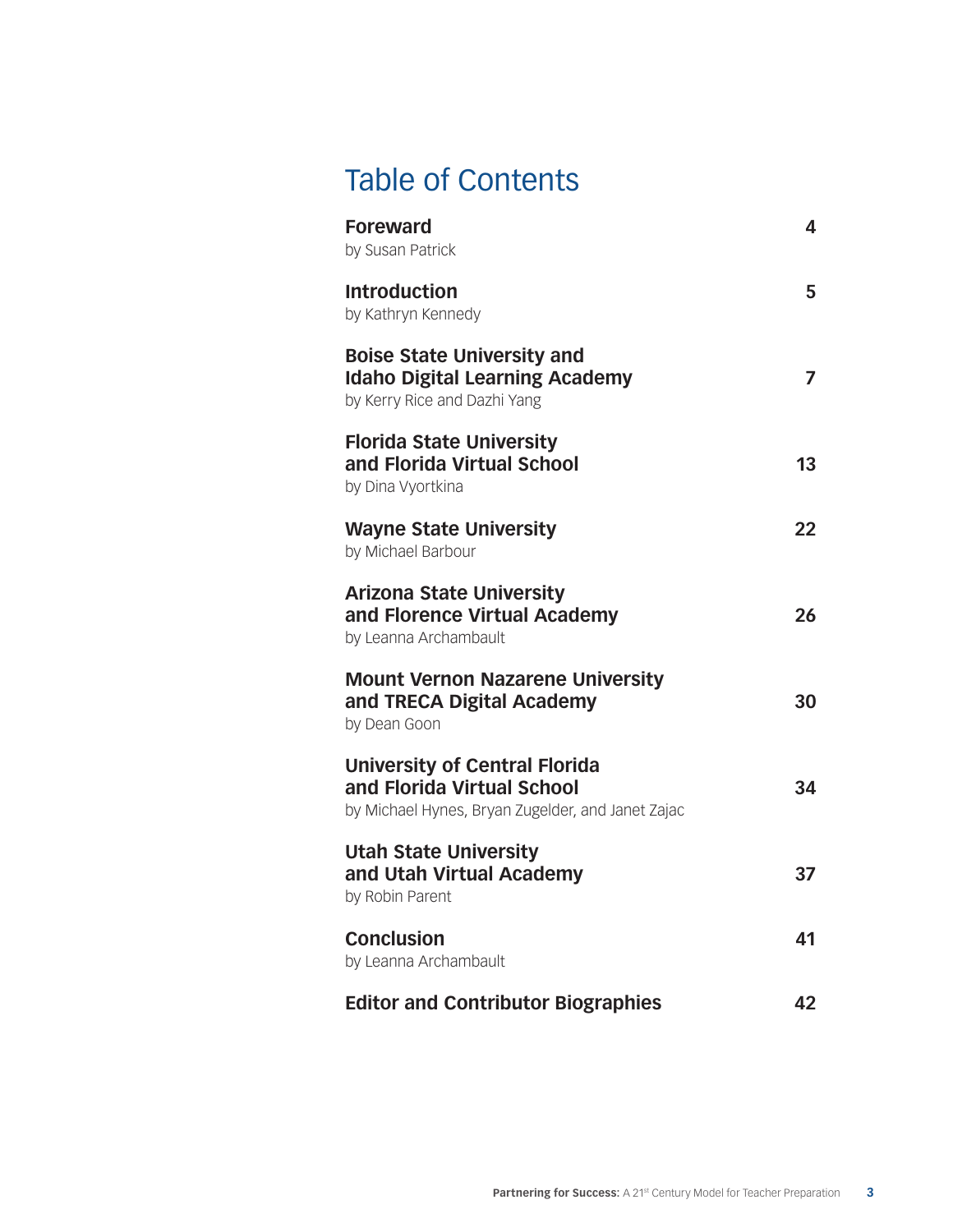#### <span id="page-3-0"></span>*Foreword*

As advanced technologies enter the mainstream of everyday life, more than half of K-12 school districts are already offering — or interested in starting — blended and online learning programs.

With the addition of modern tools and resources, what school looks like today — and how classroom teachers teach — changes dramatically. There are human capital issues around making sure teachers are skilled in managing the educational process for students: part concierge (expanding resources through digital content and tools) and part coach or guide, providing improved instructional approaches that are student-centered and personalized for each student's needs and interests.

This naturally leads to asking our teacher preparation programs to modernize and adapt to these new realities. Programs that provide teacher licensure preparation must be responsible for training today's teaching workforce for today's educational needs, not yesterday's "one classroom, one textbook" model of lecture learning — continuously modernizing skills, methods and strategies to ensure a new generation of teachers are successful with a new generation of students.

New school models are evolving that measure individual achievement based on each student's learning needs using data, a wider range of academic content choices, new teaching methods, tools, platforms and resources to offer services that are not one-size-fits-all. Rather, they are customized for each child. It is only reasonable that educators seeking to enter into these emerging learning environments should have their training supplemented by practical experience using the tools, techniques and pedagogy inspired by and required for successful teaching (and learning) within digital learning environments.

However, a national survey of teacher education programs conducted in 2012 found that a paltry 1.3% of them were preparing their teachers for next generation learning models.' That survey and subsequent studies have identified the need for a dramatic shift in the skills and methods for educator preparation toward next generation learning models, which require many of the same skills as traditional education, yet a more comprehensive set of skills to navigate a diverse range of learning environments — including blended, online, competency-based models emerging in anytime, everywhere traditional classrooms and schools.

Too few educator and leadership preparation programs are up to the task of modernized teacher training for the 21st century. A bright spot, however, has been the growing number of innovative teacher preparation programs that have formed partnerships with blended and online schools around the country.

As they did in their book *Lessons Learned in Teacher Mentoring*, Drs. Archambault and Kennedy uncover and explore those developing best practices in innovative teacher preparation for next generation learning environments so the field can build upon the work of these pioneering leaders.

This report studies the best practices necessary to rethink the skills, methods and pedagogical evolution that teacher education must address. If we are to ensure great teachers are trained, mentored and retained for our students — the programs themselves must emulate 21<sup>st</sup> century skills for individualized student learning — no matter where or how a student learns best. The examples found in this report have unique elements and frameworks that others may learn from and replicate.

No teacher should start their career with anything less than complete confidence that they have been effectively prepared for Day One. The partnerships highlighted here are poised to make that a reality and provide guideposts to rethinking and modernizing educator preparation programs for today's schools.

#### **Susan Patrick**

*President and CEO, iNACOL*

i Kennedy, K., & Archambault, L. (2012). Offering pre-service teachers field experiences in K-12 online learning: A national survey of teacher education programs. *Journal of Teacher Education*, 63(3), 185-200.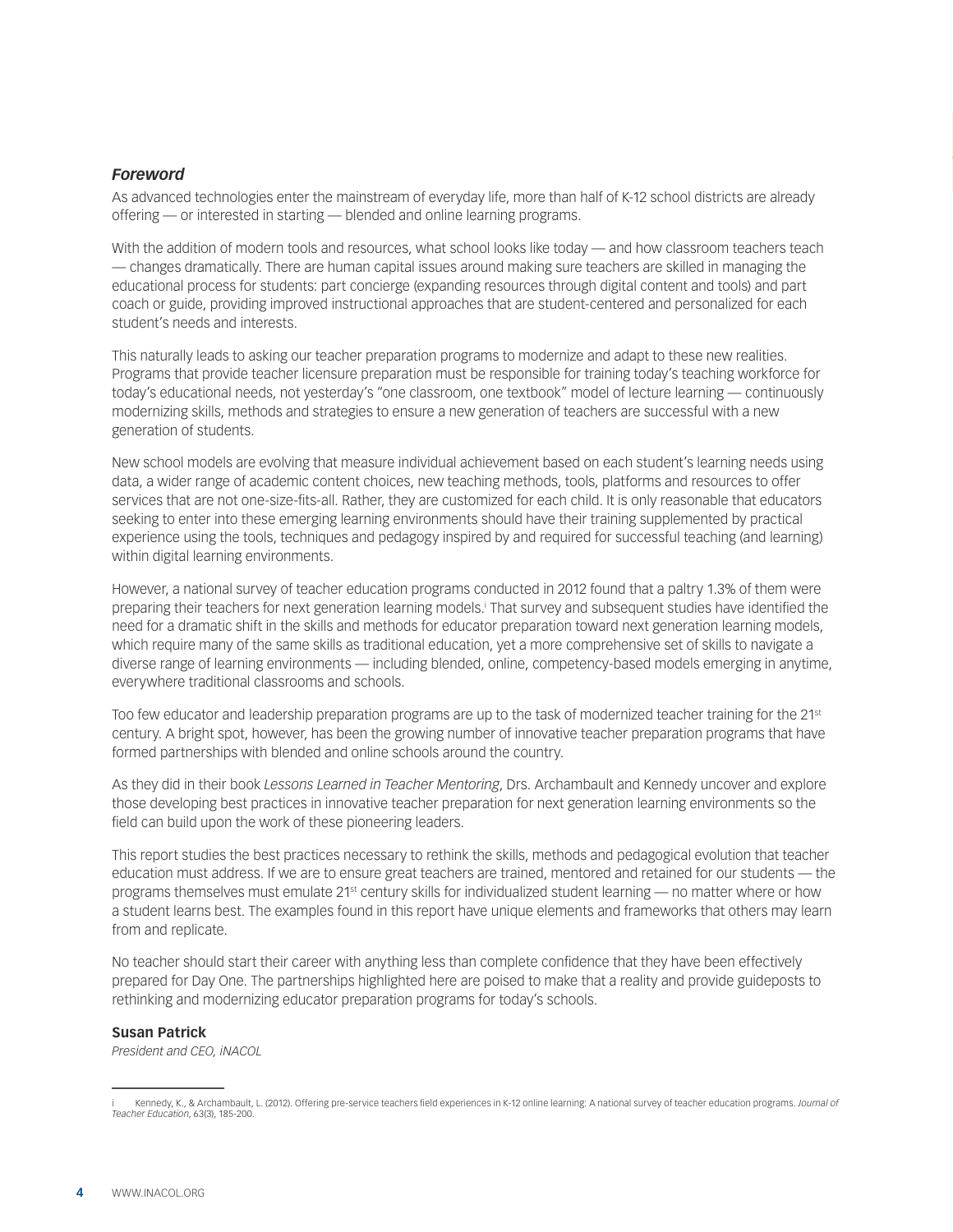## <span id="page-4-0"></span>**Introduction**

**FIELD EXPERIENCES ARE THE LEARNING ENVIRONMENTS IN WHICH PRE-SERVICE AND IN-SERVICE TEACHERS ARE PLACED TO GET THE HANDS-ON EXPERIENCE THEY NEED TO SUCCEED IN THE EDUCATION SYSTEM.** These practical experiences are a key part of teacher professional development (Feiman-Nemser, 2001). Recent research has suggested that practica experiences in online schools are important as well (Archambault, 2013; Kennedy & Archambault, 2012; Compton & Davis, 2010; Compton, Davis, & Mackey, 2009; Davis, Compton, & Mackey, 2009). Paving the way for field experiences in online schools was Iowa State University under their Fund for the Improvement of Post Secondary Education (FIPSE) Grant. Born out of this grant was the TEGIVS project, Teacher Education Goes Into Virtual Schooling (Davis, Roblyer, Charania, Ferdig, Harms, Compton, & Cho, 2007). In a 2009 presentation at the Society for Information Technology and Teacher Education (2009), Davis, Compton, and Mackey (2009) questioned, "How can it [field experience with a Virtual School Teacher] be done?"

ISU offered its first online school field experience in fall 2007 (Compton et al., 2009). This field experience was conducted between ISU and Iowa Learning Online. It matched two pre-service teachers with one online school teacher. The pre-service teachers were enrolled in a one-credit course that allowed them to work with the online school teacher via guided observation and with the online K-12 students via virtual interactions. The pre-service teachers used reflection journals, discussion forums, and interviews to reflect on their practicum experience. Via the study and their involvement in the online school field experience, the pre-service teachers experienced a growth of understanding about online schooling and formed new personal theories regarding K-12 online learning.

In addition to ISU, the University of Central Florida (UCF) began offering their pre-service teachers online school field experiences in spring 2009 through the Florida Virtual School, and their current status is highlighted in this report. The University of Florida also worked with the Florida Virtual School to offer their pre-service teachers online school field experiences starting in Spring 2009. Their program was a four-week long experience where pre-service teachers were matched with online school teachers in a one-to-one format. The pre-service teachers were given access to their supervisor teacher's course. Since this time, additional undergraduate as well as graduate programs have started offering coursework and field experiences to prepare future K-12 online teachers.

Understanding how pre-service and in-service teachers experience their online school practica is important to educational research because it is important to contextualize how field experience translates in an online school. It also informs teacher educators and policy makers about the importance of offering diverse learning opportunities for future teachers as well as giving teachers the chance to learn what it is like to teach online. This report presents seven case studies of online school practica and offers insight to where we go from here as researchers in the preparation of teachers for blended and online instruction.

#### **Kathryn Kennedy**

*Director of Research, iNACOL*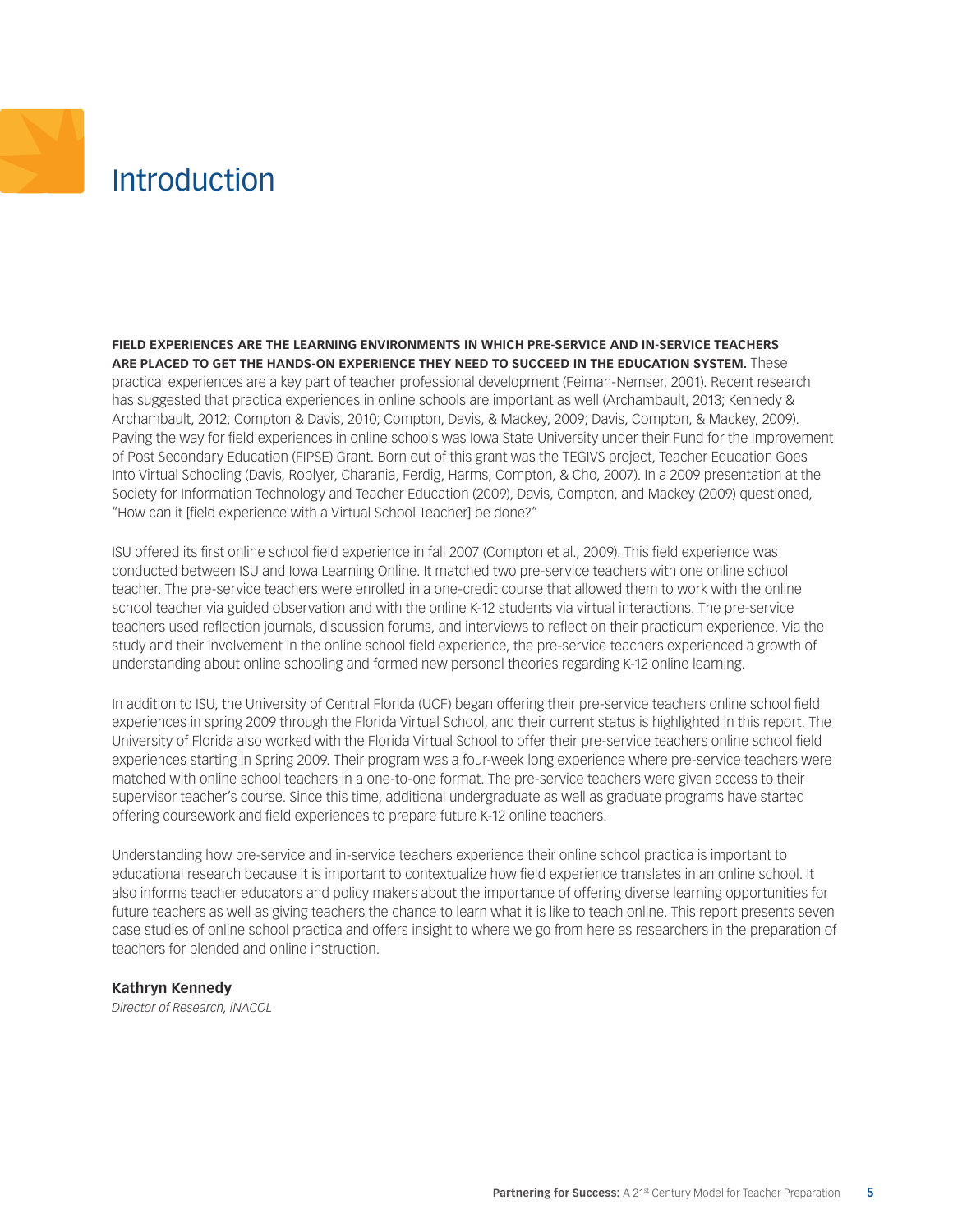### References

Archambault, L. M. (2011). The practitioner's perspective on teacher education: Preparing for the K-12 online classroom. *Journal of Technology and Teacher Education*, 19(1), 73-91.

Compton, L., & Davis, N. (2010). The impact of and the key elements from a successful virtual early field experience: Lessons learned from a case study. *Contemporary Issues in Technology and Teacher Education*, 10(3), 309-337.

Compton, L., Davis, N. E., & Mackey, J. (2009). Field experience in virtual schooling - To be there virtually. *Journal of Technology and Teacher Education*, 17(4), 459-477.

Davis, N. E., Compton, L., & Mackey, J. (2009, March). Field experience with a virtual school's teacher: How can it be done? Paper presented at the Annual Meeting of the Society for Information Technology and Teacher Education, Charleston, SC.

Davis, N. E., Roblyer, M. D., Charania, A., Ferdig, R. E., Harms, C., Compton, L., & Cho, M. (2007). Illustrating the "virtual" in virtual schooling: Challenges and strategies for creating real tools to prepare virtual teachers. *The Internet and Higher Education*, 10(1), 27-39.

Feiman-Nemser, S. (2001). From preparation to practice: Designing a continuum to strengthen and sustain teaching. *Teachers College Record*, 103(6), 1013-1055.

Kennedy, K. & Archambault, L. M. (2012). Offering pre-service teachers field experiences in K-12 online learning: A national survey of teacher education programs. *Journal of Teacher Education*, 63(3), 185-200.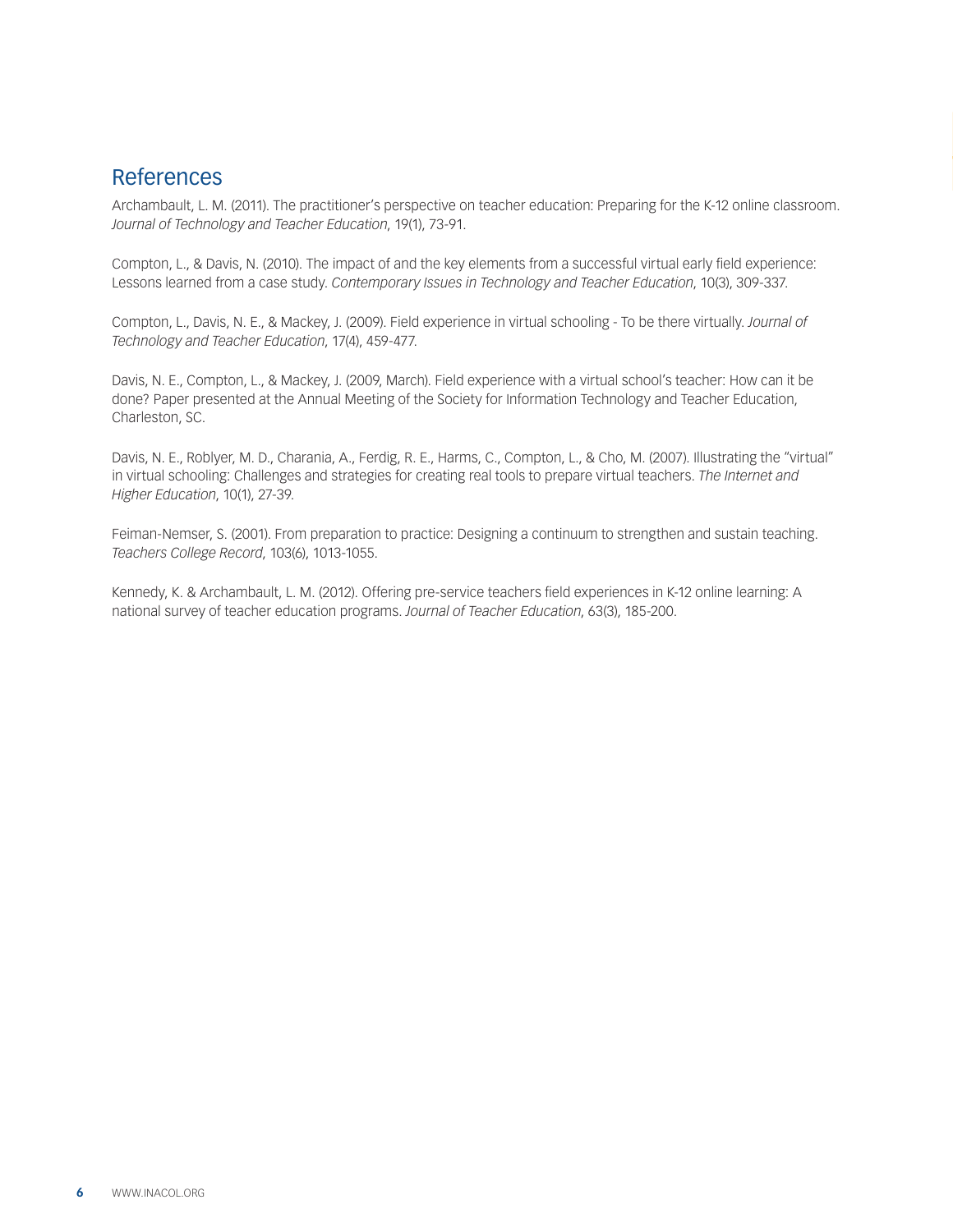## <span id="page-6-0"></span>Boise State University and Idaho Digital Learning Academy

*by Kerry Rice and Dazhi Yang* 

## History of the Program

The Department of Educational Technology (Edtech), a graduate program within the College of Education at Boise State University, has been preparing K-12 teachers to teach online since 2006. Beginning with an introductory course in K-12 online teaching methods, the program quickly expanded its offerings to include a twelve-credit, K-12 online teaching certificate. In 2011 the state of Idaho officially legislated a K-12 online teaching endorsement, and Edtech became a statewide-approved program provider the same year.

The Edtech program worked closely with the Idaho State Department of Education to develop and establish both the statewide K-12 Online Teaching Standards and the K-12 Online Teaching Endorsement. The Idaho K-12 Online Endorsement is based on the Idaho K-12 Online Teaching standards approved in 2011 for inclusion in the Idaho Standards for the Initial Certification of Professional School Personnel. These standards require that teacher candidates for the endorsement meet the standards specific to their discipline area(s) in addition to meeting Idaho's Core Teacher Standards, which are basic standards for any licensed teacher in the state of Idaho. Each of the following standards includes detailed knowledge and performance statements, which can be viewed in their entirety at [\(http://edtech.](http://edtech.boisestate.edu/idaho-k-12-online-teaching-endorsement-program/) [boisestate.edu/idaho-k-12-online-teaching-endorsement-program/\)](http://edtech.boisestate.edu/idaho-k-12-online-teaching-endorsement-program/):

Standard #1: Knowledge of Online Education Standard #2: Knowledge of Human Development and Learning Standard #3: Modifying Instruction for Individual Needs Standard #4: Multiple Instructional Strategies Standard #5: Classroom Motivation and Management Skills Standard #6: Communication Skills, Networking, and Community Building Standard #7: Instructional Planning Skills Standard #8: Assessment of Student Learning Standard #9: Professional Commitment and Responsibility Standard #10: Partnerships

The Idaho K-12 Online Teaching Endorsement is competency-based, requiring up to 20 credit hours of approved coursework with the option to combine coursework with other relevant experience including professional experience and/or workshop training. The endorsement requirements include qualification to teach state standards but also evidence of online experience both as a teacher and learner, demonstrated online learning proficiency, one year of verifiable teaching experience, and completion of a state-approved and accredited program.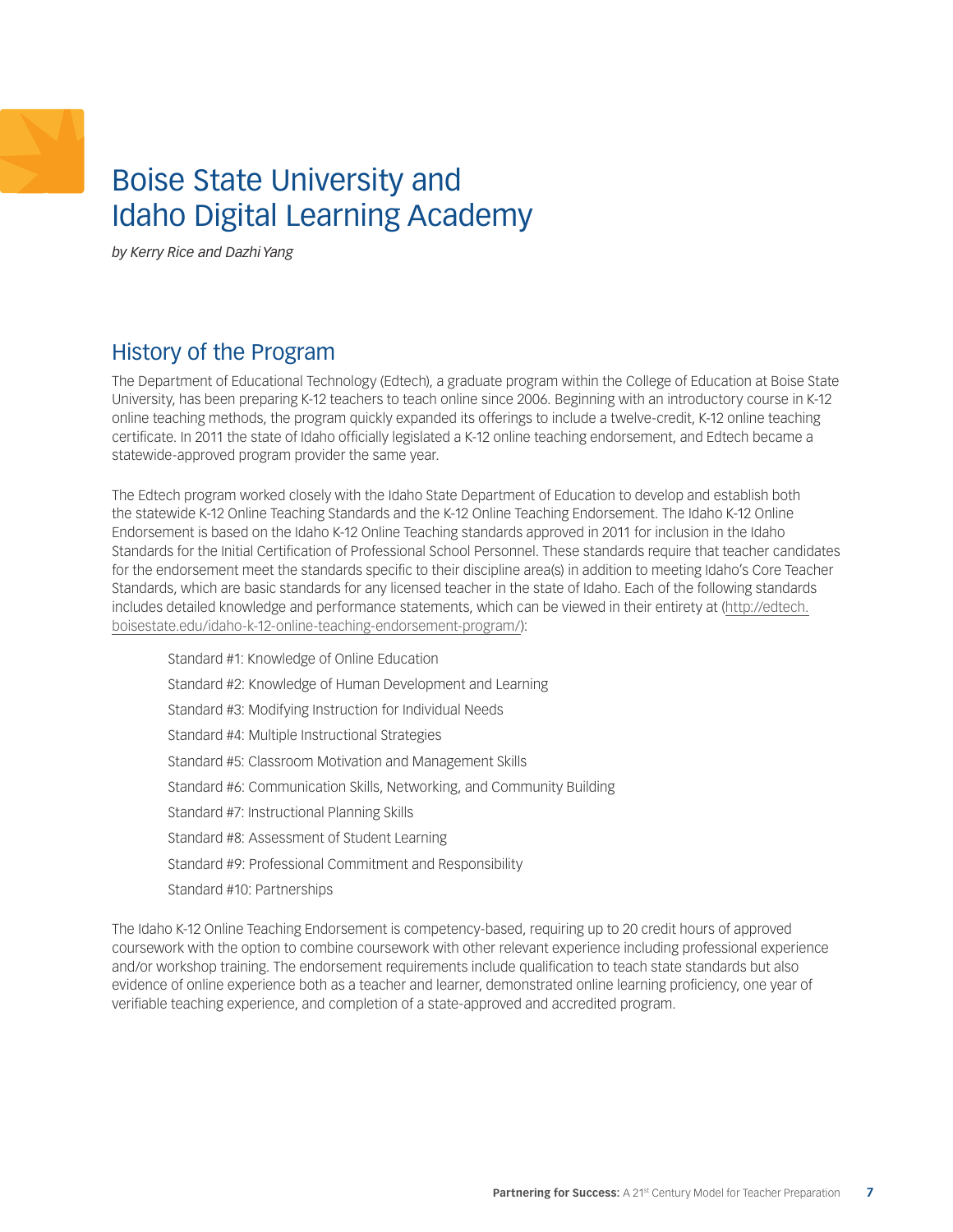## Current Status of the Program

In August 2011, the Edtech program became a state approved K-12 Online Teaching Endorsement provider in the state of Idaho. The program was able to build on its existing infrastructure of courses aimed at training K-12 online teachers; consequently, the program was quickly implemented. The K-12 online endorsement program includes courses that allow students to build the necessary skills and gather artifacts as evidence of competency in meeting the state standards for online teachers, as well as demonstrate proficiency in the following areas: online education and human development, facilitating and inspiring student learning and creativity, designing and developing digital-age learning experiences, promoting digital citizenship, and actively engaging in professional growth and leadership. Sample courses in this graduate level endorsement that allow teacher candidates to build the necessary skills and gather artifacts as evidence of competency include the following:

#### **EDTECH 502\*\*: Internet for Educators** (3 credits)

Locate, retrieve, and evaluate information found on the Internet. Design and produce instructional Web pages using a combination of software and HTML/XHTML/CSS code. Apply appropriate instructional strategies and models to the design of digital curriculum.

#### **EDTECH 504: Theoretical Foundations of Educational Technology** (3 credits)

An overview of classic and contemporary theories of learning along with their applications in the field of educational technology and emerging orientations; Implications for practice.

#### **EDTECH 512\*: Online Course Design** (3 credits)

Emphasizes web-based instructional design for the development of online courses. Consideration is given to various models of online delivery, content organization and presentation, and graphic design. Course participants create a fully-developed online course.

#### **EDTECH 521\*: Teaching Online in the K-12 Environment** (3 credits)

Examines research-supported practices in online teaching and learning in the K-12 environment. Emphasizes online teaching tools, caseload management, learner engagement, and individualized instruction. Project required.

#### **EDTECH 523\*: Advanced Online Teaching** (3 credits)

Emphasizes content-specific instructional strategies, methods, data analysis, and improved communication in online instruction. Experience with web-based video/audio communication tools recommended.

#### **EDTECH 597: Social Network Learning (3 credits)**

This graduate level course will explore collaborative and emergent pedagogies, tools, and theory related to the use of social networks in learning environments. Participants will gain hands-on experience with a variety of social networking tools, create a community-based resource, and have an opportunity to develop a global professional network for educational technologists.

#### **EDTECH 597: Internship (2 credits)**

Eight-week online teaching internship in a Pre-K-12 online school or program. Students will participate in a hands-on field experience for the purpose of observing the effective management and instruction of learning in a fully online environment.

\*Indicates required courses for the previously approved 12-credit Online Teaching Certificate offered through the Department of Educational Technology. \*\*Recommended course for the Online Teaching Certificate for students who are not enrolled in the Master's of Educational Technology graduate program.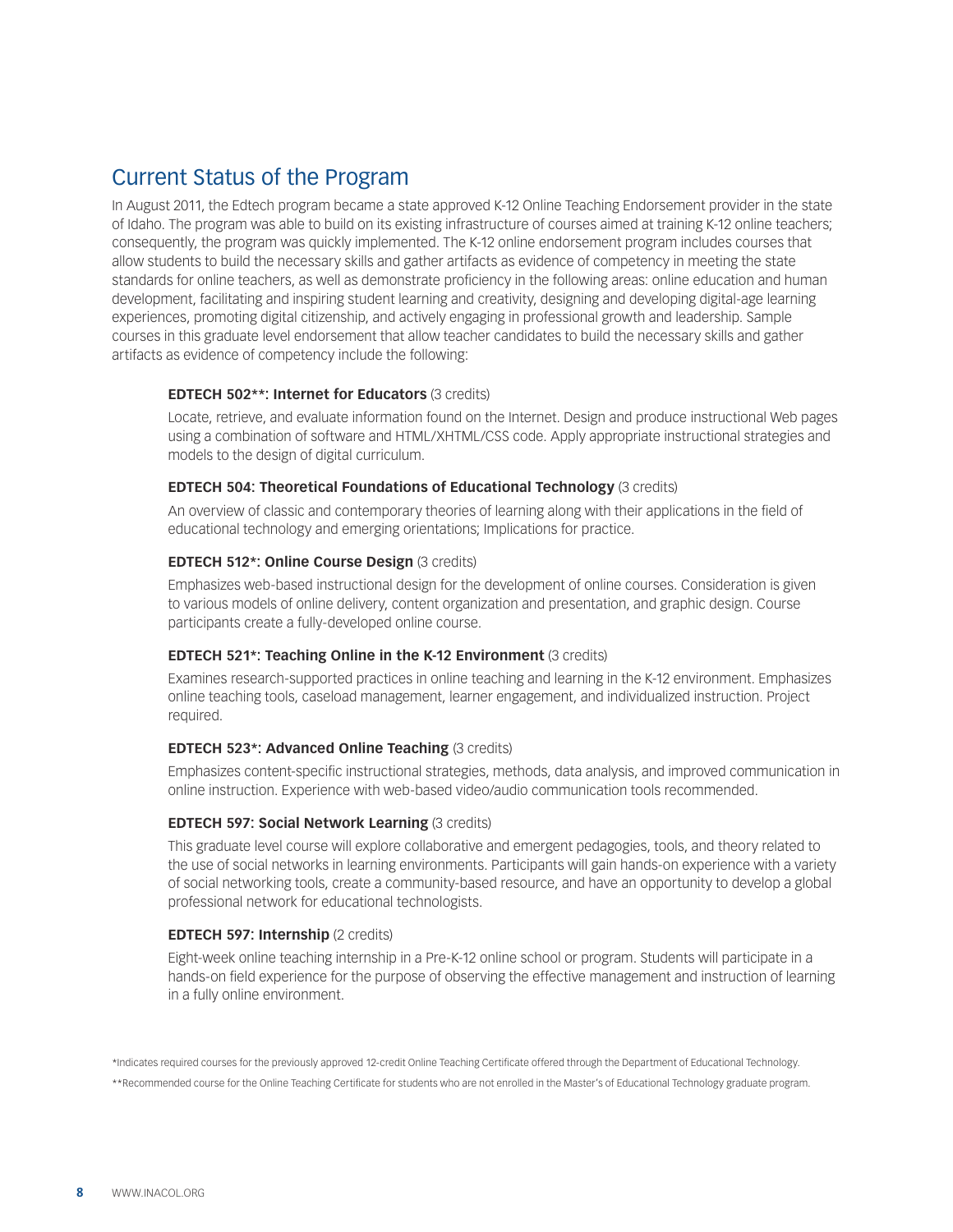In the spring of 2012, the program was able to offer the K-12 Online Teaching Endorsement immediately to currently enrolled students who had fulfilled the coursework and had prior experience teaching in an online school. Two teacher candidates applied for recommendation and were subsequently endorsed to teach online in the state of Idaho.

This first iteration of the endorsement is reminiscent of more traditional state level endorsement programs, which require a stated number of course credits and a fairly static coursework requirement. However, the goal of the Edtech endorsement program has always been to facilitate a competency-based program. The competency-based evaluation framework of the K-12 online teaching endorsement program is intended to be highly flexible and adaptable. Its flexibility allows teacher candidates to supplement professional development experience for required course work, which not only saves time and resources for teachers, schools, and organizations, but also motivates teachers to update their knowledge and skills for online teaching via different avenues.

## Field Experience Component

In Fall 2012, a graduate level two-credit online field teaching experience (Edtech 524: Field Experience in Online Teaching), designed to provide hands-on experience for teacher candidates in a fully online K-12 environment, was offered to its first cohort of online teaching endorsement candidates. If teacher candidates do not have previous K-12 online teaching experience, they must participate in a 90-hour field experience to complete the program requirements.

The Edtech program at Boise State has a long history of partnering with virtual schools, both in and out of state, as well as with the Idaho Digital Learning Academy (IDLA), the Idaho online supplemental program. Partnering with IDLA, we were able to quickly establish a host school for Edtech teacher candidate placement. Our work with IDLA is a true partnership in the sense that, in exchange for IDLA's teacher placement facilitation, the program agreed to assist IDLA teachers in evaluating their readiness for the K-12 Online Endorsement application and subsequent recommendation to the state of Idaho for acquiring the endorsement. We worked together to determine a suitable and appropriate evaluation framework designed to meet the needs of current online teachers and facilitate the acquisition of required knowledge and skills of in-service online teacher candidates. IDLA also helped organize orientation activities, such as introducing students to mentor teachers, and created online tutorials for the teacher candidates to familiarize them with their online course management system.

#### *Structure of the Field Experience*

The Edtech field experience is a course provided as part of the K-12 Online Teaching Endorsement program. The course requires 90 hours of virtual school experience which is necessary to meet the online teaching requirement for the K-12 Online Endorsement. Candidates who apply for the endorsement must have an existing Idaho teaching license and prior online teaching experience. The Field Experience course is required for those teachers who do not have prior online teaching experience.

During development of the field experience, an Online Field Experience Guide was created with input from the Office of Teacher Education in the College of Education at BSU and from IDLA [\(http://bit.ly/17SZE23\)](http://bit.ly/17SZE23). The following information is included in the guide:

- Program overview and goals, including applicable standards
- • Clearly articulated expectations of Interns (online teacher candidates), Mentor Teachers, and University Supervisors
- • Applicable policies for compensation, liability and required meetings
- • Assessment criteria
- Online field experience activities aligned with K-12 online teaching standards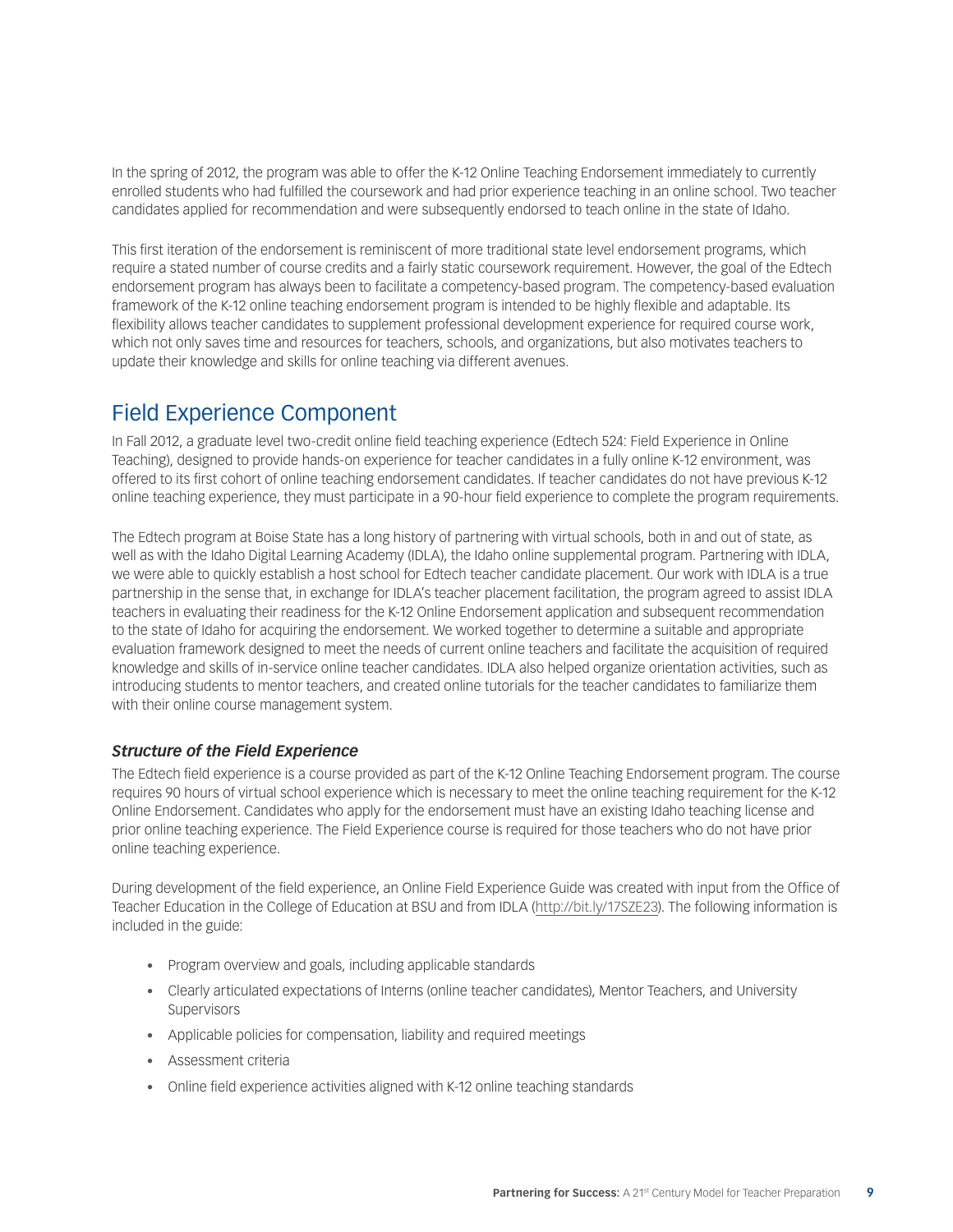The terms of the partnership agreement between IDLA and the Edtech program were formalized in a Memorandum of Agreement and include:

- • A checklist of required field experience tasks at IDLA
- Required Project Practice activities to be engaged in with guidance from the Mentor Teacher (i.e. posting class announcements, participation in a synchronous meeting)
- Required Project Assessment activities (i.e review an online course)
- Intellectual property agreement, compensation, and termination terms
- • IDLA minimum teaching requirements

The process for the field experience participation is described in detail below:

- • Candidates who are interested in enrolling in the field experience course must obtain the course instructor's/ supervisor's permission to enroll. Students are only allowed to enroll after taking other relevant courses (Edtech 502, 504, 512, 521, 523, 597), or if they can provide evidence of similar courses or professional development experience.
- • Per Idaho regulations, fingerprints and a background check must be cleared prior to entering the K-12 online classroom.
- Candidates provide their desired subject areas and grade levels to "teach" so that the host school can match candidates to their teaching interests and their designated mentor teacher. Mentor teachers are compensated for their participation.
- • Candidates attend an initial meeting and orientation where they are introduced to their mentor teacher, the host school instructional managers, facilitators, and the university supervisor in a series of meetings before the start of the course.
- Candidates are introduced to the course management system. Login user ID's are established and provided by the host school prior to the orientation meeting. Candidates were expected to complete a Blackboard tutorial lesson prepared by IDLA.
- • Candidates meet one-on-one with their mentor teacher(s) at a time that is convenient for them. The purpose of this meeting is two-fold. First, it allows the candidates and their mentor teachers to get to know each other better. Second, candidates and their mentor teacher(s) use this time to discuss an overall plan for the field experience, including detailed instructions about the level and type of involvement in the class.
- • Each candidate is expected to work closely with his/her mentor teacher in the online classroom. Candidates are also expected to review resources provided to help with their understanding and involvement in a fully online K-12 environment.
- • At mid-point in the field experience, the candidate is required to submit a mid-term report/self-evaluation to the university supervisor.
- • At the end of the course, the candidate is required to submit a final report/reflection with the following information:
	- 1. Major responsibilities/duties/activities during the online field teaching experience class;
	- 2. Aspect(s) that worked well and those that could be improved; and
	- 3. Lessons learned in a fully online K-12 environment.
- • The final report is signed by the candidate and the mentor teacher and submitted to the university supervisor.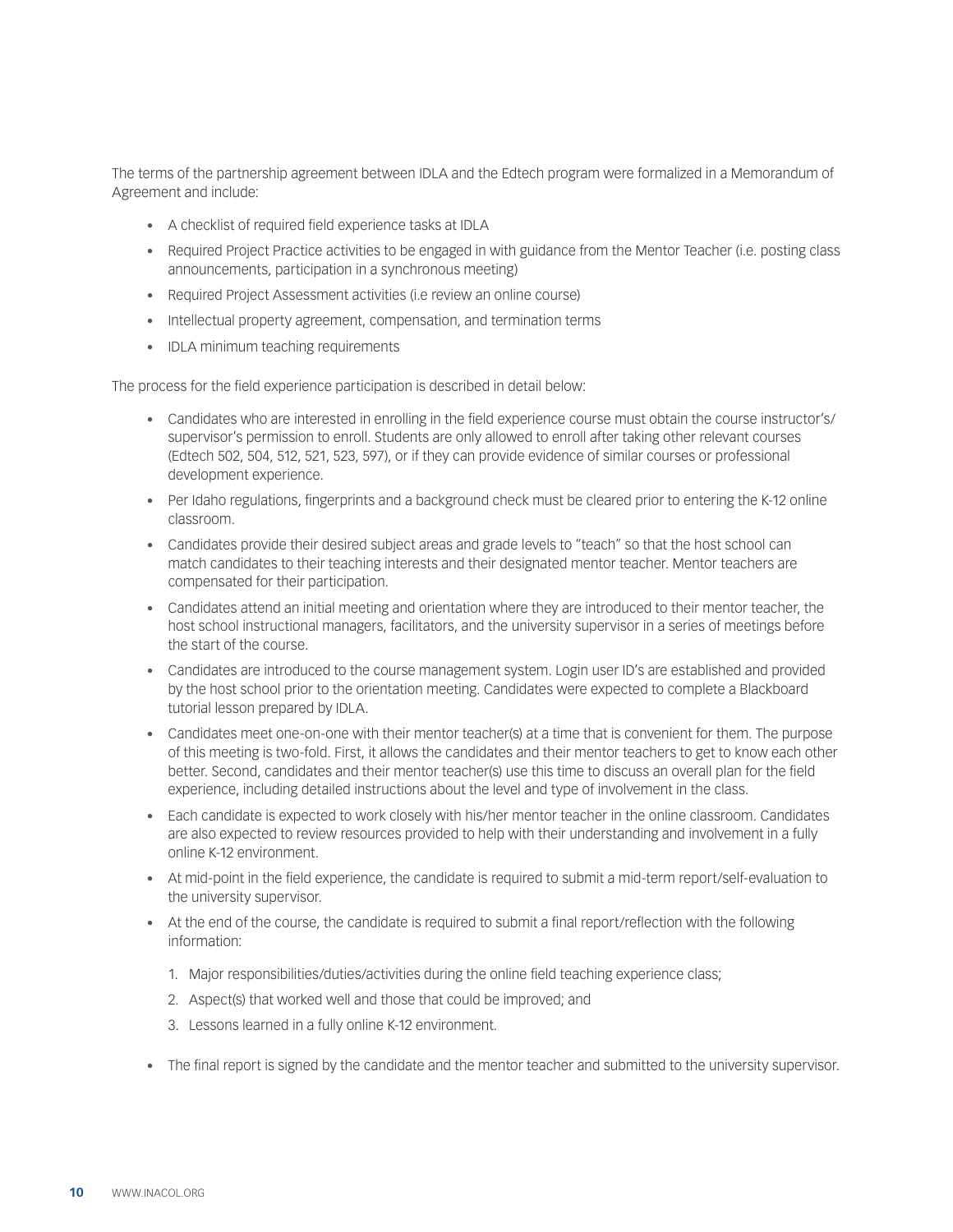## Reflections

Online teacher candidate placement partnerships are beneficial because they create a qualified pool of candidates for virtual schools. It is important that university teacher education programs recognize and respond to this need. The College of Education at Boise State University has been supportive in our efforts in this area by providing resources and expertise from their experience with traditional student teacher placements. IDLA has proven to be an excellent partner school. Because they are a state-wide supplemental program, they not only have extensive experience working with traditional schools, but they also have a vast network of teachers from across the state, in every conceivable subject-area, creating a very large pool of potential mentor teachers. They were extremely helpful and supportive in developing any necessary tutorials, instruction, and support, as well as facilitation of teacher candidate experiences. They were involved from the beginning in helping to shape the process, expectations, and activities.

Given the resources and effort described above, teacher placements can sometimes be perceived as a burden on a host school. In our situation, in exchange for their support, we agreed to provide IDLA teachers with assistance in obtaining the Idaho K-12 Online Endorsement. In a competency-based program, teacher candidates can take advantage of prior preparation, professional development and experience, including informal learning opportunities, reducing the need for unnecessary duplication to meet arbitrary requirements of traditional endorsement and certification programs. In order to facilitate the process for existing IDLA teachers to obtain the endorsement, we initiated a pilot evaluation process using our competency-based framework. Eighteen online teachers participated in that process.

Other considerations and lessons learned include the following:

#### *Allow Time for Essentials*

In Idaho, all teacher candidates must be cleared in the state of Idaho regardless of their state of employment. Since Edtech is an online graduate program that is serving students from around the globe, additional time and resources were allocated to assist teacher candidates with fingerprinting and background checks prior to their interaction with public school children.

#### *Compensation for Mentor Teachers*

It was determined that the honorarium for compensating traditional mentor teachers was not sufficient for those who teach online because of the extra effort for the mentor teachers to effectively communicate with the students at a distance. Mentor teachers are compensated four times the typical rate for supervision of teacher candidates in Idaho.

#### *Prepare Candidates Prior to the Field Experience*

We require candidates to meet very specific criteria before admittance into the field experience course, and we have turned away many who we felt were not properly prepared for the experience, despite their enthusiasm.

#### *Development of a Competency-Based Evaluation Framework*

Competency-based frameworks for evaluation tend to be more resource intensive than traditional test-based or course completion-based programs. During the process of developing the endorsement program, a good deal of time and effort was applied to creating a user-friendly process for submitting artifacts and evidence of meeting the requirements of the endorsement. The process of developing a competency-based program included the following:

- Identified sample artifacts and evidence for meeting performance indicators aligned to the K-12 Online Teaching Standards
- Aligned sample artifacts and evidence to the performance indicators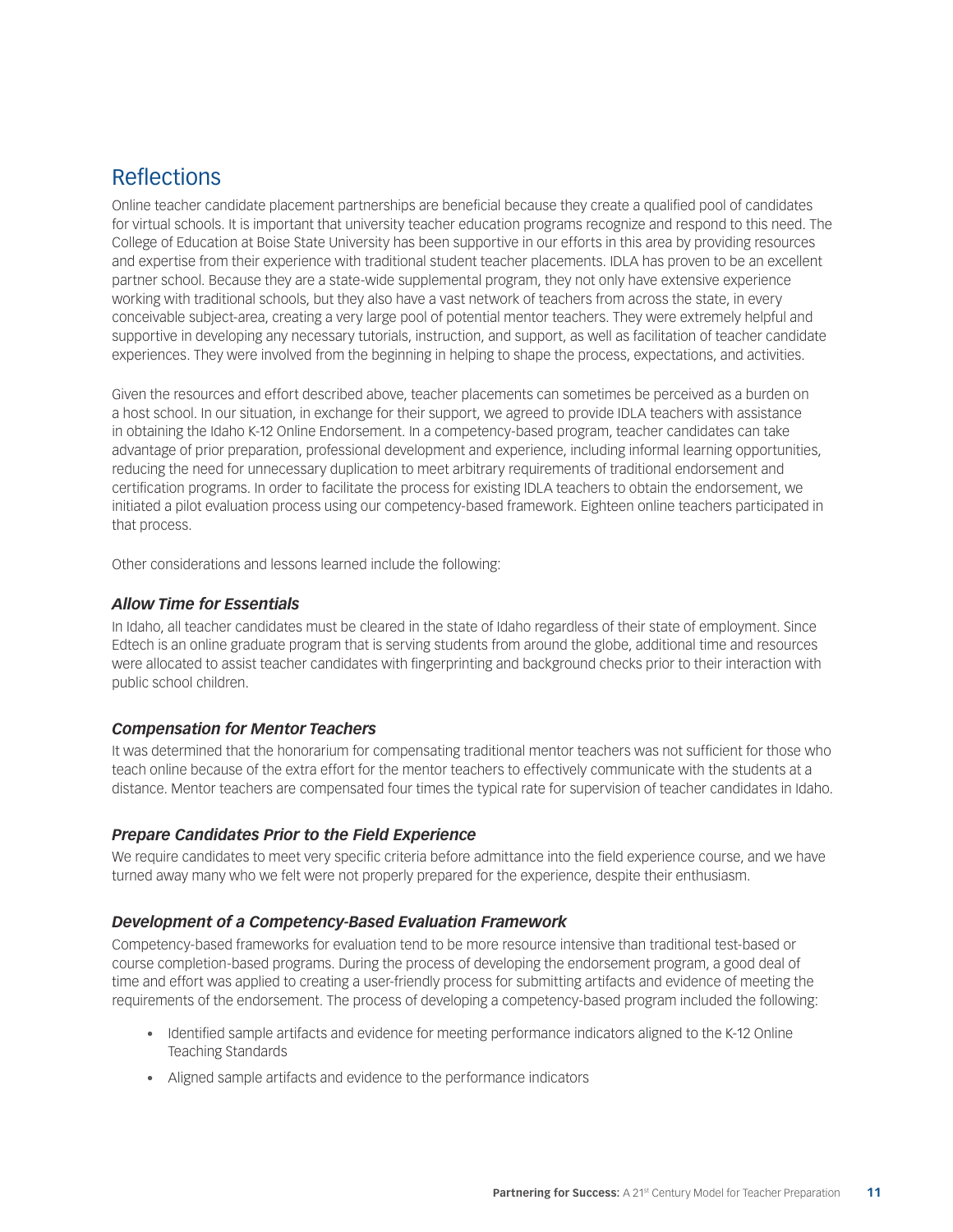- • Created a candidate checklist for identification of artifacts and evidence
- • Created a portfolio template for candidates to demonstrate competency for each performance indicator
- • Developed a process for submission of artifacts and evidence for review
- • Developed a process for submitting recommendations to the state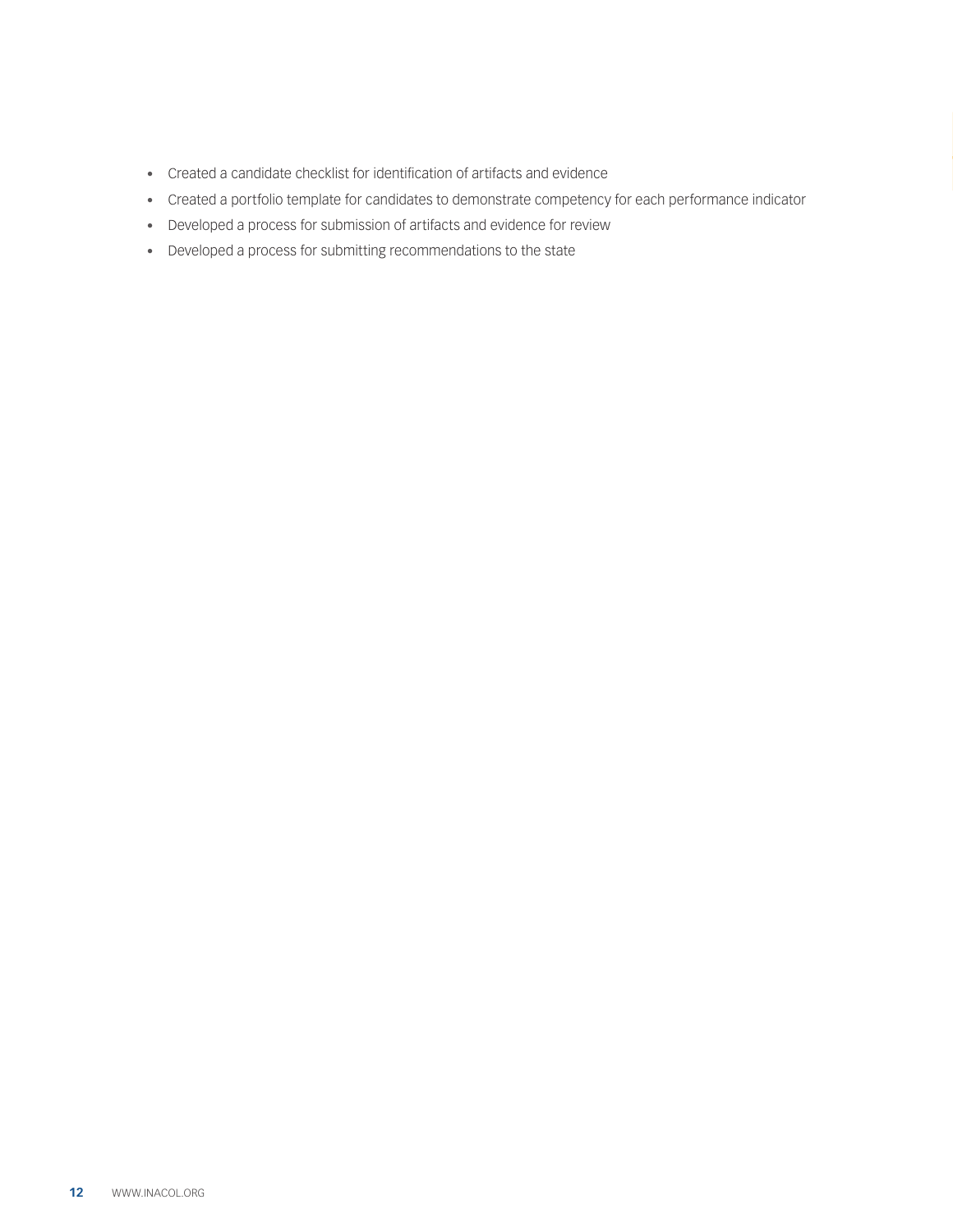## <span id="page-12-0"></span>Florida State University and Florida Virtual School

*by Dina Vyortkina* 

## History of the Program

The graduate program in Blended and Online Learning and Teaching (BOLT, [http://coe.fsu.edu/bolt\)](http://coe.fsu.edu/bolt) was approved by the Florida State University Curriculum Committee in 2010. This is a fully online program for graduate and select undergraduate students, which answers the Obama administration's call to improve digital learning in elementary and secondary education. The National Education Technology Plan, Transforming American Education: Learning Powered by Technology (retrieved from <http://www.ed.gov/technology/netp-2010>), released in 2010 by the U.S. Department of Education called for an increased role for online learning in kindergarten through 12th grade and says colleges of education must include online learning in their curricula.

Our goal is to offer a program that prepares teachers of children in elementary schools and of adolescents in middle and high schools to teach learners in blended or online environments. School leaders, including principals, counselors, psychologists, and media specialists are also encouraged to participate, since their roles might be enhanced with this knowledge. These teachers and other school personnel learn how to apply principles of digital pedagogy and instructional design for K-12 e-learning, take advantage of available technologies, develop a full understanding of the impact and opportunities that their technology choices have on teaching and learning, and evaluate quality and effectiveness of online and blended programs, courses, and teachers.

The BOLT courses can be added to degree programs in full (as in the FSU College of Education Master of the Science of Teaching [MoST program], an initial certification program at the graduate level), or as electives to graduate degrees (including, for example, Educational Leadership/Administration or School Counseling program). Students from across the College of Education and in other Educator Preparation programs on FSU's campus, such as Information Studies, Communication Disorders, Art, and Music Education are encouraged to participate.

In May 2013 the program graduated its second cohort. Changes over time involved curriculum realignment based on new standards, legislative acts, and other factors. Delivery format, though always staying online, was enhanced with many technologies available to FSU faculty and students as part of the campus provision, including new open source technologies. The most significant changes we would like to highlight are (1) teaming up with the Florida Virtual School (FLVS) teachers to teach Pedagogy of BOLT and Issues, Trends, and Practices courses, (2) adding a 6-week practicum with FLVS, (3) formalizing FSU and FLVS student internship placement effective as of April 2013, and (4) expanding student engagement with FLVS in all four BOLT courses.

## Current Status of the Program

The BOLT program offers four fully online courses:

- Foundations of Blended and Online Learning and Teaching K-12 (EDG 5073) 3 credit hours, typically offered each summer semester
- Pedagogy of Blended and Online Learning and Teaching K-12 (EDG 5074) 3 credit hours, typically offered each summer semester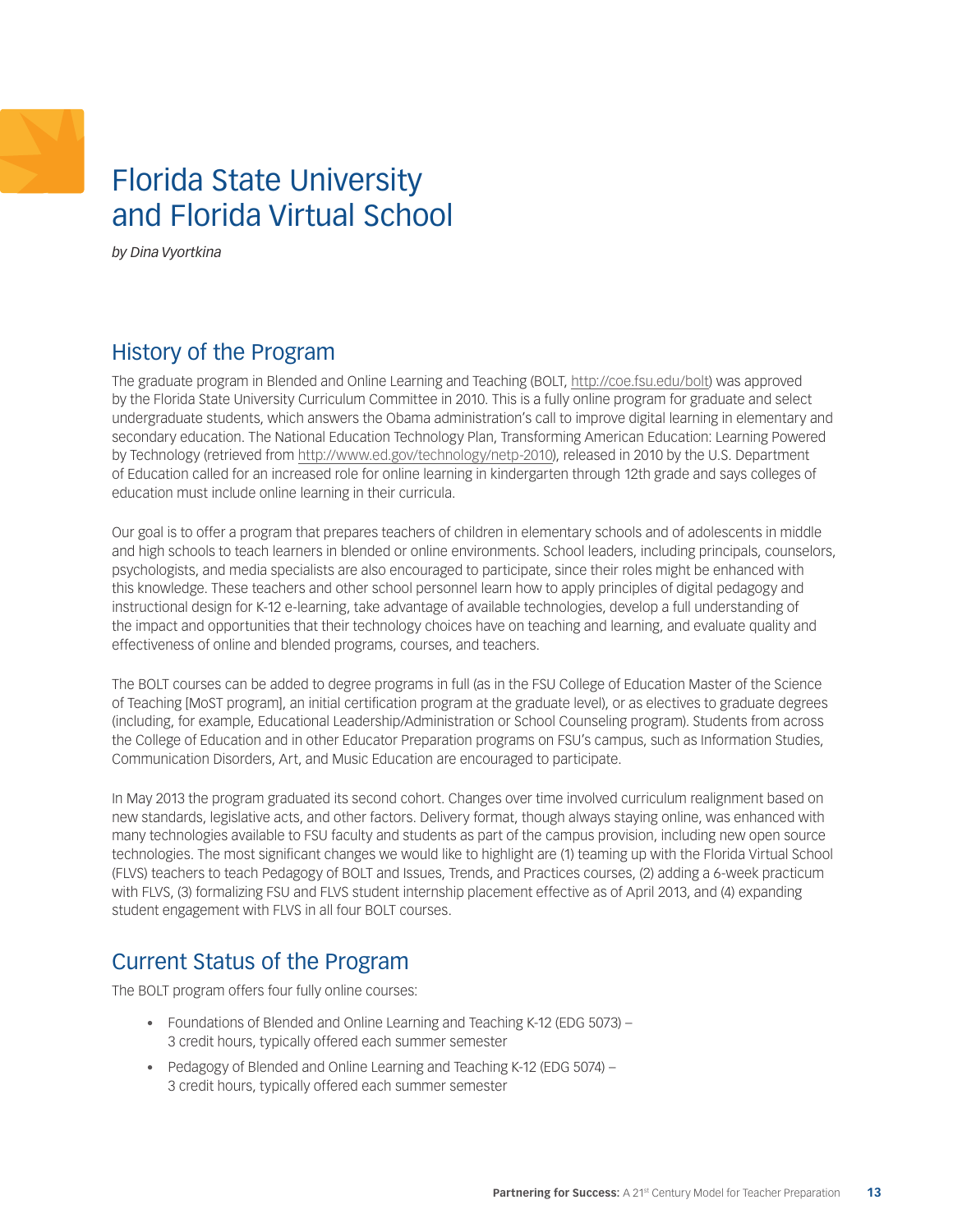- Technologies for Blended and Online Learning and Teaching K-12 (EDG 5075) 3 credit hours, typically offered each fall semester
- Issues, Trends, and Practices in Blended and Online Learning and Teaching K-12 (EDG 5076) 3 credit hours, typically offered each spring semester

To qualify for a certificate of completion, students have to maintain at least a B average in each of the courses.

We use BlackBoard as a Learning Management System and utilize a variety of other tools and technologies to facilitate learning and teaching, including but not limited to screencasting, videoconferencing (BlackBoard Collaborate, Adobe Connect, Skype), video, Qualtrics Research Suite, web-based presentation tools, Web 2.0, etc.

A brief overview of each course and its capstone experiences are presented below:

#### **COURSE:** *Foundations of K-12 Blended and Online Learning and Teaching*

Course objectives are based on th[e](http://publications.sreb.org/2009/09T01_Guide_profdev_online_teach.pdf) [Guidelines for Professional Development of Online Teachers \(SREB, 2009](http://publications.sreb.org/2009/09T01_Guide_profdev_online_teach.pdf)), and guided b[y](http://www.inacol.org/research/nationalstandards/iNACOL_TeachingStandardsv2.pdf) [National Standards for Quality Online Teaching](http://www.inacol.org/research/nationalstandards/iNACOL_TeachingStandardsv2.pdf) (iNACOL, 2011). The course aims to provide an introduction to the field of blended and online learning and teaching (BOLT) in K-12 environment. Learners explore definitions, foundations, and learning theories of e-learning, instructional tools and strategies for the online environment, advantages and disadvantages of blended and online learning, myths and realities of BOLT, standards for online courses and teachers, and critical success factors for effective implementation of blended and online environments in K-12. Students proactively explore various resources in peer-reviewed journals, professional organizations, virtual education providers, and online repositories with the purpose of creating their own professional toolkit, which is hosted at each student's developmental BlackBoard site and maintained throughout the program. The capstone project involves the comparison of traditional and blended/online learning and teaching [paper and concept map] with action plan [standards-based] leading to continuous improvement in the BOLT area. Students also assemble a Toolkit, which is hosted at each student's developmental BlackBoard site (to be maintained throughout the BOLT program).

- 1. Utilize correct terminology and definitions applicable to pedagogy, technology, practices, policies, and issues in the field of K-12 BOLT.
- 2. Select professional organizations, regularly monitor recent developments, research, and best practices in the field of K-12 BOLT, and participate in appropriate professional activities.
- 3. Maintain a developmental FSU Blackboard site, which will function as a toolkit of K-12 BOLT teaching and learning strategies, a collection of research and information on e-learning issues and trends, and a compilation and review of technological tools, for their own continuous professional development and projects in other BOLT courses.
- 4. Distinguish and analyze at least four models of blended learning.
- 5. Analyze characteristics of virtual learning and virtual schools.
- 6. Review and analyze the current status of K-12 BOLT in the US and internationally (practices, policies, requirements) to be able to forecast potential trends and issues in the field, and to be able to identify advantages, disadvantages, benefits, drawbacks, facilitating factors, and best practices in the field.
- 7. Create a personal action plan leading to achieving standards for K-12 BOLT quality online learning and teaching.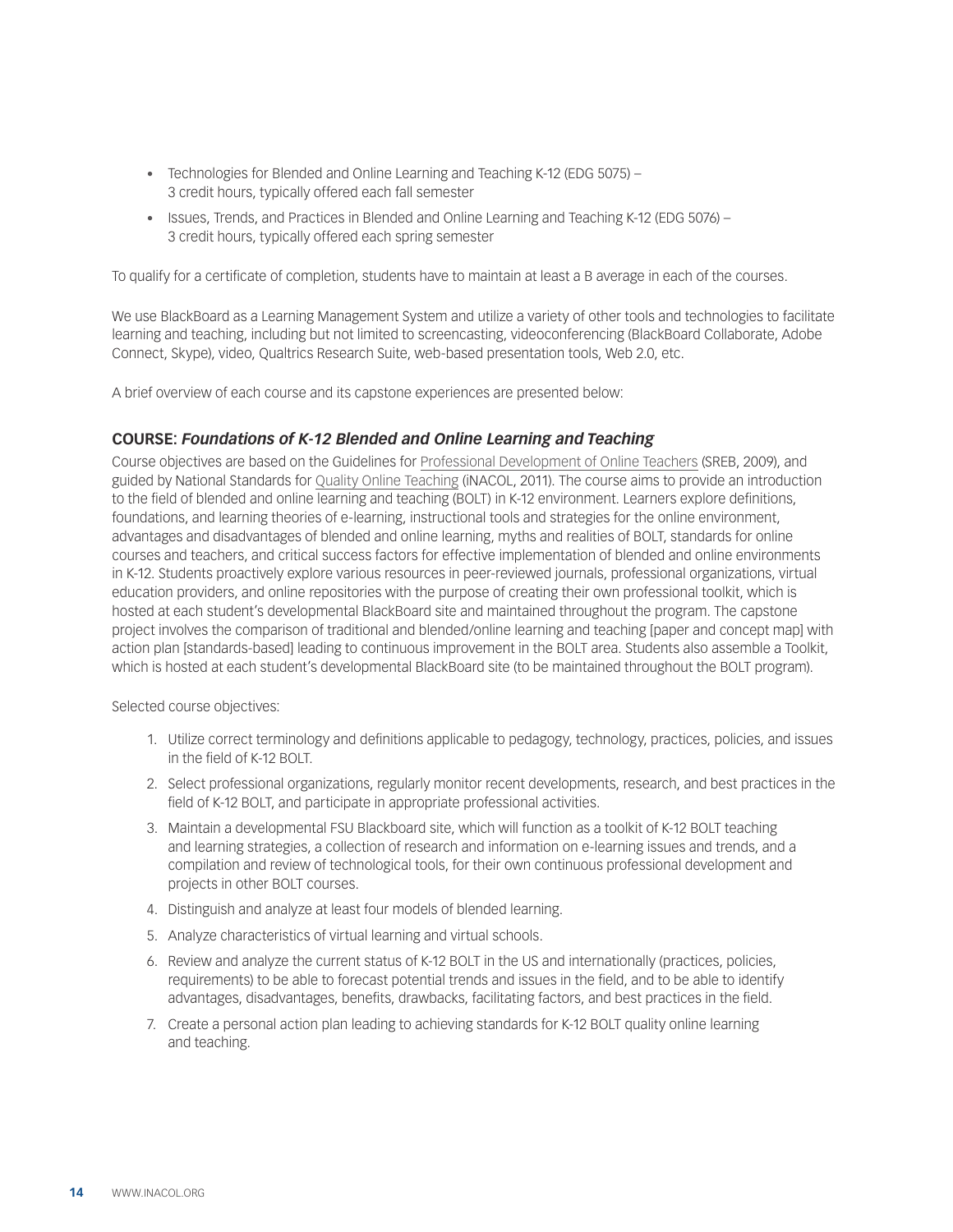- 8. Analyze the theories and major concepts of curriculum design, student learning and assessment, and pedagogy in traditional K-12 learning environments and compare and contrast them with the theories and major concepts of curriculum design, student learning and assessment, and pedagogy in K-12 BOLT environments.
- 9. Describe essential elements of BOLT infrastructure and critical success factors for effective development and implementation of K-12 BOLT courses and programs.
- 10. Analyze and demonstrate their understanding of the following essential elements of K-12 BOLT: instructional design, teaching at a distance, learner characteristics, attributes, and support, technologies and communications, and e-safety and security.
- 11. Demonstrate technological, pedagogical, and content-specific knowledge as it relates to K-12 BOLT environments.

#### **COURSE:** *Pedagogy for Blended and Online Learning and Teaching*

This course contributes to and improves K-12 teachers' and K-12 school leaders' skills to successfully incorporate blended instruction in their classrooms, and those who teach in online environments. The course introduces the concept of digital pedagogy — art, craft, principles, and methods of instruction in blended and online K-12 learning environments to engage modern learners and provide the best learning experiences for diverse students. The capstone project engages students in developing their personal digital teaching philosophy which is research-based, learner-centered, and grounded in student's concentration area.

- 1. Discuss the concept of digital pedagogy and apply it to their teaching philosophy (to be addressed at the beginning and at the end of the course).
- 2. Analyze and reflect upon National Standards of Quality for Online Courses (iNACOL, 2011), National Standards for Quality Online Programs (iNACOL, 2009), and National Standards for Quality Online Teaching (iNACOL, 2011).
- 3. Apply elements of quality course design and quality online teaching, as defined by Standards, to their curriculum planning, course content, instructional design, technology, student assessment, course management, and delivery of instruction in K-12 blended and online learning environments.
- 4. Identify social, psychological, and academic attributes of K-12 students and account for them through an appropriate variety of online and blended instruction activities to promote quality online learning.
- 5. Explore job duties of teachers working in virtual schools, including, but not limited to, responsibilities, tasks, issues, and satisfaction factors.
- 6. Address issues of educating students with exceptionalities and explore varieties of teaching strategies and techniques to provide quality learning experiences in K-12 blended and online learning environments to all students.
- 7. Distinguish between assumptions and realities associated with quality learning and teaching in K-12 blended and online environments.
- 8. Develop an awareness of all phases of the teaching/learning cycle for K-12 online and blended courses in a particular subject area and at a particular grade level.
- 9. Consider and address various issues associated with e-teaching, to include, but not be limited to, the notion of isolation of online teaching and learning, professional development, support mechanisms for teachers, barriers and facilitating factors, etc.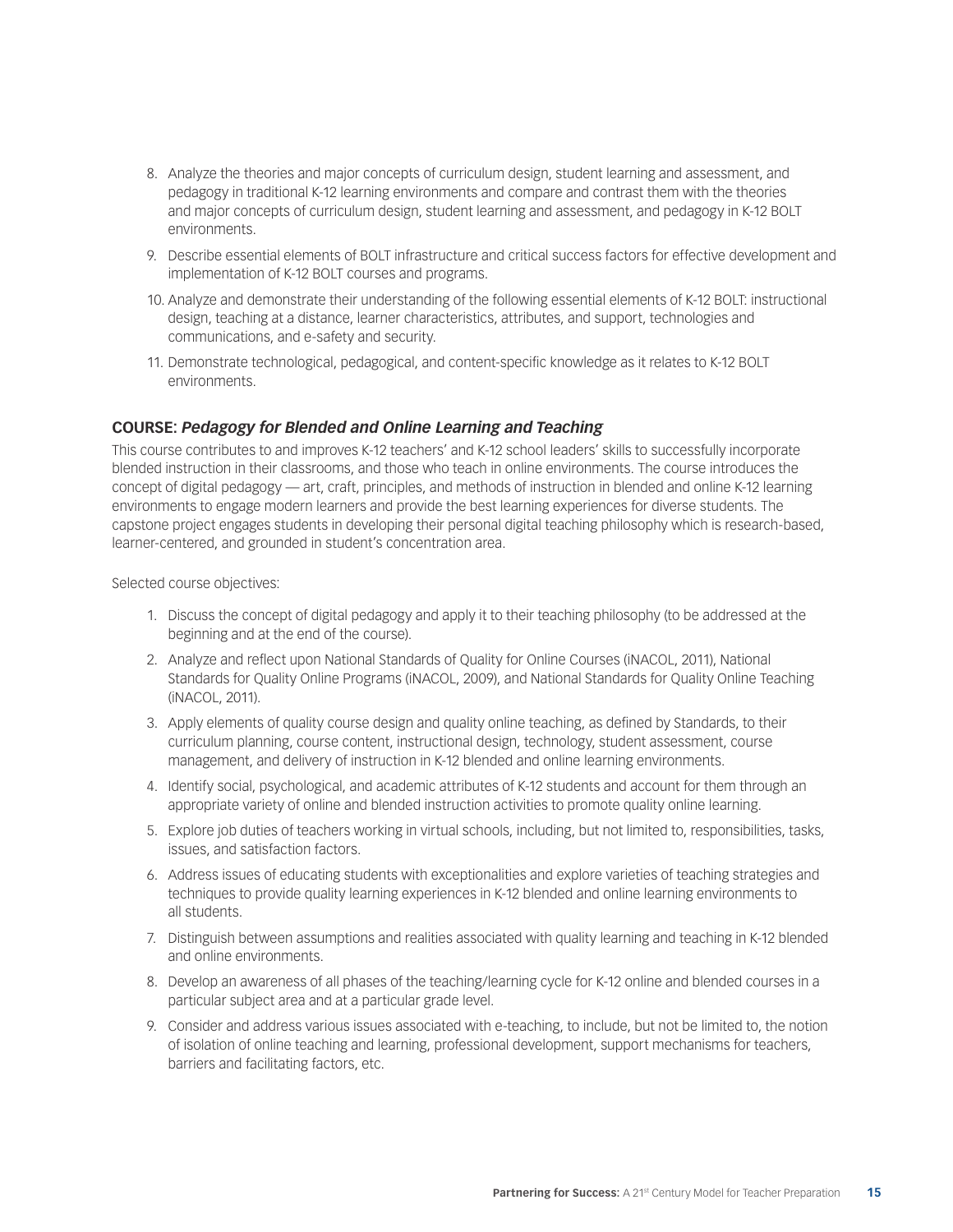10. Assemble a collection of pedagogical strategies and techniques for online and blended teaching for students who perform at various levels of accomplishment and with various levels of motivation (to be hosted on an individual Blackboard site and to be maintained throughout BOLT program).

Based on student feedback and FSU's growing partnership with FLVS, we would like to expand opportunities for students to engage with FLVS at a more active level in this course. The proposed engagement, starting in Summer 2013, might include, but not be limited to, interviewing an online student, interviewing and shadowing an online teacher, observing virtual teaching practices, listening to student-teacher and parent-teacher phone calls, discussing with an FLVS teacher standard grading practices and trying out some online grading themselves (under close supervision). Active FLVS time will be 3-5 hours a week in June through the end of July to allow FSU students to: explore the FLVS LMS; interview full-time FLVS staff members about their day-to day activities, challenges, and rewarding moments; initiate discussions of teacher grading practices and to practice grading assignments, review recorded phone calls with students and parents (weekly check-in and/or Discussion-Based Assessments, behind pace, monthly calls, completions, etc.); and review recorded direct instruction sessions to stimulate reflection of current instructional practices across a variety of subject areas and grade levels.

#### **COURSE:** *Technologies for K-12 Blended and Online Learning and Teaching*

This course offers opportunities for participants to explore technologies, strategies, and tools to enhance learning, teaching, assessment, and communication in blended and online learning environment in K-12 schools, guided by National Standards for Quality Online Teaching (iNACOL, 2011), National Educational Technology Plan 2010-2015 (US DOE, 2010), and National Educational Technology Standards for Teachers (ISTE, 2008). Students learn and practice effective e-learning techniques and technologies appropriate for various ages, learner characteristics, and content areas. This course builds upon student prior knowledge of important technology-related issues to include, but not be limited to: plagiarism detection, cyberbullying, e-safety, sexting, digital divide, digital literacy, funding for technology, and assistive technologies.

- 1. Apply correct terminology for technology-related concepts and issues in K-12 blended and online learning and teaching.
- 2. Describe various types of multiple literacies of modern learners, recognize them in their teaching practice, and suggest ways of enhancing student learning and engagement with technology in K-12 blended and online learning environments.
- 3. After reviewing state and national standards (e.g., National Standards for Quality Online Teaching (iNACOL, 2011), National Educational Technology Standards for Teachers (ISTE, 2008), and Technological Pedagogical Content Knowledge (TPACK), students will be able to reflect on how these standards are manifested in everyday work of teachers and suggest ways of reaching these standards (technology focus).
- 4. After analysis of case studies and review of resources and tools, students will be able to identify effective ways of utilizing various technologies for nine events of instruction that activate processes needed for effective learning (Gagne, 1985).
- 5. Apply selection criteria, guided by a checklist, to identify the most appropriate technologies for blended and online learning and teaching, present their rationale for selecting specific technologies, and create a lesson plan using their selected technologies for blended or online environment.
- 6. Identify and discuss issues, barriers, and facilitating factors related to technology integration in K-12 to enhance BOLT, and to identify knowledge and training needed to support teacher technology leadership and advocacy.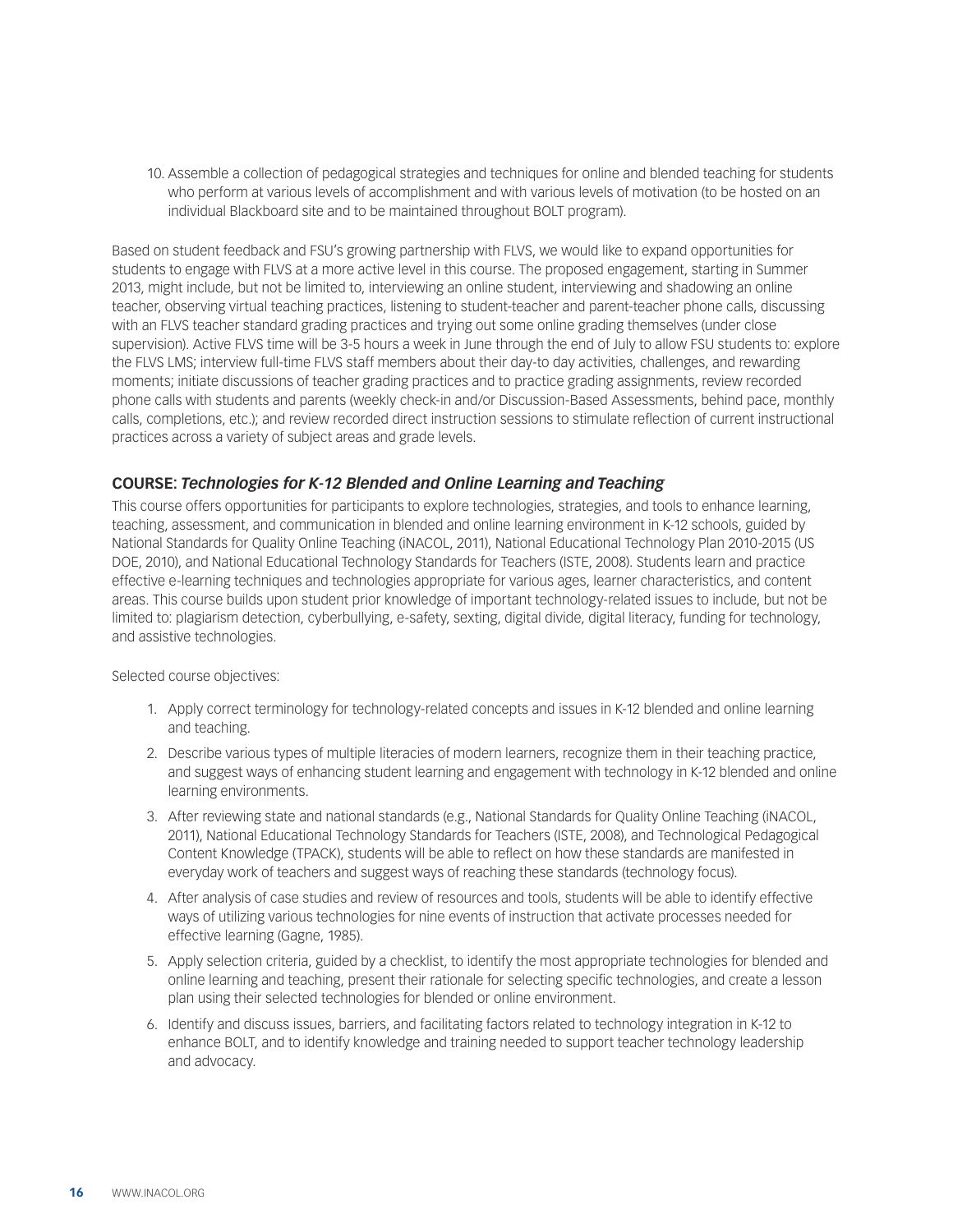- 7. Identify practices and applications of effective communication enhanced with technology in blended and online learning environments.
- 8. Identify and discuss types, modes, and activities of online presence in K-12 blended and online learning environments.
- 9. Identify and demonstrate correct application of digital-age copyright laws and ethical and fair usage appropriate to K-12 blended and online learning environments.
- 10. Identify a current trend/issue related to the area of instructional technology, analyze it based on the provided guiding questions, and present results of their research and analysis to their classmates. Potential issues might include, but not be limited to: digital divide, cybersafety, copyright in the digital age, digital literacy, mobile learning, Web 2.0, game-based learning, e-readers, flipped instruction, etc.
- 11. Assess and discuss the status of and trends in blended and online learning and teaching (technology focus) in their state and/or school district.
- 12. After review of resources and requirements of funding agencies, students will be able to select the top three funding agencies in their field, review grant eligibility requirements, as well as identify various alternative funding sources such as business and community partnerships.
- 13. Select various technologies, tools, and strategies for K-12 blended and online teaching and learning based on selection criteria and to assemble a "toolkit" in their Blackboard developmental site (Sandbox) to be used in further BOLT courses and real-life applications, as manifested through the capstone project.

The capstone project in this class involves design of the short online course with various technologies (discussed with the instructor) and teaching it for a week for a group of at least three students.

Starting Fall 2013, we will introduce technologies employed by FLVS teachers for a variety of purposes (LMS, plagiarism detection tools, videoconferencing, etc.) to demonstrate real life application of technologies into learning and teaching online. FSU students will be working with FLVS teachers in enhancing their lessons with technology.

#### **COURSE:** *Trends, Issues, and Practices in K-12 Blended and Online Learning and Teaching*

This course offers opportunities for participants to utilize their skills and knowledge for K-12 learners in blended and online environment, and demonstrate their practical application for design, development, and delivery of their blended or online course, utilizing various technologies and principles of digital pedagogy. Students also explore, analyze, and reflect upon the latest national and international trends related to developing online initiatives. They interact with experts in the BOLT field both on the state and national level.

- 1. Identify, describe, and analyze current trends, issues, and practices in the area of blended and online learning and teaching.
- 2. Analyze changing demographics and educational expectations in K-12 blended and online learning environments.
- 3. Analyze the latest national and international trends related to developing online initiatives in K-12.
- 4. Assess the status of K-12 blended and online learning and teaching in their state or school district and discuss the trends, as demonstrated by the latest findings (e.g., Digital Directions Survey, iNACOL documents, legislative docs, etc.).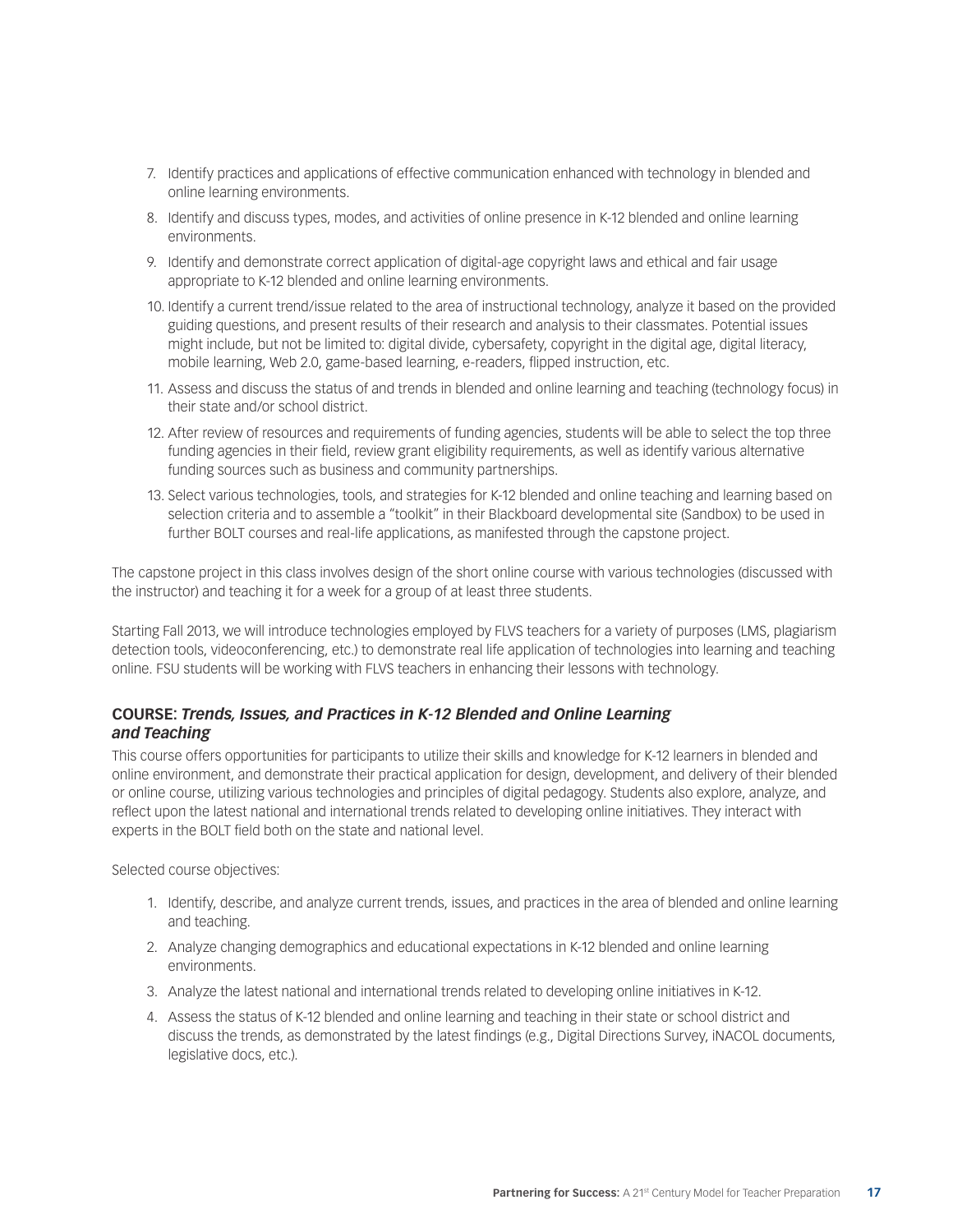If a student chooses a research track, a student is to:

- • Enhance research skills to include but not be limited to: research design, literature review, data collection and analysis, reporting research findings, etc.
- Establish strategies to facilitate, conduct and disseminate research, and identify promising practices.

If a student chooses a course design and development route, the student is to:

- • Apply *National Standards of Quality for Online Courses* (iNACOL, 2011) to the development of his/her course and reflect on this activity.
- • Utilize his/her toolbox (assembled in BOLT courses and hosted on FSU Bb) to design, develop, and deliver a blended or online short course to the classmates, in accordance with agreed-upon specifications and in agreement with the identified scenario. The course should be age- and concentration/focus-areaappropriate. Media and delivery format should be in accordance with approved usage, policies, and regulations.
- • Utilize a collection of pedagogical methods and various technologies for blended and online teaching for students who perform at various levels of accomplishment and with various levels of motivation (to be hosted on an individual Blackboard site and to be maintained throughout the BOLT program).
- • Review and make suggestions for improvement to their classmates' short course content and its delivery by utilizing a rubric.

This course has multiple components, which are integrated and interconnected:

#### **COMPONENT 1:** *In-class discussion of BOLT trends, issues, and practices*

We discuss current trends as presented in iNACOL and other organizations' publications. Each student is responsible for presenting his/her section and leading the class discussion. Additionally, students are expected to follow online digests and webinars pertaining to the field of BOLT.

#### **COMPONENT 2:** *Expert connection*

We participate in videoconferences with various experts in the field to include but not be limited to iNACOL staff, practitioners from FLVS, and school administrators working in virtual learning labs, and blended schools.

#### **COMPONENT 3:** *Practicum (practical application)*

All students in class are paired with the practitioner in the field (FLVS) for 6 weeks to have an insider experience and be able to ask questions, share opinions, and observe current practices.

#### **COMPONENT 4A:** *Research track*

Several research topics are offered based on the recent research agenda:

- a. District/school research on implementation of blended learning (plans, models, quality implementation characteristics)
- b. A study of quality implementation from other fields in education (over-age, under-credited, multiple pathways and how these are serving similar populations, and what are the lessons learned)
- c. Demographic studies
- d. Use of iNACOL performance metrics to evaluate quality in some programs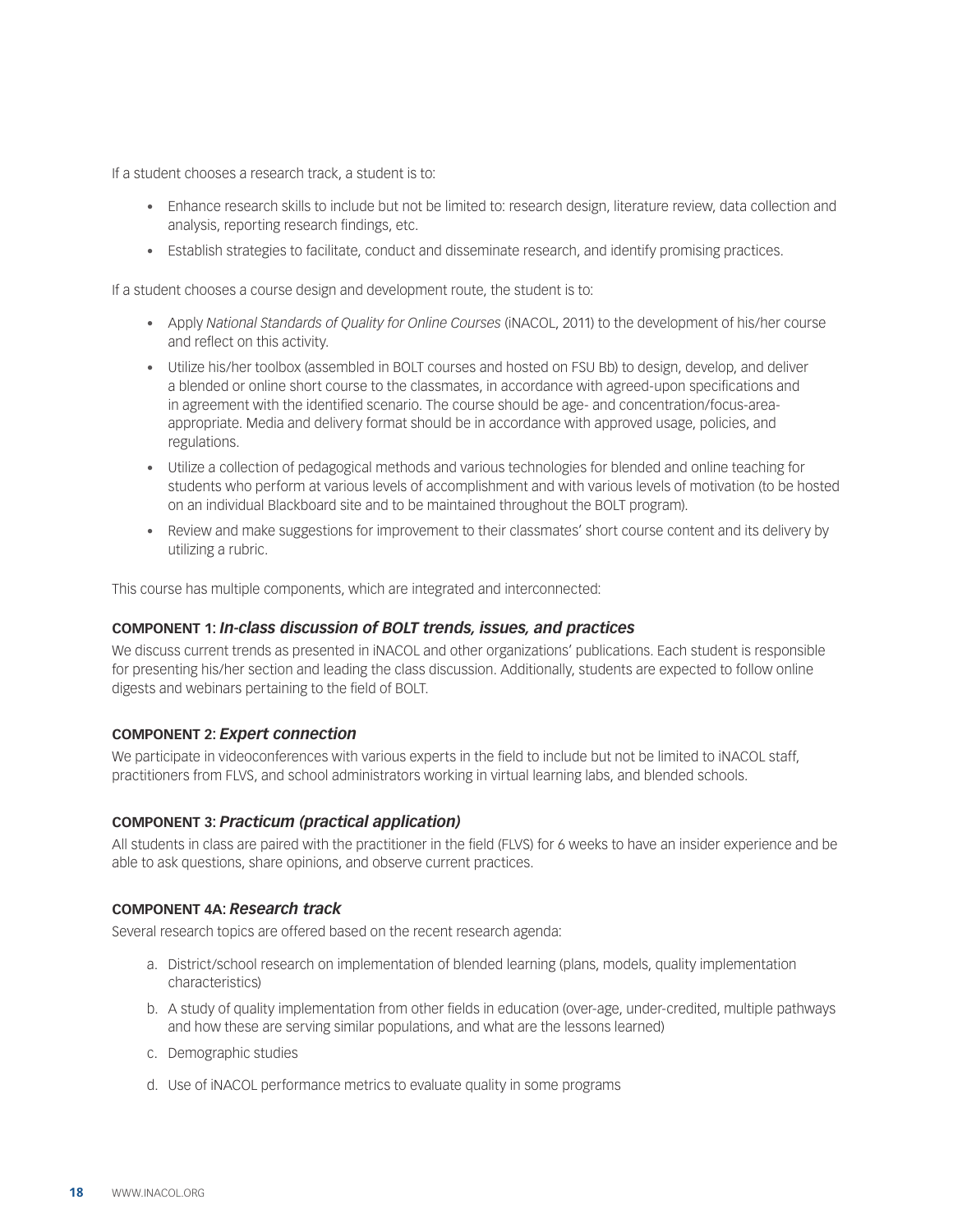#### **COMPONENT 4B:** *Course design track*

Based on one's career aspirations, a student may choose to build a short course suitable for BOLT to add it to one's professional portfolio.

#### **COMPONENT 5:** *Bringing it all together*

Students reflect on their course and BOLT experiences and assemble a portfolio (multimedia format) to include reflections, deliverables, and other content from all course components related to the field of BOLT. This portfolio is shared with other students in class and can be used for potential employers.

### Field Experience Component

Though we partnered with the Florida Virtual School earlier, we formalized the relationships in April 2013. Information below pertains to student activities in the course offered in the Spring 2013 semester.

The 6-week practicum experience was a mandatory course component for all students in the Trends, Issues, and Practices of BOLT, culminating course of the BOLT program. Only those students who successfully completed three prerequisite courses were allowed to participate in practicum activities. Practicum was not counted toward certification within the state.

Prior to participation in their practicum, students were required to be fingerprinted and pass the background check. This expense (about \$85) was covered by the student. The FSU also has a requirement for professional liability insurance and proof of medical insurance ([http://coe.fsu.edu/Student-Academic-Services-OASIS/Classroom-Field-](http://coe.fsu.edu/Student-Academic-Services-OASIS/Classroom-Field-Experience)[Experience\)](http://coe.fsu.edu/Student-Academic-Services-OASIS/Classroom-Field-Experience).

Students completed a practicum application (academic information, professional aspirations, specific objectives for the practicum, desired subject area and grade level, etc.). The information was shared with a participating teacher and served as an introduction. Students were matched with participating teachers based on their professional interests and career aspirations (subject area and grade level). The exception was granted to three students in spring 2013 semester: two were teamed with the instructional design team at a virtual school, and one student worked with several teachers due to her interest in ESE and working online with students having Autism Spectrum Disorders.

BOLT students were required to familiarize themselves with information about FLVS, its mission, operations, facts, etc. Prior to the start day of the practicum in Spring 2013, all students, participating teachers, and FLVS administrators met virtually via videoconference to go over procedures, expectations, introductions, etc. After the common part, each teacher met with an assigned student in a virtual breakout room to discuss details and activities.

Students were required to complete training and familiarize themselves with the FLVS learning management system, student database, and any electronic tools utilized by FLVS teachers.

Cooperating teachers received guidance in terms of expectations and final practicum evaluation and their student participation (done online).

Typical practicum experiences were offered in middle and high school grade levels. As of now, we were not able to accommodate requests from our elementary education teachers as K-5 teachers are with Connections Academy and not FLVS.

Students participating in the Spring 2013 practicum were requested to post their observations and reflections in their private journals on Blackboard. Only a student and an instructor had access to the entries. Students were required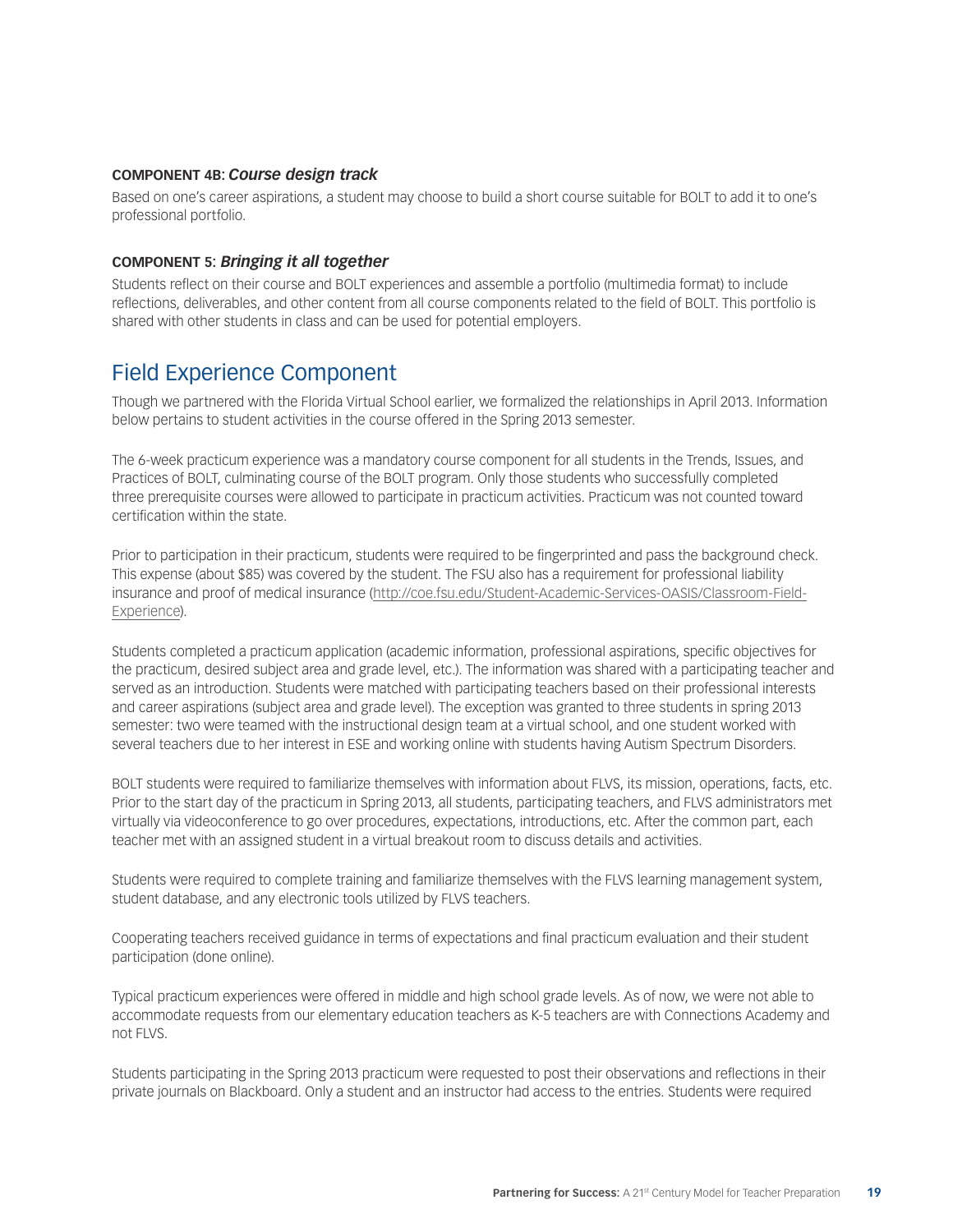to keep a weekly log (but some posted more than once a week to keep an accurate record of their experiences). At a minimum, students were expected to record the following:

- a. Objectives for this day or week.
- b. Log of activities and tasks.
- c. Brief overview of what they learned; what was expected and unexpected; any observations that might be useful for them.
- d. Overall reflections.
- e. Any issues, concerns, questions, requests.

Additionally, synopsis of the practicum activities was one of the components of the student end-of-course portfolio. That component was shared with other students in class and with the FLVS liaison.

Typical student activities during the practicum included:

- • facilitating class discussion forums
- • conducting live lessons
- • communicating with students
- • delivering synchronous instruction
- • evaluating students' work
- tracking student progress utilizing online administrative system
- communicating with students' parents/legal guardian(s)
- • attending professional development sessions at the virtual school and getting access to recorded sessions of prior meetings
- attending faculty meetings
- • responding to student and parent questions

As the practicum was only one component of the course, it was limited to 8-10 hours a week of active engagement.

The FSU did not have to pay for students to participate in the field experience. Students were supervised by EDG 5076 course instructors. Any issues were resolved with active involvement of a FLVS representative.

BOLT students and participating teachers interacted with each other via email, texting, phone, and virtually through other systems (e.g., Blackboard Collaborate and Skype).

Overall, the Spring 2013 practicum of FSU students at FLVS was a rewarding experience. Students considered it to be the highlight of the BOLT program and expressed the idea of extending the practicum period and spreading it across the program in each course.

As of Spring 2014, FSU students will fully engage with a FLVS teacher (ideally the one who was assigned to them back at the beginning of the BOLT program). It is hoped that by this time, BOLT students will have completed all training needed for practicum activities, and will be familiar with FLVS practices, rules of engagement, etc. This way, this practicum will be more effective and efficient as no time will be spent on introductions and "learning the ropes." Active FLVS time will be the end of January through mid-March, about 6-8 hours a week. FLVS cooperating teachers would follow a Level I internship program aligned with the FEAPS measures with a 50% reduced expectation of time on task for FSU students due to the 6-8 hour per week course criteria.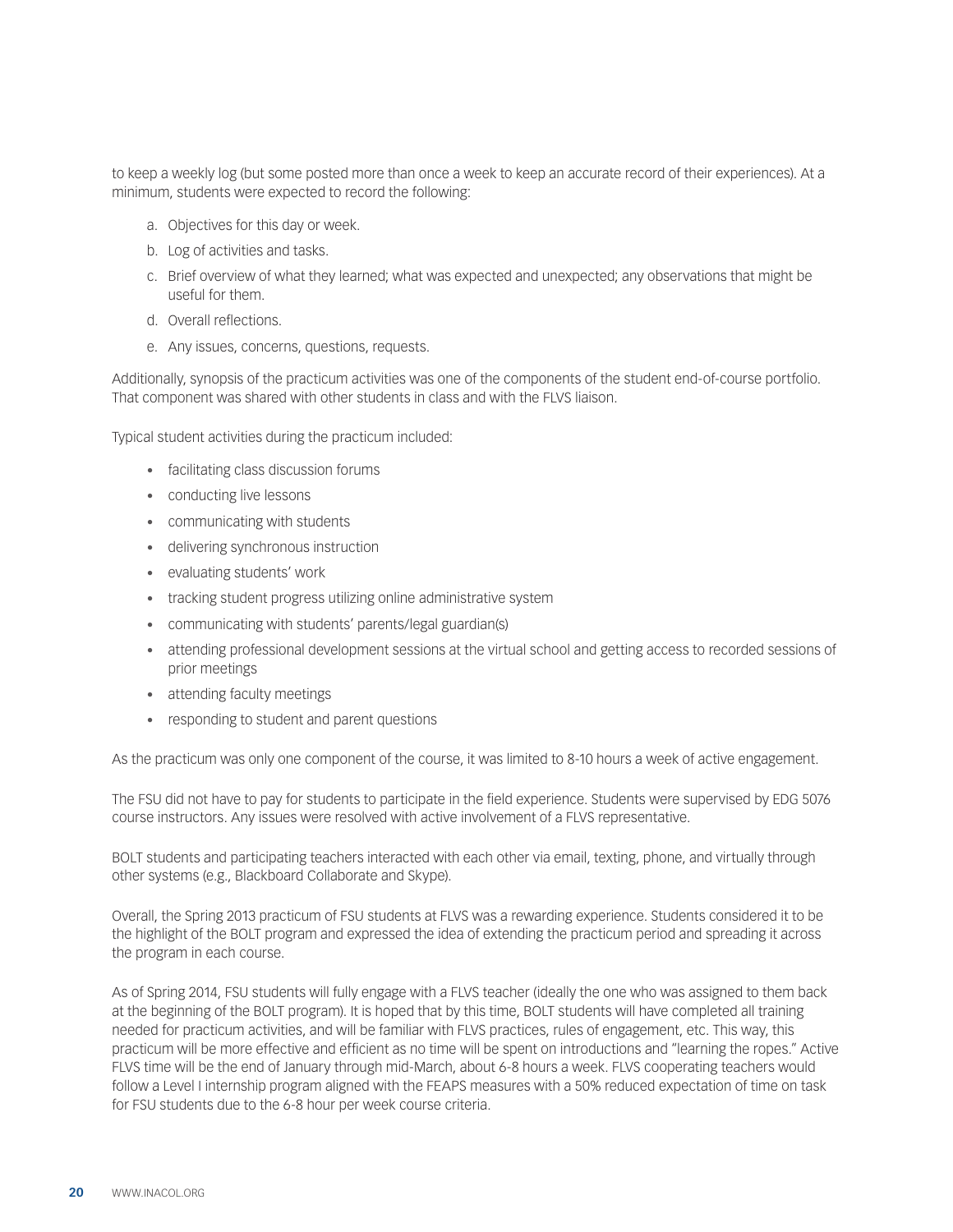## Reflections

- 1. Preparation for the field experiences needs to start well in advance to assure smooth experience of all parties involved.
- 2. Regular communication of multiple offices at both sides is a must (course instructor, FSU Office of Academic Services and Intern Support (OASIS), FLVS.
- 3. More lead time should be allocated for fingerprinting and background checks due to processing time.
- 4. Ideally, practicum experience should be full-time (but it is not feasible at this stage).
- 5. More formalized and structured process for end-of-practicum evaluation needs to be developed.

## References

Gagné, R. M. (1985). *The conditions of learning and theory of instruction* (4th ed.). New York, NY: Holt, Rinehart & Winston.

International Association for K-12 Online Learning (iNACOL). (2011). *National Standards for Quality Online Courses*. Retrieved from [http://www.inacol.org/cms/wp-content/uploads/2013/02/iNACOL\\_CourseStandards\\_2011.pdf](http://www.inacol.org/cms/wp-content/uploads/2013/02/iNACOL_CourseStandards_2011.pdf)

International Association for K-12 Online Learning (iNACOL). (2009). *National Standards for Quality Online Programs*. Retrieved from [http://www.inacol.org/cms/wp-content/uploads/2013/02/NACOL-Standards-Quality-Online-](http://www.inacol.org/cms/wp-content/uploads/2013/02/NACOL-Standards-Quality-Online-Programs.pdf)[Programs.pdf](http://www.inacol.org/cms/wp-content/uploads/2013/02/NACOL-Standards-Quality-Online-Programs.pdf)

International Association for K-12 Online Learning (iNACOL). (2011). *National Standards for Quality Online Teaching*. Retrieved from [http://www.inacol.org/cms/wp-content/uploads/2013/02/iNACOL\\_TeachingStandardsv2.pdf](http://www.inacol.org/cms/wp-content/uploads/2013/02/iNACOL_TeachingStandardsv2.pdf)

International Society for Technology in Education (ISTE). (2008). *National Educational Technology Standards for Teachers* (NETS\*T). Retrieved from <http://www.iste.org/docs/pdfs/nets-t-standards.pdf?sfvrsn=2>

Mishra, P., & Koehler, M. (2006). Technological pedagogical content knowledge: A framework for integrating technology in teacher knowledge. *Teachers College Record*, 108(6), 1017-1054.

Southern Regional Education Board. (2009). *Guidelines for Professional Development of Online Teachers*. Retrieved from [http://publications.sreb.org/2009/09T01\\_Guide\\_profdev\\_online\\_teach.pdf](http://publications.sreb.org/2009/09T01_Guide_profdev_online_teach.pdf)

United States Department of Education. *National Education Technology Plan 2010: Transforming American Education: Learning Powered by Technology*. Retrieved from [http://www.ed.gov/technology/netp-2010.](http://www.ed.gov/technology/netp-2010)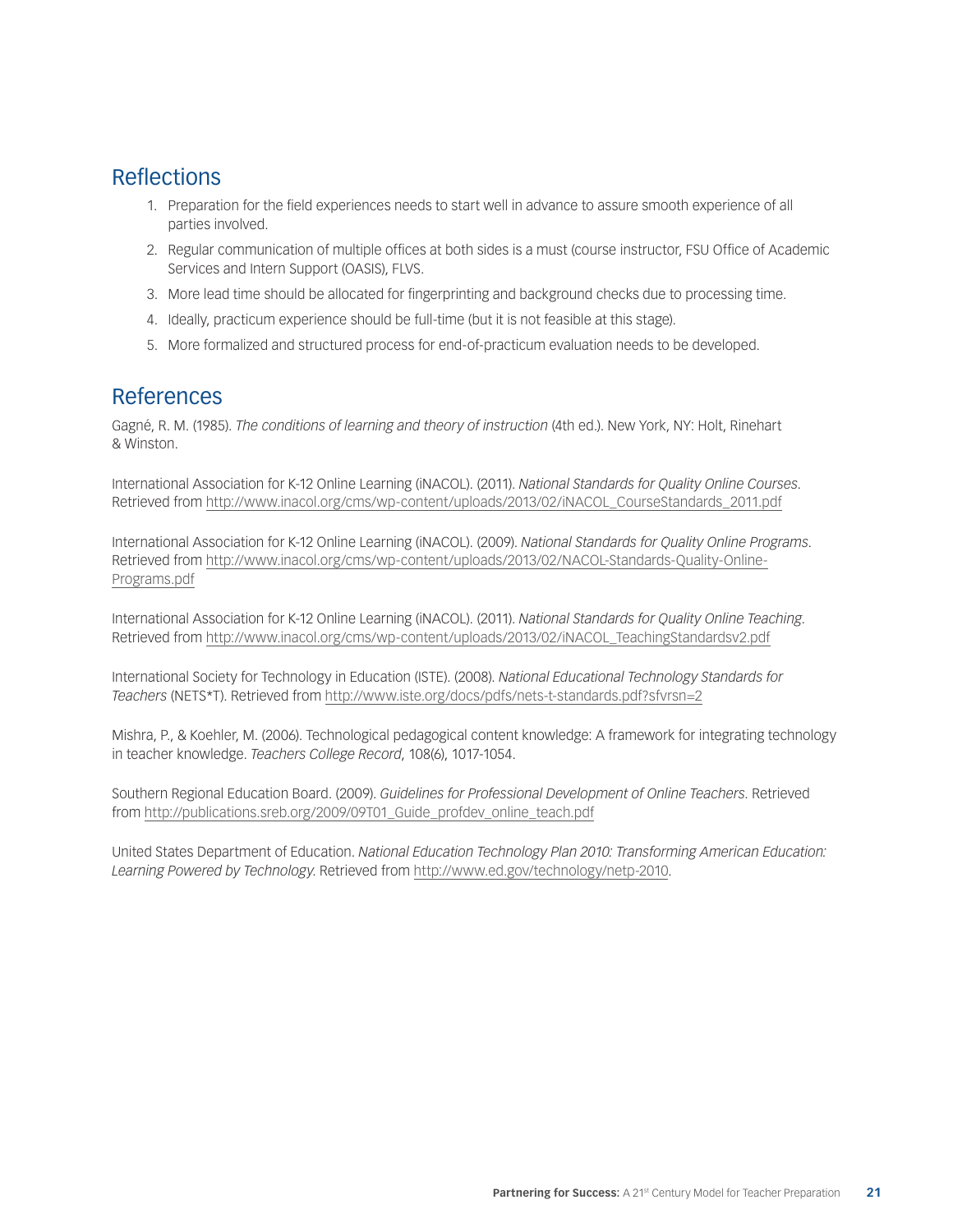## <span id="page-21-0"></span>Wayne State University

*by Michael Barbour* 

## History of the Program

There are two separate K-12 online learning initiatives at Wayne State University. The first is an in-service Graduate Certificate in Online Teaching. The Graduate Certificate Program in Online Teaching was initially proposed in early 2008 and was designed to prepare students for teaching positions in online or other distance education settings in both the K-12 and higher education environments. The certificate provided students with essential knowledge and skills in pedagogy, course development, evaluation, instruction, and other aspects of the educational process in online learning environments. Courses focused on: using web-based and Internet-based tools for educational purposes; designing technology-based instruction; teaching methods and concepts of teaching online; multimedia, computer-assisted instruction and distance education; and online instruction based on strong theoretical and research foundations. Finally, the certificate program was designed to provide learners with a theoretical framework for teaching online and related competencies. The Graduate Certificate in Online Teaching was officially approved by the Wayne State University Board of Governor's in the Winter 2009 semester and began admitting students during the Fall 2009 semester.

The second K-12 online learning initiative at Wayne State University is a proposal to allow pre-service students to complete a portion of their student teaching semester in an online learning environment. This initiative was originally proposed in Fall 2011 and would have provided pre-service teachers the option to complete six to eight weeks of online student teaching prior to completing eight weeks of traditional student teaching. The proposal called for this initiative to be phased in over a five-year period, with the number of students able to take advantage of this program being limited during the initial phases (e.g., Year 1 – one to three students, Year 2 – three to five students, Year 3 – five to eight students, Years 4 and 5 – based on student demand, but with screening still maintained). This proposal was close to approval by the Spring 2012; however, at the end of the 2011-12 academic year, there was a change in the leadership within the College of Education, Division of Teacher Education, and Office of Student Teaching. These administrative changes meant that the proposal would need to be further vetted during the 2012-13 academic year.

## Current Status of the Program

At present, approximately 25 students have successfully completed the Graduate Certificate in Online Teaching, and approximately another 100 students are currently admitted to the certificate program. As a part of the certificate program, students complete a required course in the theoretical principles of designing and delivering instruction over distance (IT7210 Foundations of Distance Education) and a required course in the planning, presenting, and facilitating learning in online, blended, and face-to-face contexts (IT7130 Facilitation of Online and Face-To-Face Learning). Students are then asked to take two elective courses. Two of the six elective courses have a specific K-12 focus:

#### **IT6140 Designing Web Tools for the Classroom**

Design, development and evaluation of learning experiences using the World Wide Web. Students create and evaluate learning activities using the Web; creation of personal learning portal. Basics of HTML and common authoring tools.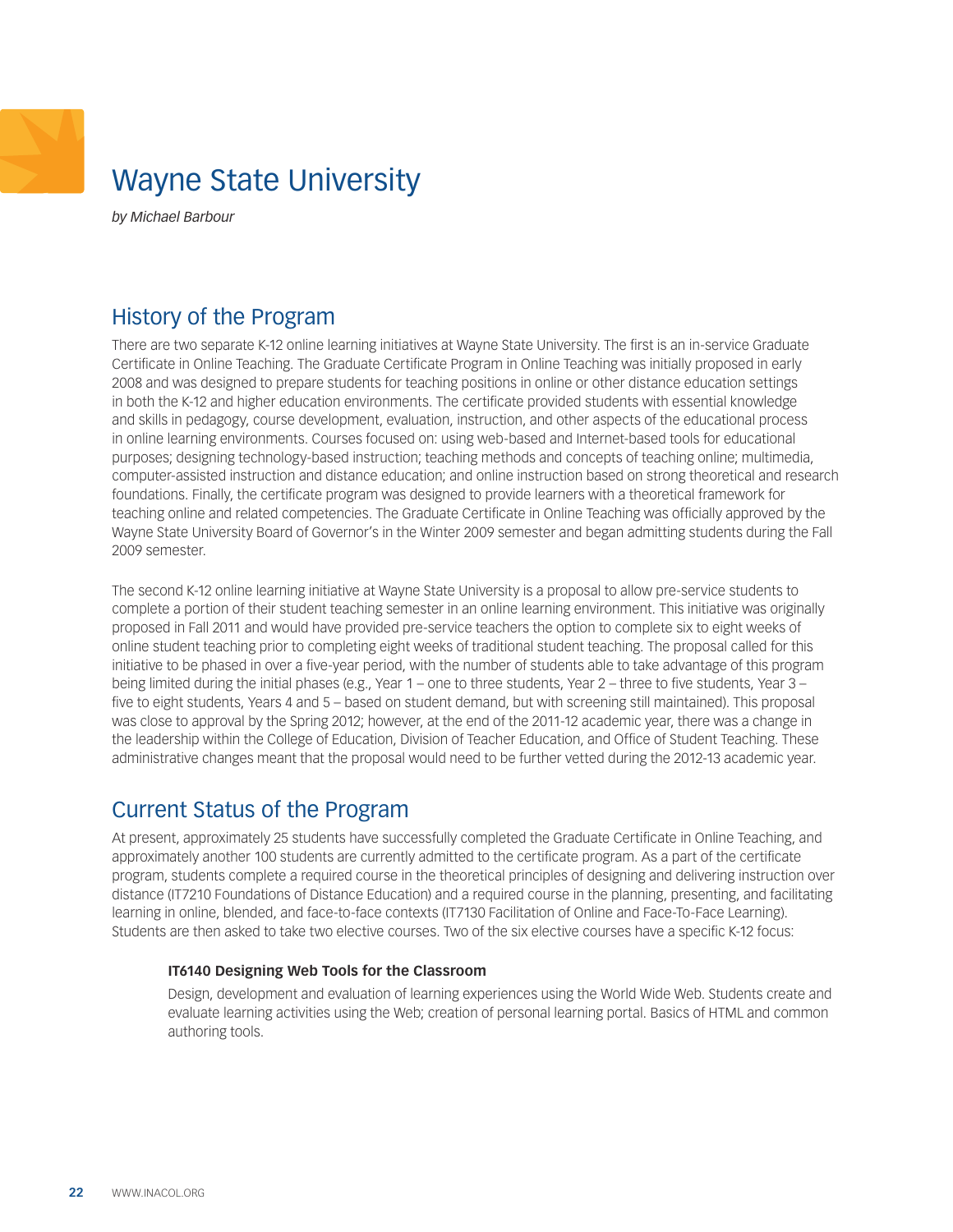#### **IT6230 Internet in the Classroom**

Developing problem-based instruction by integrating the Internet into the curriculum and lessons. Students examine models for lesson development and investigate how the Internet may be used as a resource in those lessons.

The remaining four elective courses are more focused on adult populations or have a more general focus:

#### **IT7140: Designing Interactive Courseware**

Design, development, and implementation of Web-based courseware. Characteristics, advantages, and limitations of the Web as an instructional delivery system. Appropriate instructional strategies for the Web. Use of contemporary development tools to create engaging, interactive, instructionally sound Web materials; design and development teams create and test a Web-based instructional module.

#### **IT7220: Multimedia for Instruction**

Instructional design and development applied to multimedia instruction, such as games and simulations. Instructional strategies for higher-order learning, including problem solving. Alternative design and development methodologies. Essential multimedia production tools and techniques. Students form design and development teams to create and test instructional modules.

#### **IT7230: Advanced Multimedia for Instruction**

Advanced topics in multimedia and web-based learning, including topics such as design, planning, production and editing of digital audio and video for use in multimedia websites and CD/DVDs used for learning.

#### **IT7310: Learning Management Systems**

Design and implementation of systems to support e-learning and traditional delivery. Implementation of courses in a generic LMS; interface of course materials to standards-based management systems, reusable learning objects, standards, and collaborative learning.

In addition to the course, students must complete an online teaching practicum. If the student has previous online teaching experience, the practicum requirement may be waived.

The second initiative, the online student teaching, is still currently in the proposal stages. It has been approved by the student teaching committee and by the Division of Teacher Education. An initial memorandum of understanding between Wayne State University and the Florida Virtual School has been drafted and is currently being reviewed by the legal departments of both institutions.

### Field Experience Component

The first initiative, the Graduate Certificate in Online Teaching, includes a two-credit hour practicum, where students are paired with an online instructor in the K-12, higher education, or corporate environment. The practicum is not designed to be equivalent to an online "student teaching" experience; it is more akin to the "pre-student teaching" or observation component that many teacher education programs have in the semester prior to the student completing their student teaching semester. The second initiative is a field experience.

#### *Structure of Field Experience*

The structure for the field experience in the Graduate Certificate in Online Teaching is thought about in terms of three, five-week periods over a single, fifteen-week semester. Typically, a student would spend the first five weeks of the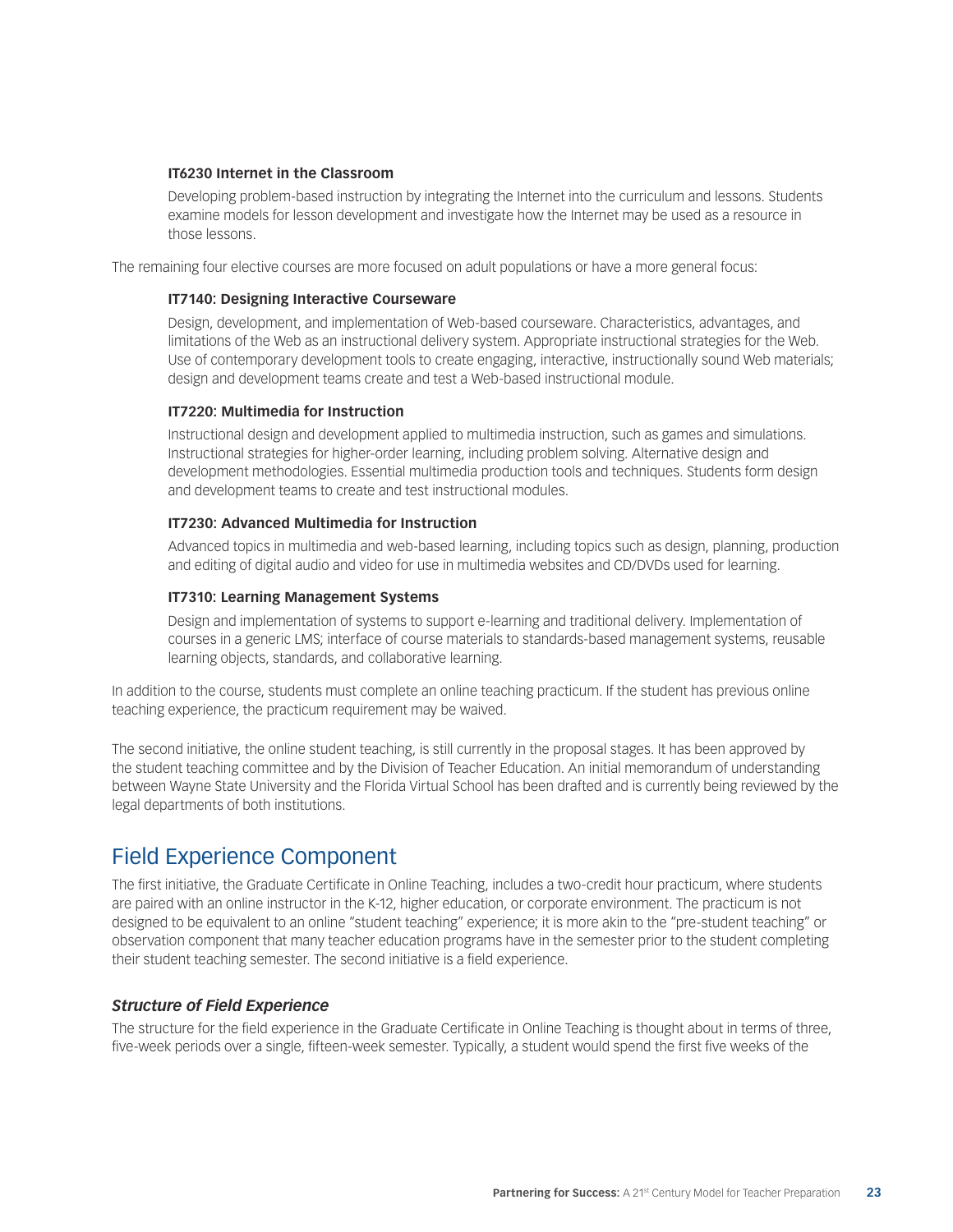practicum observing and asking questions, with the instructor sharing their thinking behind specific online pedagogical decisions they are making (i.e., explaining to the student why they are doing this or that). The second five-week period would see the student beginning to assist the instructor with some of the online activities. During the final five-week period, the student will actually take responsibility for one or more of the course activities.

The kinds of activities that the student might engage in would vary from situation to situation. However, the student negotiates with the instructor a level of activity and specific activities that both of them feel comfortable with the student doing. Activities may include:

- monitor each student's learning activities and progress as applicable in the online course;
- identify any existing or potential problems in student's behaviors or progress;
- inform the teacher of any observed problems or concerns;
- provide suggestions to address existing and potential problems or issues;
- address issues and problems appropriately (consult the teacher prior to action as necessary);
- help design, revise, and implement online learning activities, assignments, and assessment tools;
- send friendly reminders of approaching due dates, learning activities, and assignments;
- as appropriate, lead, guide, facilitate, monitor, and summarize threaded discussions, debates, role plays, case studies and/or guide students to summarize general, open-ended discussions;
- help facilitate synchronous, live class sessions, as applicable with planning, technical support, and other facilitation efforts as necessary;
- provide any other facilitations as necessary and appropriately monitor of the assigned group performance and processing;
- • help with guidance, clarifications, additional resources, motivations, technical assistance, and others as necessary;
- identify existing problems and address them appropriately (contact the teacher first for thoughts and suggestions before serious interventions, such as serious warning messages to a student, etc.);
- identify potential problems or issues regarding the team tasks, group process, peer relationship, media and communications, etc.;
- provide suggestions to address potential problems or issues;
- provide any other facilitations as necessary and appropriate.

The main thing to keep in mind about the practicum is that for it to be used for the Graduate Certificate in Online Teaching, the student actually has to be engaged in some form of online teaching during the semester. This is not to say that the student is expected to undertake a "student teaching" kind of experience (e.g., a situation where the student observes and then gradually takes over all of the instructor's instructional responsibilities). This is only a twocredit-hour experience. Typical of any graduate experience, it would be expected that the time the student spends "inside the classroom" is equal or double the time they spend outside of the classroom. For a two-credit-hour course, it would be expected that the student would spend the two credit hours of "inside the classroom" time, plus another two to four hours of "outside of the classroom" time. This means that there is an expectation that the student would spend, on average, four to six hours a week engaged in their practicum responsibilities. Typically, students have found that it is a little less at the beginning of the semester (i.e., during that first third when they are in the exploring and understanding stage), and a little more at the end of the semester (i.e., during the final third when they are doing some online teaching).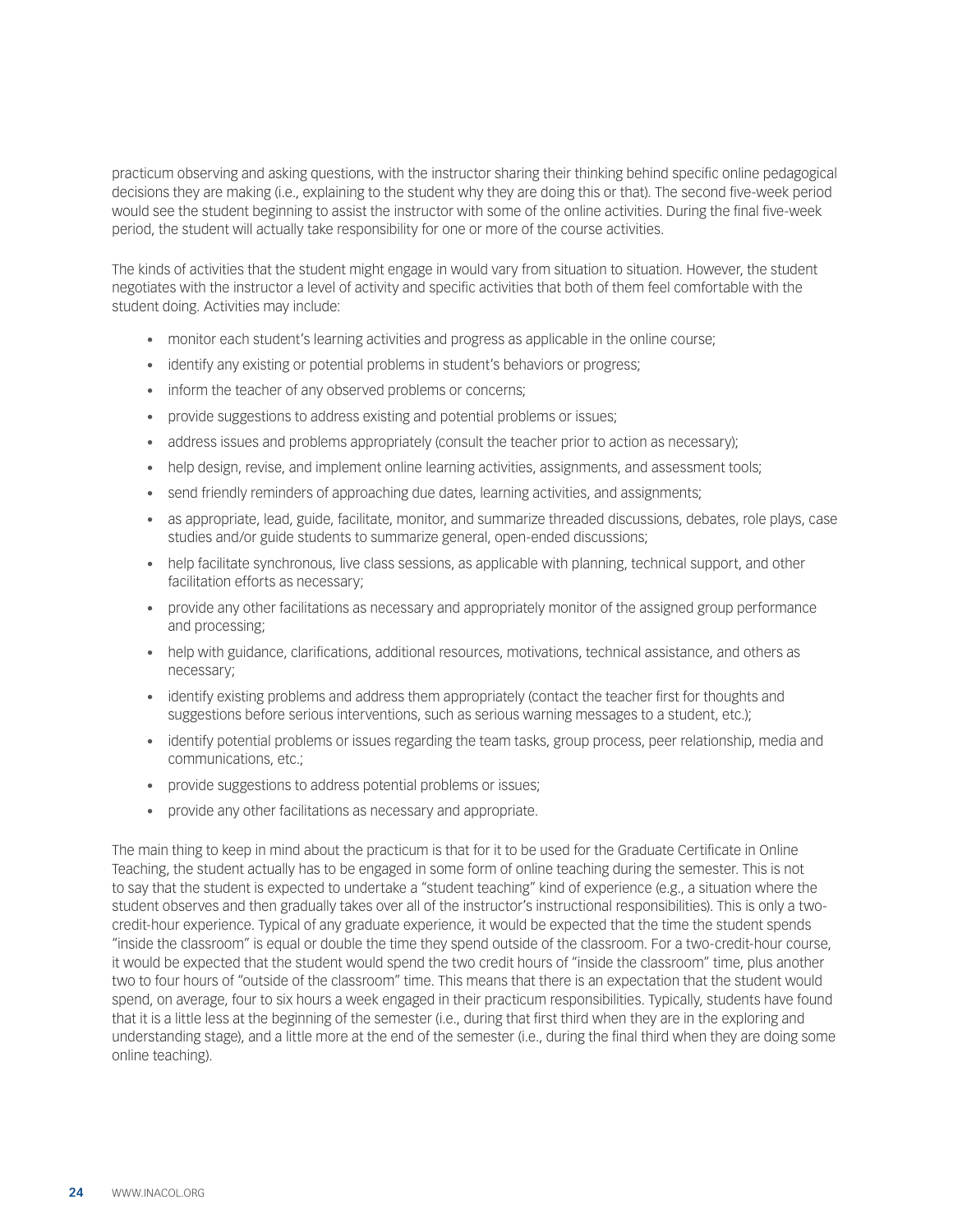In terms of the second initiative, online student teaching, the initial expectations are that students would have the option to complete a six- to eight-week period of online student teaching, then complete eight weeks of traditional student teaching in a face-to-face classroom. It is an option, as students would also be able to complete their entire student teaching in a traditional environment. The model that has been proposed for the actual online student teaching experience would be based on the model used by the University of Central Florida, described later in this report.

### Reflections

Like many institutions, Wayne State University began its K-12 online learning focus at the in-service level with a Graduate Certificate in Online Teaching. Also similar to many institutions, this certificate program includes multiple tracks, of which the K-12 online learning track is just one. Unlike other institutions, Wayne State University was assisted by the fact that the State of Michigan had recently become the first state in the United States to implement an online learning graduation requirement. The preparation of teachers to implement this requirement was incorporated into the State's Standards for the Preparation of Teachers: Educational Technology (i.e., 84 standards were added to the original 87 standards focusing on the areas of "Online Technology Experience and Skills," "Online Course Design," and "Online Course Delivery"). These changes to the state standards meant that much of the curricular changes that needed to occur to create the Graduate Certificate in Online Teaching were already in place.

Beyond the opportunities provided by the alignment of K-12 online learning events in Michigan, the other key factor in the K-12 online learning teacher education initiatives at Wayne State University has been a focus on research. Several of the courses in the Graduate Certificate in Online Teaching have become research sites for the faculty as they enact case studies and design-based research studies to improve upon the curricular materials and delivery model utilized in these courses. Further, there have been several sets of curricular materials for the Graduate Certificate in Online Teaching that have been developed through funded initiatives, all of which have included an evaluation component before the materials were finalized. Finally, the resources that have been incorporated into the Graduate Certificate in Online Teaching, from readings to curriculum, have all been research-based.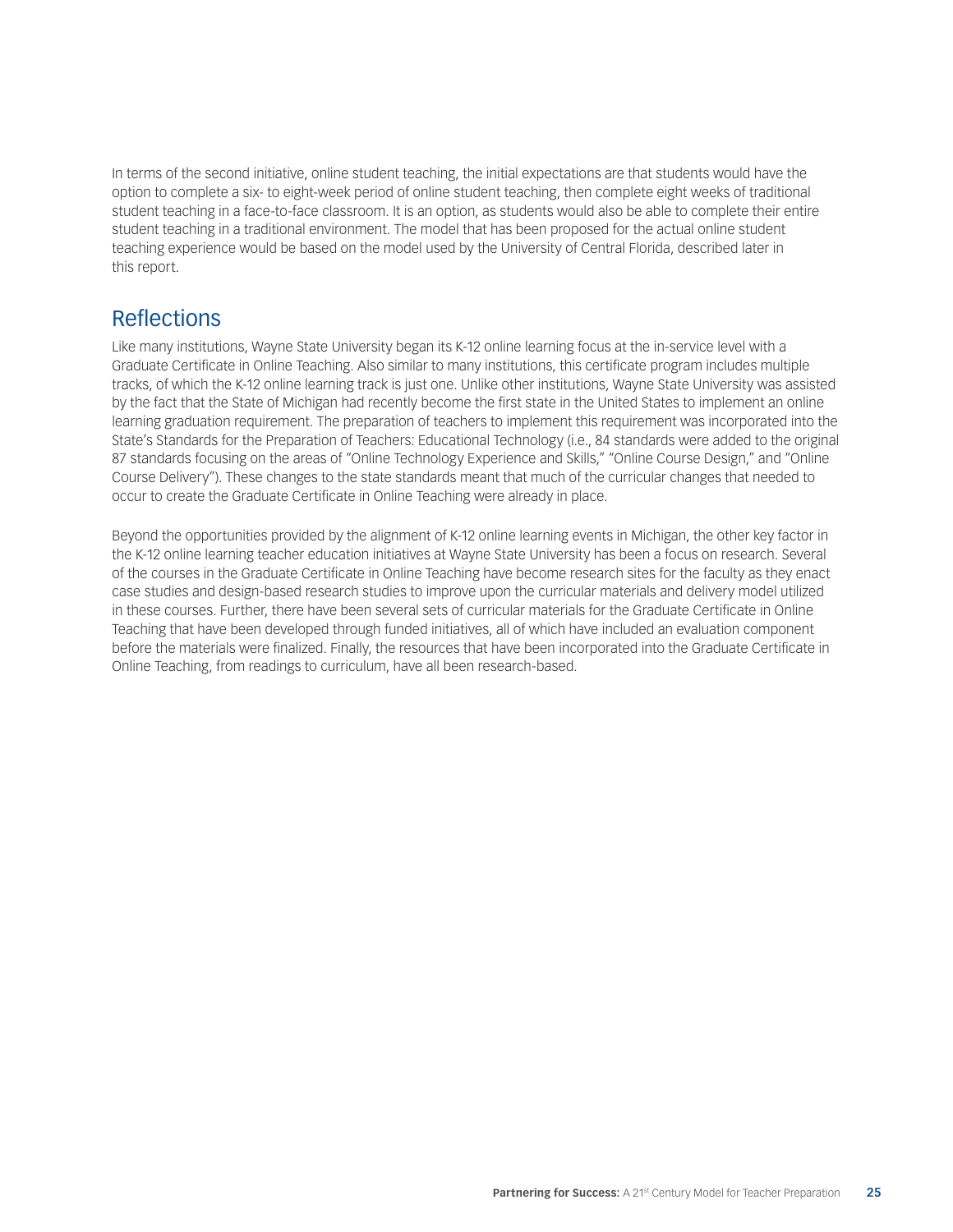## <span id="page-25-0"></span>Arizona State University and Florence Virtual Academy

*by Leanna Archambault* 

The K-12 Online Teaching Certificate program, as part of the Masters in Educational Technology in the Division of Educational Leadership and Innovation, was developed and approved at Arizona State University in 2009 and officially began in 2010. Its roots stem from an attempt to address the growing number of online educators who have graduated from traditional teacher education programs without adequate preparation. Through research in K-12 online teaching and learning, it has become clear that online teachers have little to no pedagogical preparation (Archambault, 2011). Because the majority of online teachers seated in traditional face-to-face classroom settings, it has become necessary to offer coursework and field experiences that serve to help educators "re-tool" their skills and assist them with the added roles they are asked to play in the online context.

Through a careful review of the literature related to online teaching, three major areas were identified as significant to be addressed as part of a graduate program geared to prepare teachers to be successful in the online environment. These domains are technological, pedagogical, and content knowledge, as well as the intersections of these domains as described by the technological pedagogical content knowledge (TPACK) framework (Mishra & Koehler, 2006). TPACK involves an understanding of the complexity of relationships among students, teachers, content, technologies, practices, and tools; and articulates the relationships between and among the subject matter that is to be taught (content), the practices, processes, strategies, procedures and methods of teaching and learning (pedagogy), and knowledge pertaining to computers, the Internet, Web 2.0 tools, digital video, etc. (technology). Koehler and Mishra define TPACK as the connections and interactions between these three types of knowledge.

The goal of this program is to prepare current K-12 teachers to teach in an online environment and to become leaders in the development, implementation, and evaluation of online programs. This includes helping students understand how various topics within subject areas are effectively represented using technology and pedagogical strategies required to teach these concepts online. This is accomplished through offering course work that addresses all three domains along with field experience opportunities. Through these experiences, students would be prepared to teach in online and blended educational environments.

The program seeks to create lifelong learners and to prepare educators in undergraduate programs for the educational setting of the 21<sup>st</sup> century, including development of the following skills:

- 1. Representing learning concepts using various technologies,
- 2. Implementing online pedagogical techniques that use technologies to teach content,
- 3. Knowing what makes concepts easy or difficult to learn,
- 4. Understanding how technology can help address learning problems,
- 5. Grasping the importance of students' prior knowledge and theories of epistemology, and
- 6. Understanding how technologies can be used to build on existing knowledge and develop new epistemologies or strengthen old ones (Mishra and Koehler, 2006).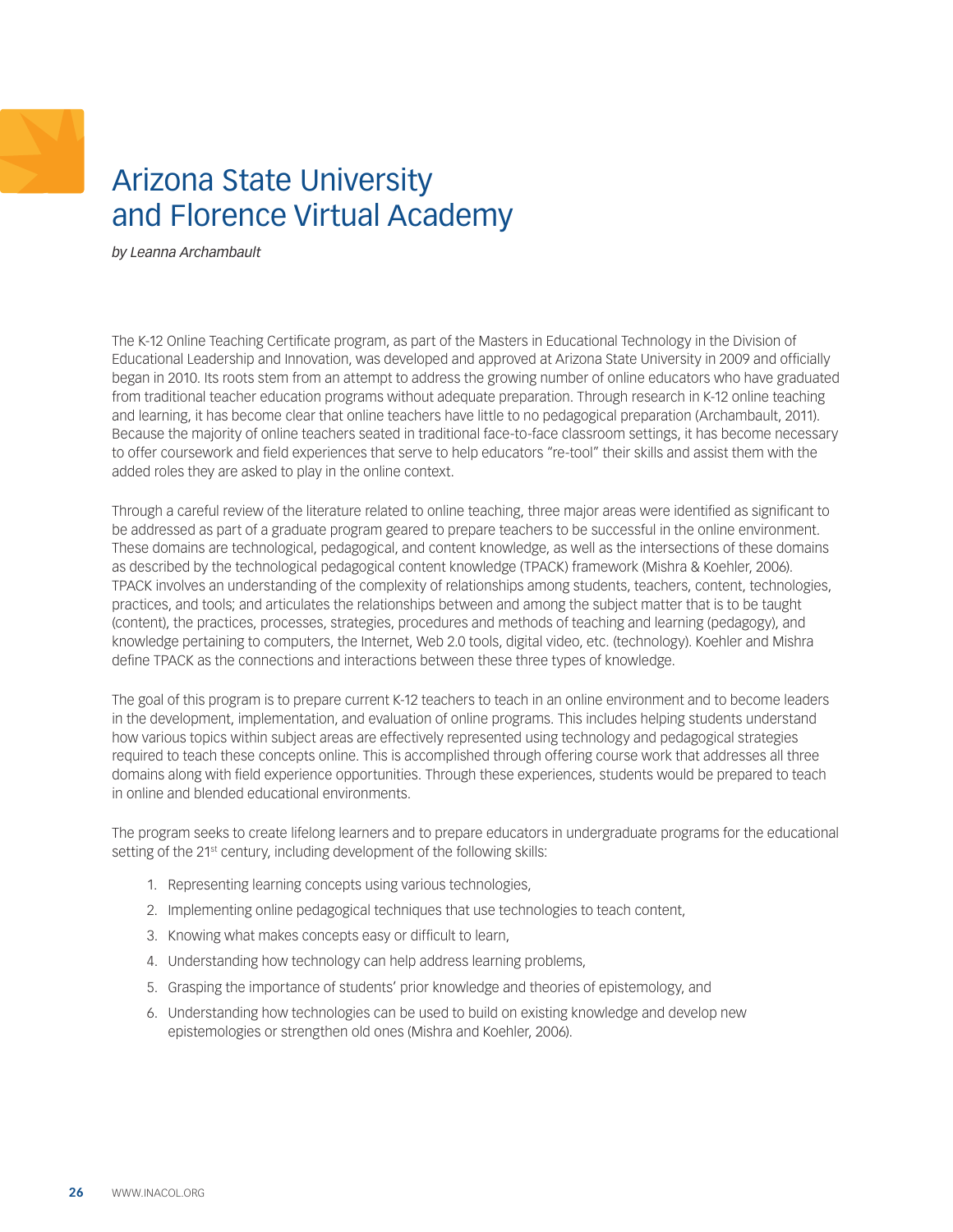## Current Status of the Program

The K-12 Online Teaching Certificate consists of five online classes addressing research, methods of teaching online, course design, and a practicum experience:

#### **Principles and Issues in Online Teaching (3 credit hours)**

Principles and Issues in Online Teaching examines current issues, policies, and trends pertaining to webbased teaching and learning. Students actively explore research related to online learning. Emphasis is on issues and trends related to virtual schooling and emerging best practices for effective online instruction.

#### **Methods of Teaching Online** (3 credit hours)

Methods of Teaching Online addresses the theory and practice for online teaching and learning, and explores a range of resources and skills in creating web-based curriculum materials. Participants evaluate a wide variety of online resources leading to the design and creation of a web-based curriculum unit or set of webbased learning materials.

#### **Online Course Design** (3 credit hours)

Online Course Design emphasizes an instructional design approach to the development of online courses. Participants develop an online course customized for use in their instructional setting including defining course goals and objectives, instructional lesson plans, activities, materials, and assessments.

#### **Practicum** (3 credit hours)

The practicum component focuses on applying content acquired in online teaching and methods courses to field-based experiences. Participants are given the opportunity to shadow an online teaching professional for practical, hands-on experience. Participants demonstrate their knowledge, skills, and disposition for online teaching through directed mentorship from qualified teachers and/or faculty.

In addition to these core courses, students in the K-12 Online Certificate Program must then select one elective from the following four courses that are also offered to graduate students pursuing their master's degree in educational technology:

#### **Technology Integration Methods** (3 credit hours)

Technology Integration Methods is a beginning level graduate course that focuses on methods for effectively integrating computer-based technology in teaching and learning. It includes investigation into the use of computers and computer-based technology in the classroom, integration of technology into the teaching and learning process, and using the principles of instructional design in the design of technology-rich learning environments.

#### **Using the Internet in Education** (3 credit hours)

Using the Internet in Education explores the Internet as an educational tool for research, inquiry-based learning, and online learning communities. It examines the potential of telecommunications to influence K-Adult education. Students will actively explore: (a) a wide variety of online informational, curricular, and interpersonal resources, (b) ways to successfully integrate online resources in teaching and learning, and (c) current issues, policies, and trends pertaining to global electronic networking.

#### **Emerging Technologies** (3 credit hours)

This course explores current key trends and issues concerning the impact of cutting edge technology and multimedia on K-12 student learning. Topics include the design of curriculum and instruction that are enhanced through innovative technologies, including, but not limited to, Web 2.0 tools, such as blogs, wikis, social networking applications, data mashups, Google Apps, data visualization applications, and multi-touch interfaces.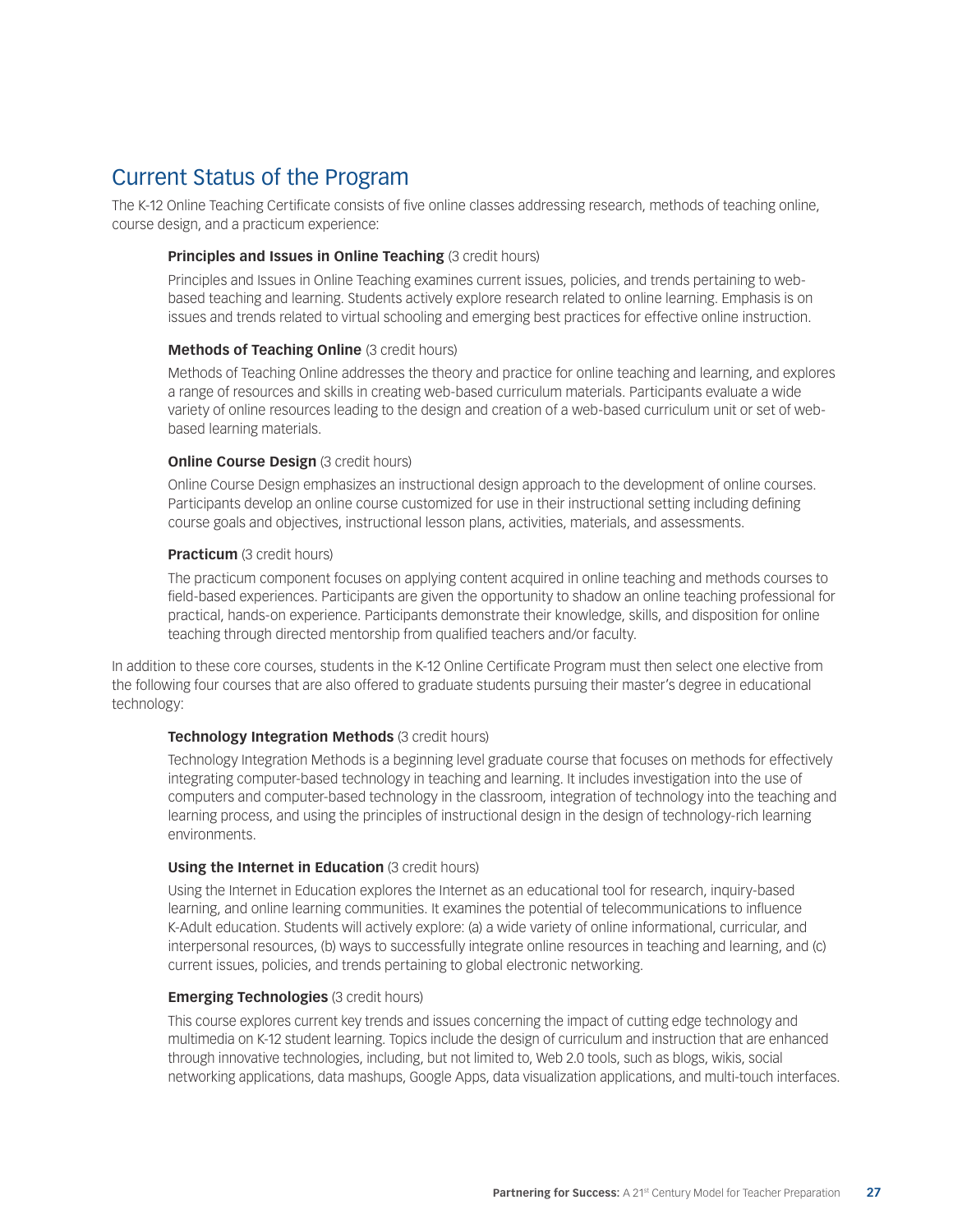#### **Technology as Mindtools** (3 credit hours)

A mindtool is used to help students think and learn about a topic or concept. Mindtools are computer applications that, when used by learners to represent what they know, necessarily engage them in critical thinking about the content they are studying (Jonassen, 2000). This course outlines current technologies as examples of mindtools and provides students with the requisite skills and understanding of research needed to implement these tools in their instruction.

### Field Experience Component

As part of pursuing the K-12 Online Teaching Certificate at Arizona State University, a field experience is required. This offers students practical, hands-on experience to demonstrate their knowledge, skills, and disposition for online teaching through directed mentorship from qualified teachers. The goals of the field experience are for students to: justify instructional strategies in online learning environments; facilitate an online learning environment; evaluate current learning environments to determine what improvements might be made; and exhibit the knowledge, skills, and understandings of concepts related to technology as well as competency in technology specific to an online learning environment.

The field experience takes the form of a practicum over the course of seven and a half weeks. To facilitate ease of placement, a partnership was formed with Florence Virtual Academy (FVS). FVS is a public, district-led school, serving grades 6-12 within the state of Arizona. A Memorandum of Understanding (MoU) was developed between program faculty and the FVS administration regarding expectations and responsibilities for the practicum experience. Field placements were made according to content area, and it was necessary for students (who were existing teachers in traditional settings) to provide their fingerprint cards and background clearance prior to interacting with online students.

During the practicum placement, program faculty and the school administration work together to ensure that students are involved in every facet of teaching in an online environment, from observing their cooperating teachers and being mentored by them, seeing how content is conveyed in the online classroom, participating in online staff meetings, and being able to witness first-hand the challenges that online teachers face. As a result of the practicum, students are much better prepared to teach in a virtual classroom. As one student noted:

*Increased collaboration with the instructor is one of the most motivating reasons for me to become an online teacher. I want to be able to spend more time one on one with my students. I want to help them understand content, motivate them to take their learning further, and facilitate authentic learning. In a brick and mortar building, we are ruled by a schedule. Math stops so that we can get to PE, reading stops so that we can go to lunch; in an online environment this constraint is taken away. Over the course of this past year, I have learned a great deal about the variety of online learning opportunities for students. There are as many unique learning opportunities as there are unique learners.*

### **Reflections**

Through the development of the K-12 Online Teaching certificate program at Arizona State University, a number of lessons have been learned that can benefit those seeking to create their own programs in this area. First, there needs to be buy-in at the department, college, and university levels prior to program inception, creation, and implementation. This includes garnering the support of faculty and administrators alike. Because program development involves a significant amount of resources, including course creation, partnership development, marketing, scheduling, and coordination, along with ongoing teaching, a concerted effort is necessary. It should be carefully considered as to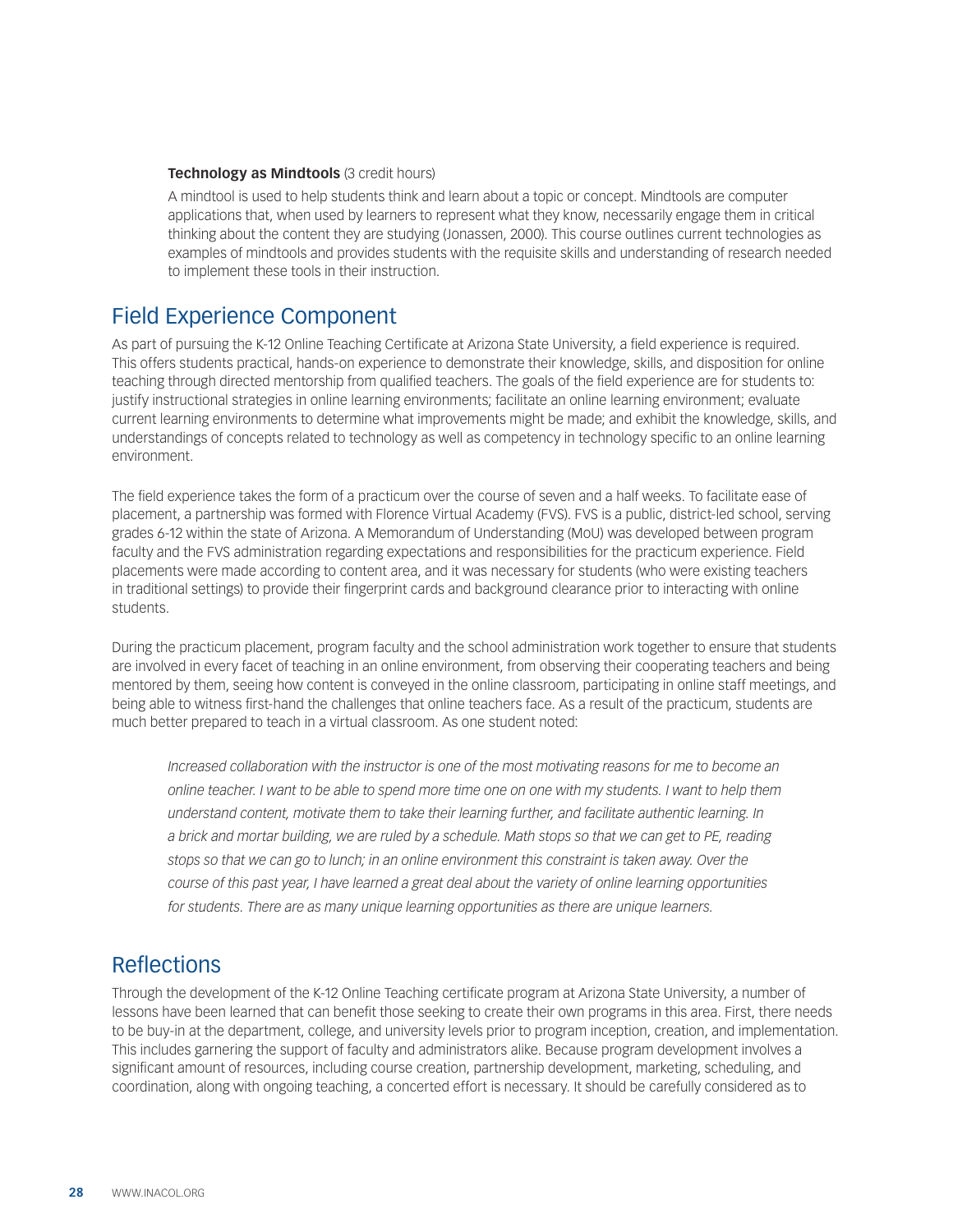whether developing and building such a program fits with the existing mission and vision, and if there are available resources to dedicate to such a large undertaking. Another lesson is the time that it takes to cultivate the necessary partnerships with virtual schools to make such a program successful. Ideally, as with the Edtech program at Boise State, strong partnerships can result in mutually beneficial results, with virtual schools able to hire effectively prepared teachers who need little training and are ready to be successful in the online environment. Finally, while a separate certificate program is a step in the right direction, teaching in online and blended settings is an important part of any master's program in educational technology. As these areas continue to grow, faculty must work together to ensure that the necessary knowledge, skills, and experiences be woven in to all coursework and practica in order to prepare all teachers to enter 21<sup>st</sup> century classrooms.

#### *Future Directions*

The K-12 Online Teaching certificate program at Arizona State University continues to expand and grow as teachers explore options for expanding their skill sets and seek career opportunities in online environments. Areas for expansion include forging connections to other online programs that may be interested in hosting graduate students for their practicum component. Also, coursework moving forward will encompass blended learning, particularly for teachers who are in traditional settings but would like to incorporate online elements into their curriculum. Program faculty would also like to work with pre-service teacher education programs to provide an option for students to complete one of their field experience placements in an online setting. Through providing coursework and field experience opportunities to teachers moving into the blended and online environments, Arizona State University seeks to transform the future of education by providing K-12 students with well-qualified teachers who are able to leverage the power of technology to improve learning.

### References

Archambault, L. M. (2011). The practitioner's perspective on teacher education: Preparing for the K-12 online classroom. *Journal of Technology and Teacher Education*, 19(1), 73-91.

Jonassen, D. H. (2000). *Computers as mindtools for schools*. Upper Saddle River, New Jersey: Merrill, Prentice Hall.

Mishra, P., & Koehler, M. (2006). Technological pedagogical content knowledge: A framework for integrating technology in teacher knowledge. *Teachers College Record*, 108(6), 1017-1054.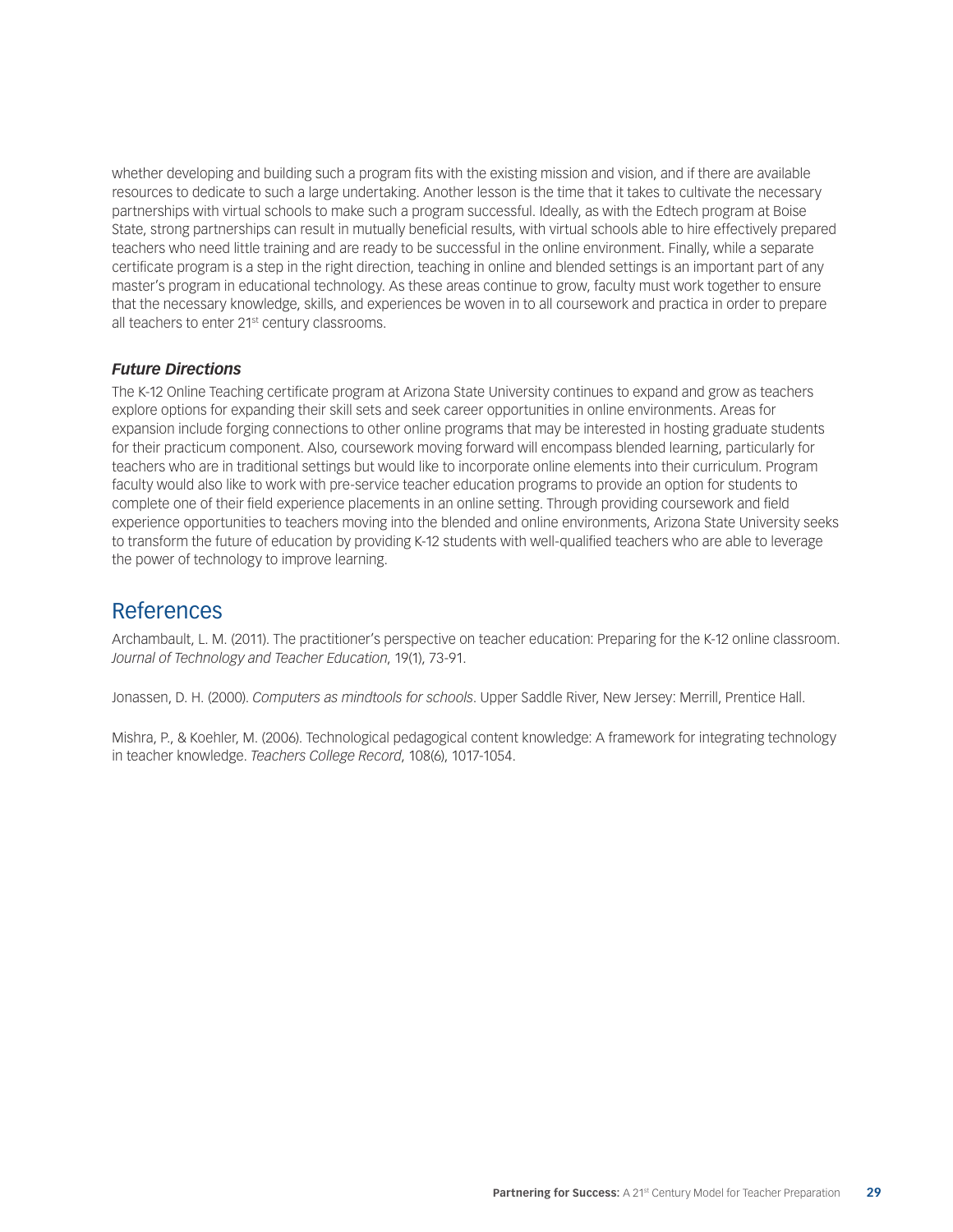## <span id="page-29-0"></span>Mount Vernon Nazarene University and TRECA Digital Academy

*by Dean Goon* 

## History of the Program

The Graduate and Professional Studies Teacher Education Department at Mount Vernon Nazarene University began a pilot program in the spring of 2012 to offer field placements for candidates interested in exploring teaching and learning in virtual schools.

During the fall of 2011 MVNU began exploring the possibilities of K-12 virtual field placements for field one graduate placements. Both the professor assigned to the program (University Supervisor) and the Dean of the School of Education had previous extensive experience with virtual school administration and professional development. Based upon this experience and the current positive growth of blended and virtual schooling, the University Supervisor began a casual review of models that would be suited for graduate students as their first field placement. At that specific time, very little resources were found that would provide a framework for a model for virtual field placements.

The University Supervisor consulted with the administration of TRECA Digital Academy (TDA) in Marion, Ohio, on possible models and components for a successful field experience for the MVNU. The collaborative team decided to focus the pilot study on graduate candidates representing the spectrum of teaching from early childhood to secondary education. The University Supervisor presented the virtual field placement option to three sections of the Technology for Educators 6013 course that was taught during the fall term of 2012. There were nine interested candidates. Their interest was noted and passed along to the Director of Field Studies at MVNU for consideration. MVNU decided to only partner with TRECA Digital Academy for the initial pilot study.

During the fall of 2011, the University Supervisor worked closely with the Curriculum & Instruction Manager (Virtual School Supervisor) at TRECA Digital Academy to create an adaptable model for the MVNU virtual field experience.

The pilot program was launched in February of 2012 with a mandatory all-day orientation workshop for the virtual teaching candidates and cooperating teachers. The orientation was lead by the University Supervisor and Virtual School Supervisor. For most candidates, the orientation workshop was a one-hour commute to TRECA Digital Academy. The University Supervisor facilitated a session on trends in virtual schooling in Ohio and across the country. In addition, he reviewed the expectations for the virtual field experience. The Virtual School Supervisor conducted a session with the candidates and cooperating teachers on the organizational structure of TDA and the necessary skills virtual teaching requires. The afternoon session provided the teaching candidates a one-on-one with their cooperating teacher. The cooperating teacher introduced the teaching candidate to the curriculum, online learning platform, software, and communication tools used by TDA. The teaching candidates further explored the specifics of TDA by touring the facilities and meeting the leadership team from each department. The teaching candidates used the first weeks to work and learn within the learning management system, ask questions of their cooperating teacher, and develop a plan to complete the required field experience hours.

During the virtual student teaching experience, the teaching candidates had three components that needed to be fulfilled for a successful online field experience for the 75 hour standard: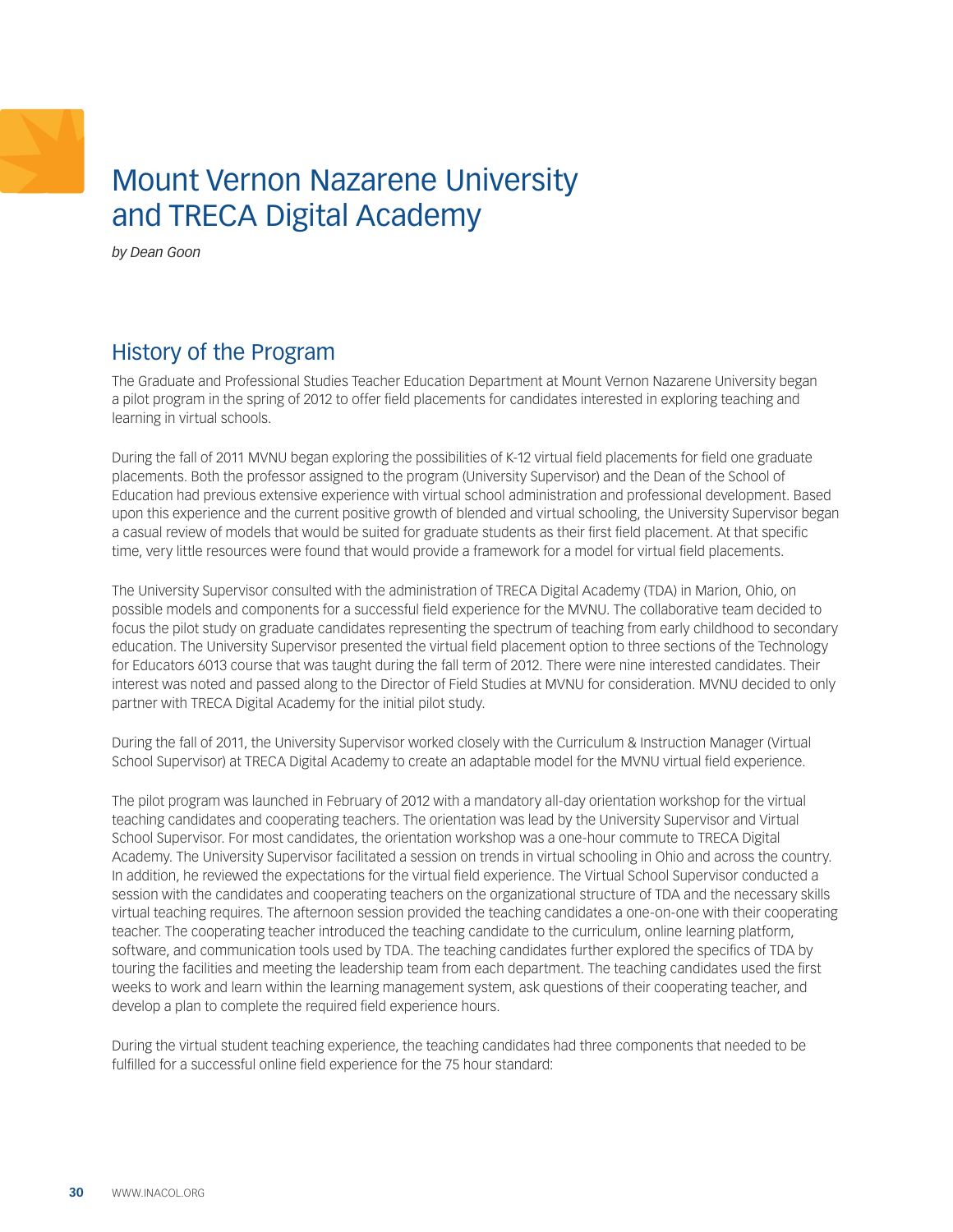- 1. Online Field Experience Rubric
- 2. Weekly Reflections
- 3. Moodle Modules

#### *Online Field Experience Rubric*

The foundational assessment for the MVNU online graduate field was a rubric based upon the *National Standards for Quality Online Teaching* produced by iNACOL. Each standard was included in the rubric. Candidates were assessed on the criteria of unacceptable, acceptable, and competent. The cooperating teacher commented on the activity completion and rated the teacher candidate according to the criteria on the rubric. The field supervisor required a midterm check of the rubric with a short narrative from the cooperating teacher. The final submission of the online field rubric included an extended narrative from the cooperative teacher and field supervisor about the candidate's quality of work based upon the *National Standards for Quality Online Teaching*. The initial target goal was for the candidates to complete a minimum of 80% of the skills or activities outlined by the iNACOL standard categories of:

- • Organizing Content Knowledge for Student Learning
- • Creating An Environment for Student Learning
- Teaching for Student Learning
- • Teacher Professionalism
- • Technological Skill
- • E-mail Communication

#### *Required Meetings*

Candidates were required to attend three mandatory meetings. The first was the initial TRECA Digital Academy orientation. Then candidates were required to attend a specific workshop, webinar, or conference specific to Blended or Virtual Learning. Lastly, all candidates were required to attend a debriefing session. During this session, each candidate presented on a certain aspect of virtual teaching or learning in a storefront presentation format. Also, a virtual meeting was held with all Cooperating Teachers and stakeholders to collect ideas for improvement and what worked well.

#### *Weekly Reflections*

Candidates were required to contribute to bi-weekly reflections within the LMS for the field placement experience. Each reflection had a guided question or prompt for discussion. Each candidate had to respond to the other contributor's discussion.

#### *Moodle Modules*

Candidates were required to complete four modules that focused on the following aspects of virtual teaching and learning:

- • *Edutopia Webinar: Explore Online Learning* This self-paced webinar provided candidates the opportunity to explore the role of a teacher in a virtual teaching environment. Candidates responded to guided questions based upon the webinar content.
- Behind the Scenes: Research Report on your Virtual School Candidates completed an interview and checklist for a detailed report on their virtual school placement. Research items included: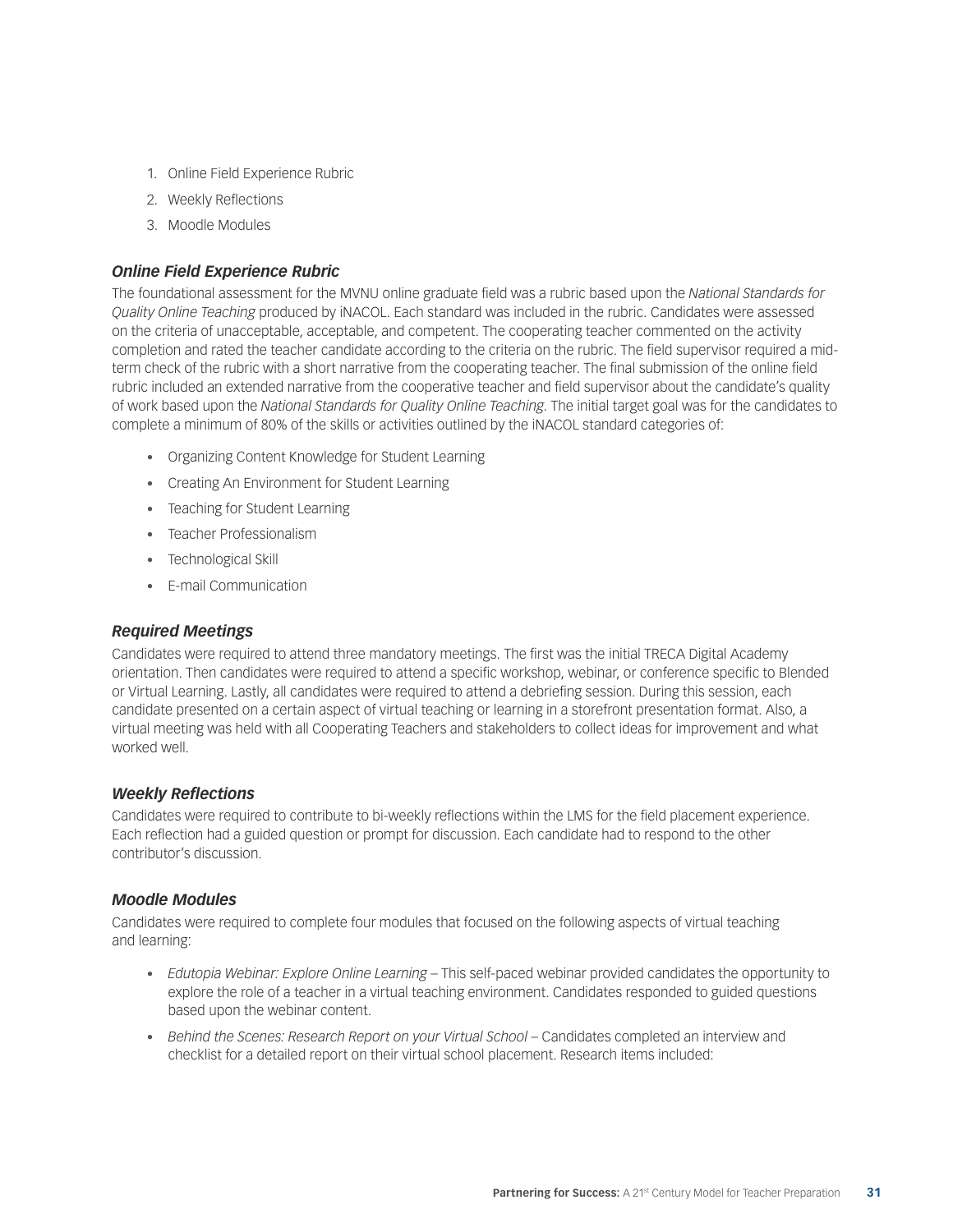- Curriculum and Materials
- Technology
- Administrative Structure and Organization
- Special Services
- • *Digital Learning Object Portfolio* Candidates were asked to assist their Cooperating Teacher to create digital learning objects for instruction. The description for the Portfolio follows: As part of your duties as a (VS) educator, you need to be able to create learning objects that students can access for lesson reinforcement, remediation, introduction, closing, or just for additional help. Over your online field experience, you will create five learning objects with direction of your Cooperating Teacher. These learning objects need to be relevant to your current placement and something the students can use. Submit the web link, brief description of the intended use of the object, directions for students, and correlated standards on a document in Moodle. In addition, the options are wide open. A virtual field trip or a recorded session in Elluminate or on a smartboard would be a great learning object. Be creative and make sure your learning object displays a high level of quality.
- • *Blended Learning Investigation* Candidates identified and researched three profile schools from a Blended Learning National report. Each Candidate created a data chart or spreadsheet comparing a minimum of 10 characteristics of these rising model schools. Possible Characteristics:
	- Enrollment
	- Program Model
	- Unique Features

#### *Summary*

The pilot program of spring 2012 was a quality experience for the teacher candidates, cooperating teachers, TRECA Digital Academy, and Mount Vernon Nazarene University. The collaborative relationship that was established with cooperating teachers and administrators from TRECA Digital Academy demonstrated a commitment to rethink teacher education. With the assistance of all stakeholders, improvements and adjustments were made for the next two virtual field placements.

### Current Status of the Program

Upon completion of the first field placement with TRECA Digital Academy and communication with the cooperating teachers and administrators at TDA, field supervisors, and Dean of Education, MVNU decided to pursue a second virtual field experience. The Office of Field Experience examined the suggestions for improvement that the pilot candidates, field supervisors, and cooperating teachers gave in their reflections and adjusted accordingly. The adjustments included the following improvements:

#### *Online Field Experience Rubric*

One adjustment that was made to the Online Field Experience Rubric was to add in a comparable Teacher Professional Assessment (edTPA) linked to the iNACOL online teaching standards. MVNU was a pilot for the original TPA standards proposed by Stanford University. By including the edTPA standards in the online field rubric, it provided a consistent expectation for all teaching candidates in both the virtual and brick and mortar settings. edTPA is a subject-specific, pre-service teacher assessment process with versions for Early Childhood, Elementary, Middle Childhood and Secondary licensure. Stanford University faculty and staff at the Stanford Center for Assessment, Learning, and Equity (SCALE) led the development of edTPA with significant input from teacher education programs nationwide. The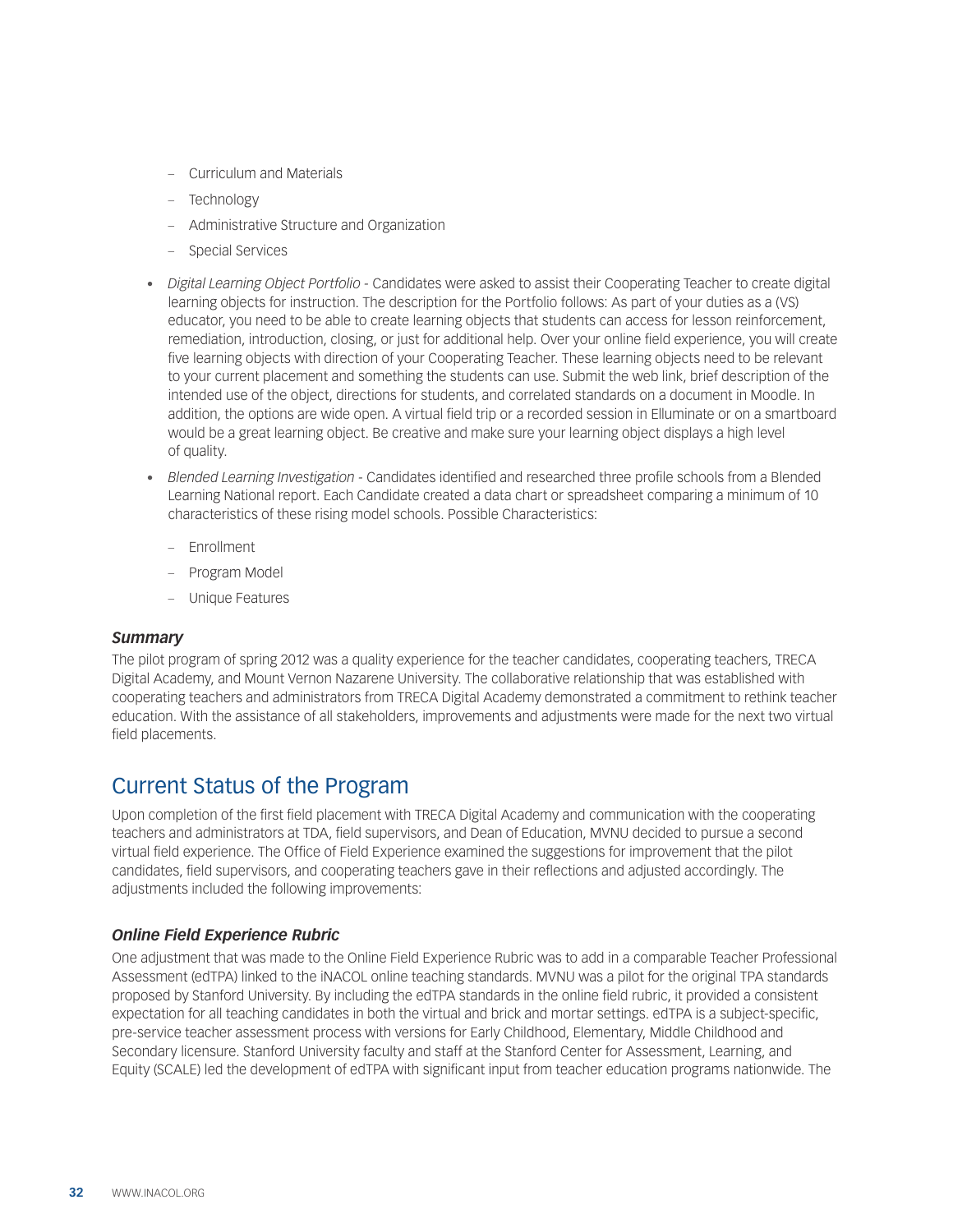American Association of Colleges for Teacher Education is a partner, informing and engaging the professional educator preparation community around edTPA. Pearson is an operational partner that provides the scoring and reporting infrastructure. Stanford University is the exclusive owner of edTPA.

#### *Blended Learning Site Visit*

Adjustments to attend a required workshop, seminar, or webinar on virtual learning and blended was changed to be a site visit of a blended school in action. MVNU partnered with Nexus Academy of Columbus to provide a one-day field visit with their blended model. Student teachers were able to tour the facility, talk with student and teachers, and spend time with the administrator learning more about the effectiveness of the blended learning environment.

#### *Digital Learning Objects*

The digital learning objects were adjusted to accommodate more interaction with students through digital interaction tools like Elluminate. Teacher candidates were required to have three recordings of teaching a lesson or tutorial session, or explaining a concept to students. In addition, two digital objects would be created with the direction of the Cooperating Teacher for their instruction or curriculum.

#### *Asynchronous Unit Plan*

A large component of the traditional field placement is the development of a detailed lesson plan and teaching of that plan. Due to the nature of the virtual learning environment, less opportunities arise for teacher candidates to teach a traditional lesson. Virtual Teaching candidates were required to complete the following module:

For this module you are going to develop a three-day asynchronous virtual lesson plan based upon the MVNU lesson plan template. Complete the lesson plan template to align as closely to a virtual learning experience as possible.

Required elements:

- Create asynchronous lesson on your classroom web portal
- Include multimedia and interactive elements (Jing recordings, YouTube, Voki, etc.)
- Virtual lesson should include grade level learning activities and flow of work that meets state standards or common core
- Lesson should include an introduction, appropriate assessments, and interaction
- Complete the MVNU lesson plan template and upload it to Moodle

### **Reflections**

The virtual graduate field placement at MVNU is moving into the third semester. We are experiencing more and more interest from graduate students in virtual teaching. The University Supervisor was the only faculty involved with supervising students. Starting the spring of 2013, the program has 13 candidates, which requires additional faculty. In addition, MVNU needed to add other virtual schools to accommodate more teacher candidates. At this time, MVNU has secured relationships with Virtual Community School of Ohio, Ohio Distance and Electronic Learning Academy, and TRECA Digital Academy. MVNU continues to visit the blended Nexus Academy for an exploration into blended environments. MVNU is looking forward to teacher candidates having experiences from very diverse virtual schools with different approaches.

MVNU Teacher Education is trying to position the department to be an advocate on the university level of 21<sup>st</sup> Century teaching and learning. Continued advancement and preparing education faculty for championing virtual education are key ingredients to success.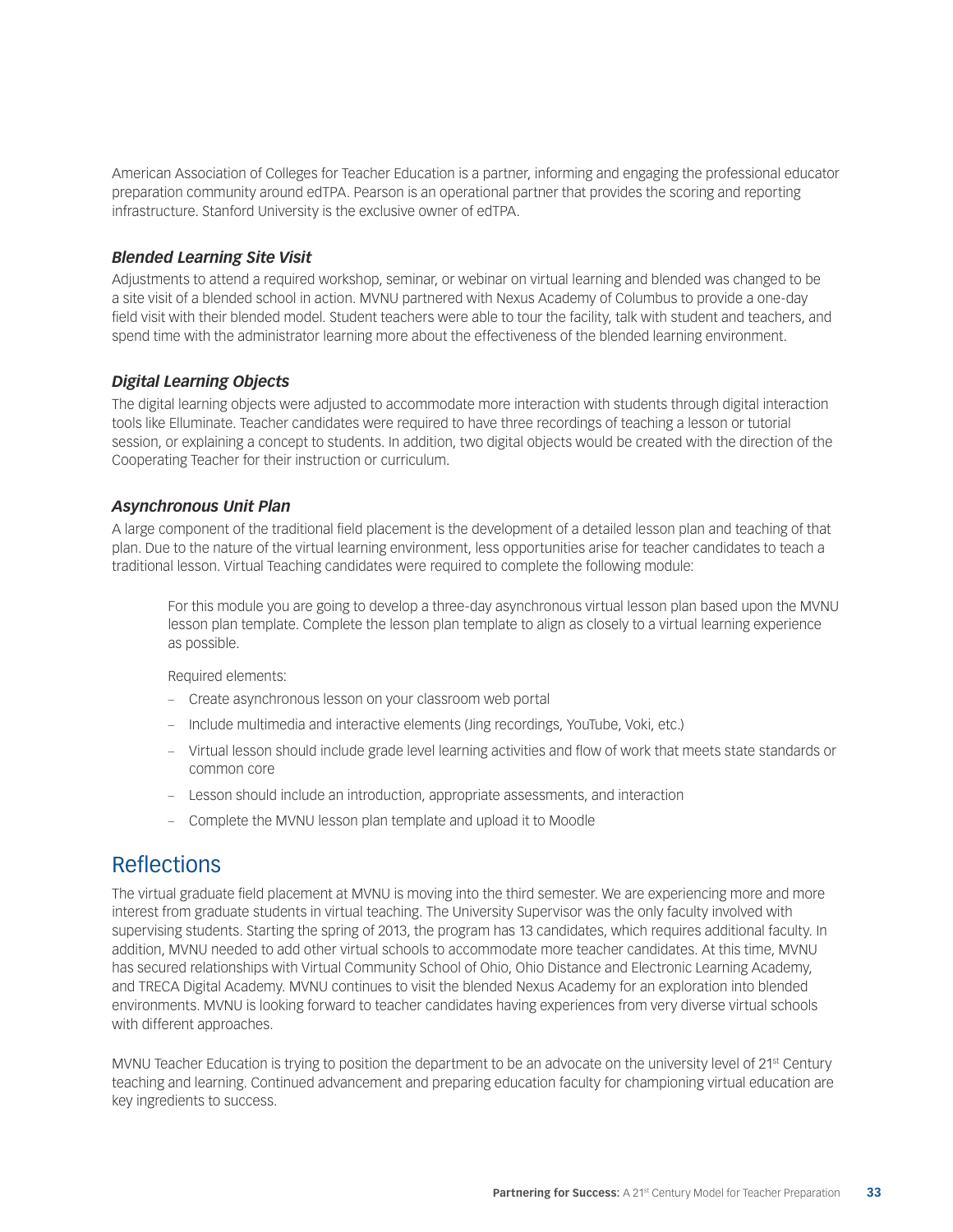## <span id="page-33-0"></span>University of Central Florida and Florida Virtual School

*by Michael Hynes, Bryan Zugelder, and Janet Zajac*

## History of the Program

The program began as a small pilot of junior level interns in spring 2009. Students were selected in coordination with program faculty and were invited to participate. The junior level interns completed seven weeks in a brick-and-mortar school and seven weeks in the Florida Virtual School. Since spring 2009, 136 interns, both junior and senior level, have participated in the program.

## Current status of the Program

Pre-service teachers in this program take education foundations courses in classroom management, learning theory and assessment, content area reading, pedagogical coursework in content-specific areas, and content courses in their prospective field (mathematics, science, social science, Spanish, French, English). The following are courses related to K-12 online learning: EME 2040: Introduction to Technology for Educators; EDG 4410: Classroom Management and Teaching Strategies, and XXX4360/4361: Instructional Analysis methods course where students are taught various online platforms used in education. Students learn about: Learning Management Systems; technology tools; teaching and learning in virtual schools; how to facilitate student engagement and interactions with texts, instructor, and others in an online environment; the importance of classroom management; assessment, feedback, and monitoring of student progress. Instructors and students learn how to use synchronous (i.e., Elluminate, Skype, Adobe Connect) and asynchronous means of communication and how to use them in their prospective classrooms.

## Field Experience Component

The UCF model includes a field experience component comprised from Internship I (280 hours/14 weeks) and Internship II/Grad 6hr (500 hours/14 weeks). To date, all virtual field experiences have been completed at the Florida Virtual School (our partner in this model). The field experiences component follows National Council for Accreditation of Teacher Educators (NCATE), Florida Educator Accomplished Practices (FEAPS), International Association for K-12 Online Learning (iNACOL), International Society for Technology in Education (ISTE), Southeastern Regional Education Board (SREB), and National Education Association (NEA) standards.

All student placements are in-state, at the Florida Virtual School. When the program first started, only six students chose to enroll in the program. Since 2009 to date, 136 pre-service teachers have selected the virtual school field experience. Participating pre-service teachers receive university credit for completion of their virtual school field experience (three hours for Internship I, 12 hours for Internship II, and six hours for Graduate Internship). Students selfselect to participate in the virtual field experience program. UCF does not pay for pre-service teachers to participate in the virtual field experience; in addition, interns pay for their own fingerprinting background checks. Pre-service teachers who choose to complete a virtual school field experience need to be independent learners and thinkers, have good time management and organization skills, be flexible, and have a propensity for problem-solving, strong content knowledge (CK), pedagogical knowledge (PK), technological knowledge (TK), and technological pedagogical knowledge (TPACK).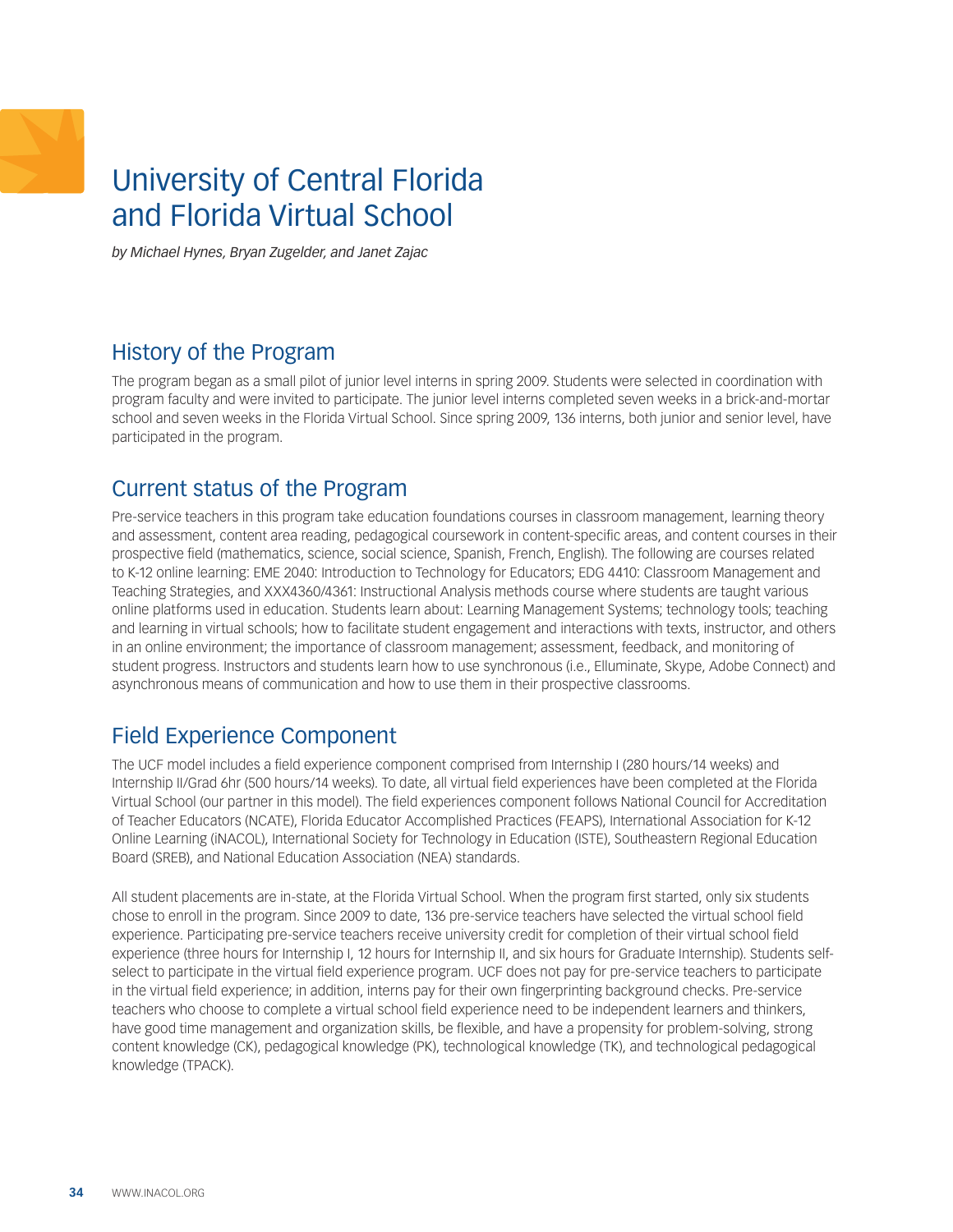All supervising/cooperating teachers at the Florida Virtual School receive Clinical Educator training by UCF, College of Education faculty, free of charge. The Clinical Educator training course is a graduate course worth three semester hours. The virtual school supervising/cooperating teacher's role entails coaching, mentoring, supporting, supervising, observing of pre-service teacher's performance, and evaluating overall performance during the virtual field experience. Pre-service teachers are matched with their supervising/cooperating teachers based upon content expertise and in conjunction with the Florida Virtual School's needs/criteria. UCF selects supervising teachers who have at least three years of experience, a proven ability to mentor adults, performance that reflects a positive impact on student learning, and evidence of clinical educator training. Communication between the supervising/cooperating teacher and the pre-service teacher is of utmost importance; they communicate daily via Email, phone, face-to-face meetings, virtual meetings (e.g., using Web 2.0 tools, web conferencing, social networking, etc.).

The virtual field experiences at Florida Virtual School are offered in the following areas: Grades 6-12 in Mathematics, Science, English/Language Arts, Foreign Language, Social Science, Exceptional Education and Art Education. Preservice teachers do not create content; instead, they use content developed by the Florida Virtual School. Participating pre-service teachers facilitate discussion forums, use various synchronous communication means for conferencing, tutoring, webinar hosting, delivery of synchronous instruction, and problem-solving (i.e., Elluminate, Skype, Adobe Connect). Pre-service teachers are also involved in evaluating and monitoring student work, communicating with students and their parents/legal guardians, complete required paperwork, communicate and collaborate with learning coaches, and attend faculty meetings, teacher professional development sessions at Florida Virtual School. UCF, College of Education requires all pre-service teachers to complete a Teacher Work Sample to document the impact they make on student learning; pre-service teachers are also evaluated based upon proficiency levels at the preprofessional stage of development in the Florida Educator Accomplished Practices.

#### *Structure of Field Experience*

The virtual field experience is 14 weeks long: 280 hours for Internship I and 500 hours for Internship II/Graduate. It is part of a course within the UCF's teacher preparation program and a graduation requirement also is counted (and recognized by the state of Florida) toward certification within the state/program. The virtual field experience supervision is monitored by the UCF, College of Education Internship Coordinator, who supervises between 6-12 interns per semester. The internship coordinator for this program is a former Florida Virtual School instructor and a UCF faculty member. There is also a district-level supervisor and a class-level supervisor (supervising teacher) at Florida Virtual School.

### **Reflections**

The UCF-Florida Virtual School pre-service teacher virtual field experience has provided several lessons about online K-12 pre-service teacher preparation, selection of candidates, ways to maximize pre-service teacher success, and ways to better collaborate with all stakeholders.

Pre-service teachers must have the following skills, knowledge, and dispositions in order for them to succeed in their virtual field experiences:

- • Be extremely organized.
- Have effective written and verbal communication skills.
- • Have the ability to multi-task, be flexible (with virtual students, learning management systems, and technology).
- Demonstrate the Florida Educator Accomplished Practices in a virtual environment.
- Know how to teach and facilitate student learning in an online environment.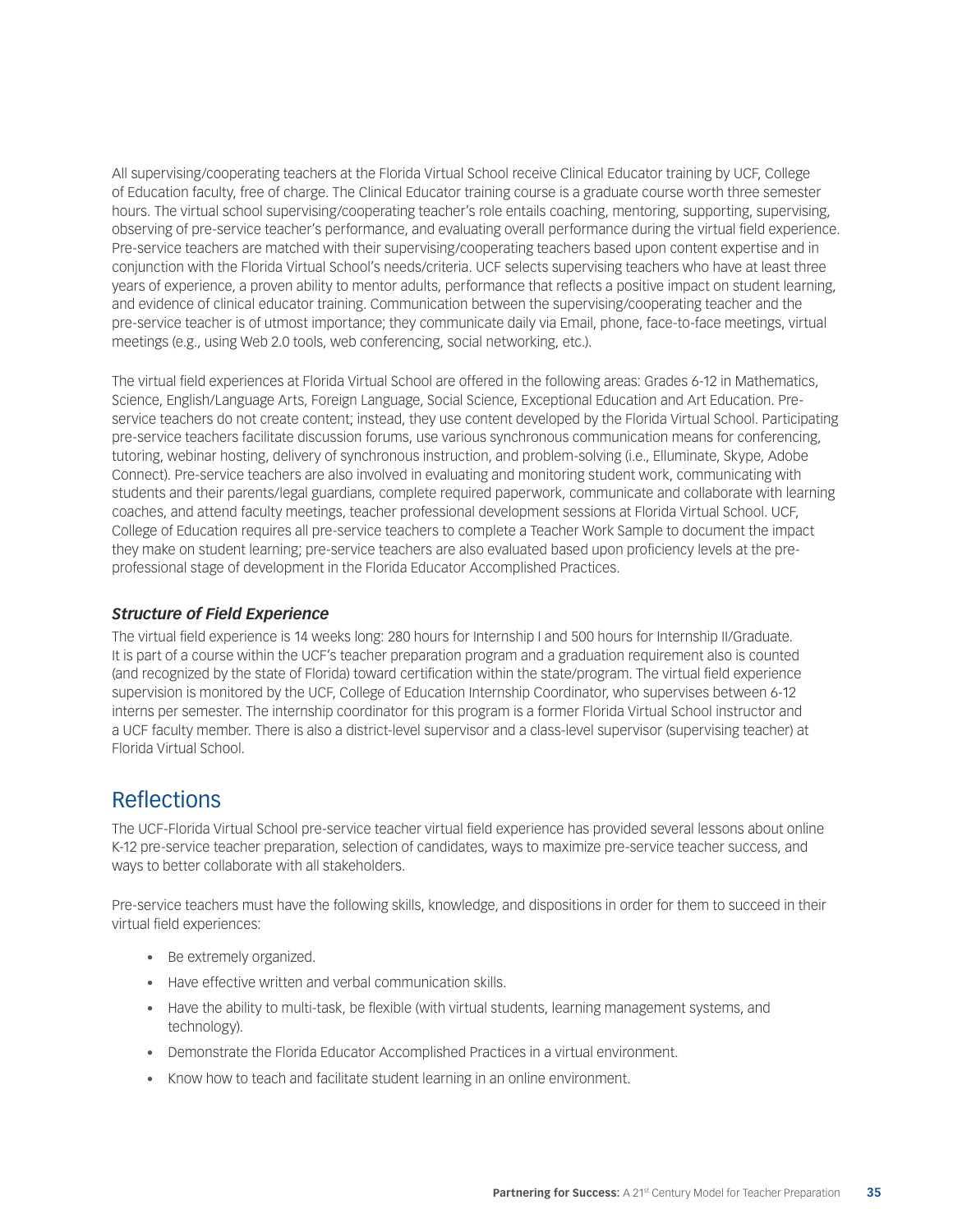- • Demonstrate professional dispositions.
- • Have depth of knowledge in subject matter.

The K-12 virtual learning environment is not a good fit for every pre-service teacher, even those who might think they could or would like to do it.

Many successes have resulted from this virtual field experience program.

- • Pre-service teachers are learning how to teach and facilitate student learning in an online environment.
- Pre-service teachers are being hired to teach in 6-12 online schools.
- • Pre-service teachers are differentiating instruction to meet students' diverse learning needs.
- Pre-service teachers communicate with parents regularly about student progress.
- • FLVS teachers, administrators and former FLVS teachers have provided invaluable service to the development and operation of the virtual internship experiences.

The following areas would strengthen both the program and the candidates' preparation to teach in K-12 virtual schools:

- • A research-based screening tool that would help select candidates who would be most successful in online K-12 environments.
- • Virtual instruction in grades K-5 will become operational in 2012-13. It will be important to add virtual teaching experiences for teacher candidates focusing on these grade levels.
- More time learning and teaching in K-12 online environments (with scaffolded support from online mentors) may help pre-service teachers become more proficient in online teaching and learning.
- Teaching expertise on K-12 online learning has come from former and current FLVS teachers and administrators. This needs to change, but the models of operation are so different between UCF and FLVS that the faculty would need training from FLVS to participate.
- • Conduct research to determine effective virtual teaching practices not unlike the 19 effective 'brick and mortar" teaching practices determined by the MET study of the Bill & Melinda Gates Foundation and listed on the "TeachingWorks" web site.
- • Conduct research to determine effective means to instill effective virtual teaching practices in teacher candidates.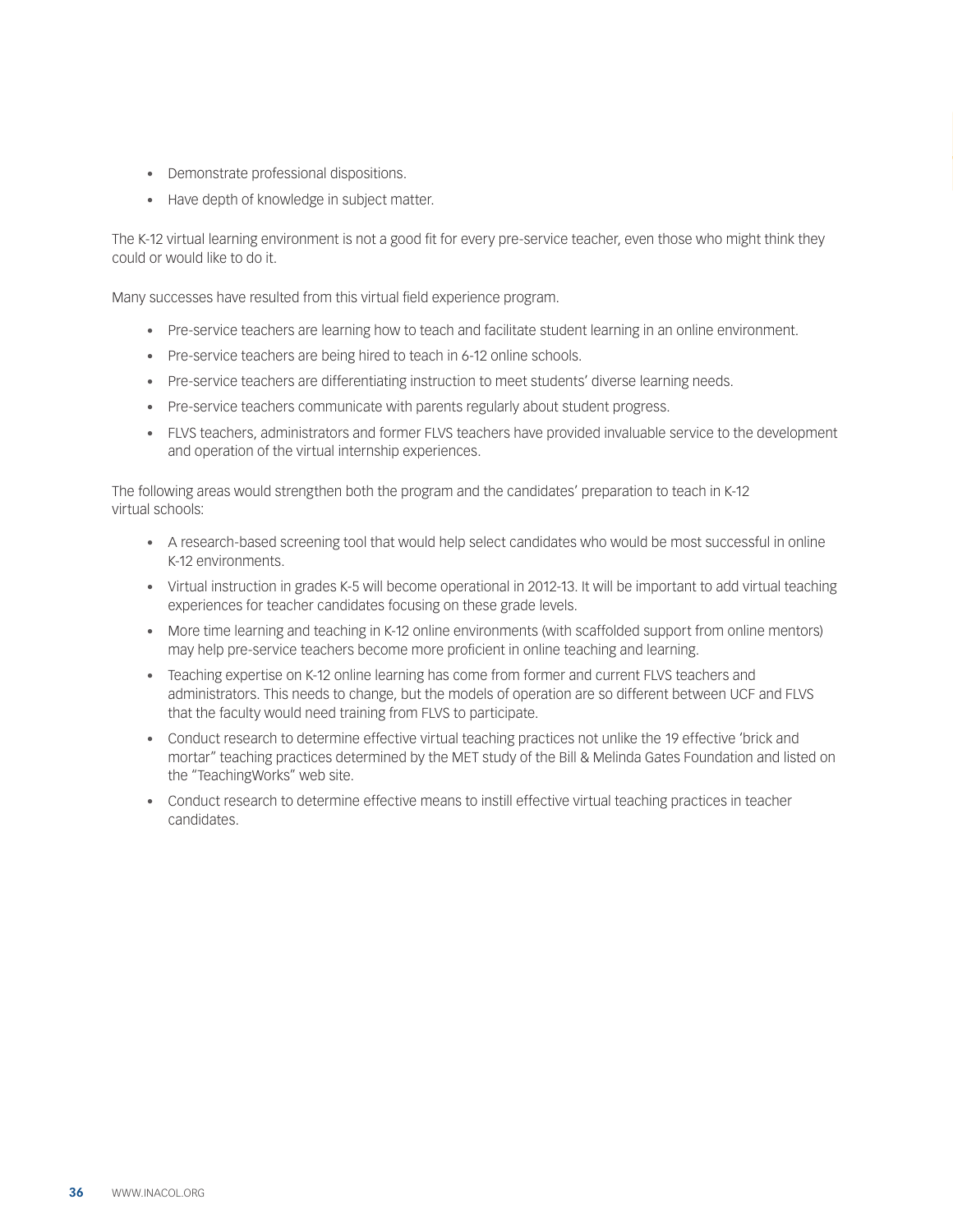## <span id="page-36-0"></span>Utah State University and Utah Virtual Academy

*by Robin Parent* 

## History of the Program

The Teacher Education and Leadership Department within the College of Education at Utah State University (USU) was approached by the Utah Virtual Academy in the spring of 2010 with the hope of forming a partnership to provide student teachers for the Virtual Academy. The first priority of the Office of Field Study at USU was investigating the possibility of virtual student teaching being a viable component to the field experience of secondary student teachers.

During the summer and fall of 2010, USU began conducting a literature review of K-12 virtual teaching and virtual field placement for student teaching, as well as completed an evaluation of the Utah State University secondary education field placement requirements to examine how the Utah Virtual Academy could or could not meet these requirements. It was found that, with minor adjustment, the Utah Virtual Academy could provide an experience that would meet, and in some cases, add new and useful experiences to the field placement. At the conclusion of the literature review and evaluation, the information was presented to the departments within the College of Education that encompass the specific content areas for student teachers. The project was given permission for a pilot study that would include Social Studies composite majors/minors and English major/minors for the fall of 2011.

The USU teaching administration decided to focus the pilot study on secondary student teachers in the humanities composite areas to keep the pilot numbers manageable. During the spring semester, the Office of Field Study presented the virtual student teaching option in the methods courses that are taught the semester before student teaching. The administrators at USU felt it was crucial to offer the virtual student teachers a traditional placement as well as their virtual experience to ensure that they were prepared for both opportunities. This led to a hybrid semester design that is made up of seven weeks in a virtual placement and seven weeks in a traditional brick and mortar placement. Currently the experience is designed to run in the fall semester to allow for a professional development workshop in August where the student teachers meet their virtual cooperating teachers as well as become acquainted with the technology, curriculum, and with the Utah Virtual Academy overall. There were fifteen interested individuals. Eight of the volunteers were outside of the humanities area and thus did not fit the criteria. Their interest was noted and passed along to the administrators for future consideration. Of the seven humanities volunteers four were chosen for the program.

USU and the UTVA administrators scheduled several meetings during the end of the spring 2011 semester to collaboratively work on the design of the virtual student teaching experience. The four volunteers were encouraged to attend these meetings to ask questions and add to the dynamic creation of this experience. Of the four volunteers selected, two were female and two male. One of the male student teachers had a hearing impairment that caused him trouble in a traditional brick and mortar placement. USU and UTVA were able to make arrangements for this student to complete his entire field placement in the virtual environment. This ability to be inclusive of difference highlighted an area that USU was eager to explore.

The pilot program was launched in August 2011 with a mandatory professional development workshop for the virtual student teachers. This was in conjunction with UTVA's professional development for current and new faculty. UTVA paid for the virtual student teachers to travel and stay in Salt Lake City for the weekend. By including the student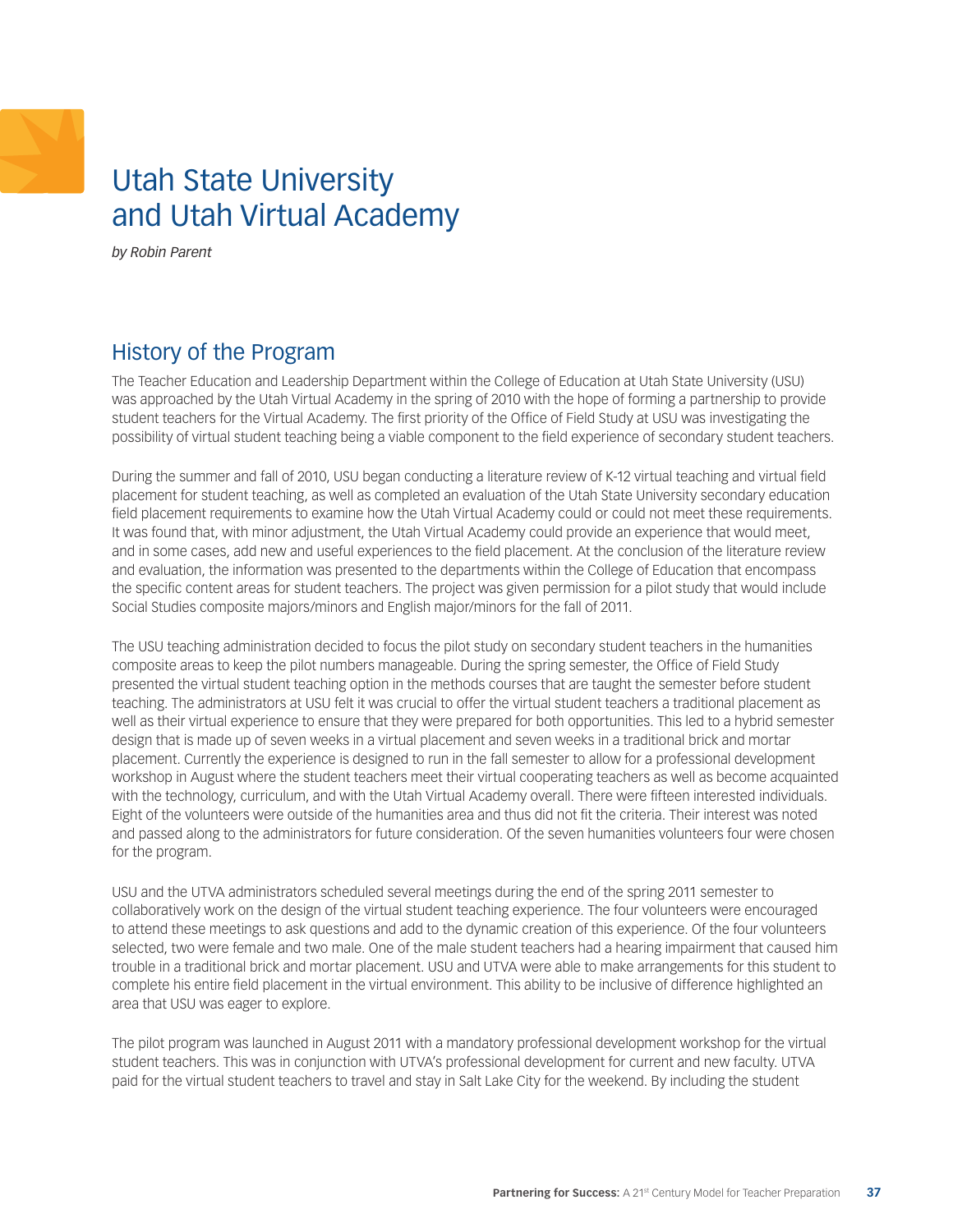teachers in their own professional development seminar, the student teachers were able to meet faculty and administration, learn about the atmosphere of the school, as well as begin orientation on the curriculum and online learning platform. Student teachers then had a few weeks to play around with the online platform, ask questions of their cooperating teacher and be a part of setting up for the beginning of the school year.

By allowing student teachers time to get to know the curriculum, cooperating teachers, and the online learning platform, they were ready to jump into teaching on day one of the field experience, which was also the first day of the year. All four cooperating teachers felt it was imperative that the student teachers work with them from the beginning with contacting parents and participating in the daily communication. This allowed the student teachers the opportunity to get over some of the "parent anxiety" they had expressed as well as work on getting to know the students. During the virtual student teaching experience, the student teachers were responsible for:

- • Daily student communication
- • Office hours
- • Weekly synchronous lecture and activities
- • Daily asynchronous discussions
- • Parent/Learning Coach communication
- • Grading
- Student reporting for IEP (Individual Education Plans) and resource documentation

In addition to the above teaching duties, the virtual student teachers also participated in a student teaching seminar. This course is required during the student teaching practicum for all student teachers (virtual and traditional) and provides a space for continued practice and a forum for questions that occur during the semester in the field. For the virtual student teachers, USU was able to staff the course with an instructor with online teaching experience who was also able to act as the student teaching supervisor for the four virtual student teachers. The course was designed on USU's online course platform to offer modeling opportunities for the student teachers to participate in discussions. By designing the course completely online and utilizing discussion-based engagement, the course used a cultural circle model to allow for themes to emerge from the journal style entries that the student teachers would post on a weekly basis. As themes emerged that the student teachers were grappling with in their field experience, the seminar course would facilitate a deconstruction of the experience (there were both positive and negative themes), which allowed the student teachers to engage with each other's unique experiences. The seminar instructor, who received weekly recordings of the students' synchronous lectures and class activities through the Elluminate program that the Utah Virtual Academy uses, evaluated student teachers in the virtual program. Evaluation also included working closely with the cooperating teachers to ensure that the virtual student teachers had the opportunity to examine and experience as many aspects of online teaching as possible. After the seven week virtual experience, the same supervisor worked with the students in the traditional environment to facilitate the transition and to encourage an extension of the skills and experiences from the virtual environment into the physical. The seminar also provided feedback on the pilot experience for the student teachers, thus conveying a clear and deep sense of how the experience was going and what worked or needed to be adjusted for future cohorts in the virtual and the traditional, as well as the transition between the two.

The pilot program last fall was a fantastic experience for the student teachers, cooperating teachers, Utah Virtual Academy, and USU. Information gathered from the student teaching seminar gave critical feedback about how the program worked for the student teachers and provided several areas where improvements could be made for the future. Talking with cooperating teachers and administrators from the Utah Virtual Academy showed a deep commitment to teacher education in Utah and in the positive and meaningful experience online education is providing for students, teachers, and the community.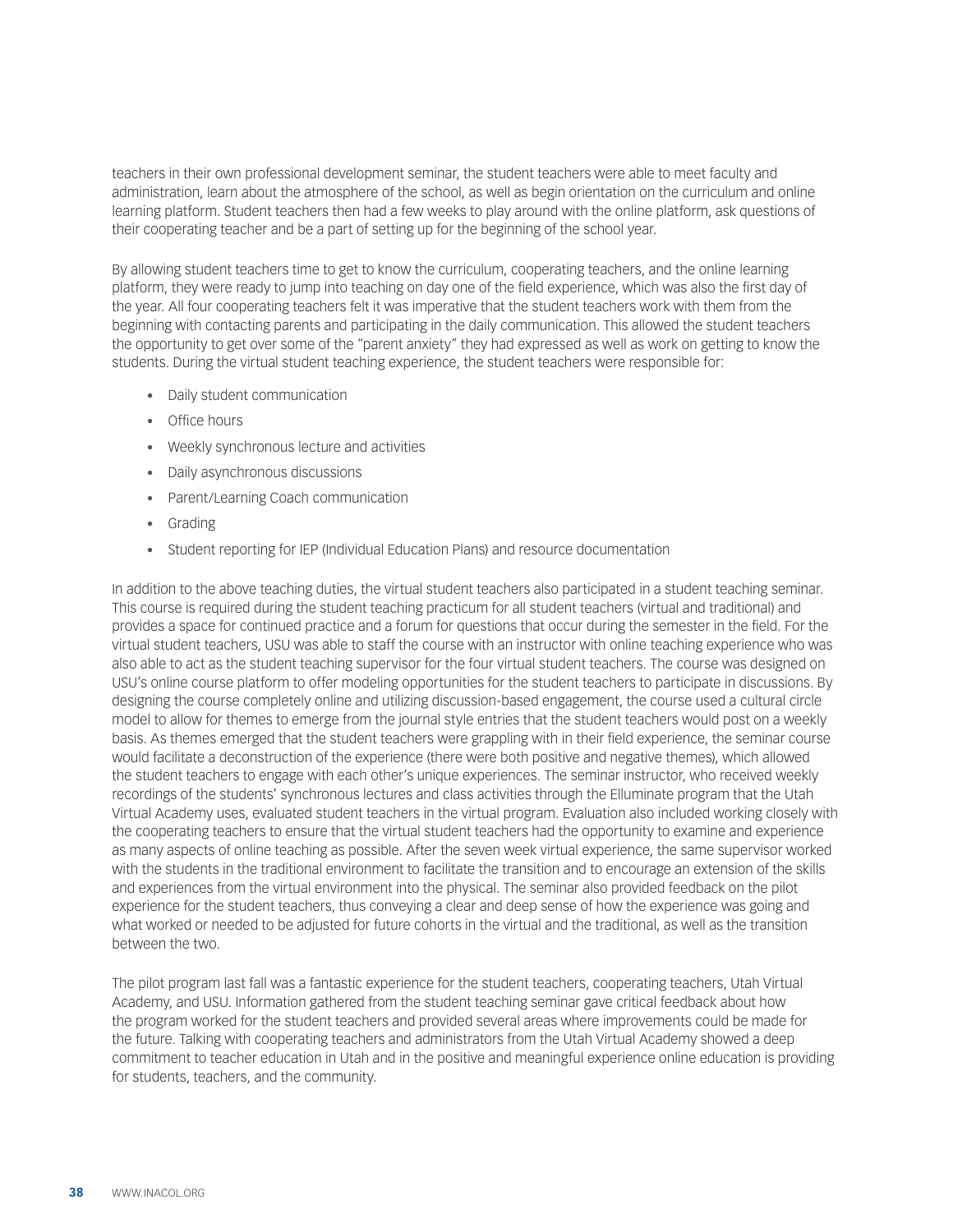## Current Status of the Program

Upon analyzing the data collected from the student teaching seminar and communication with the cooperating teachers and administrators at UTVA, USU decided to pursue a second virtual field experience. Feedback concerning the summer training was overwhelmingly positive, which prompted USU to follow the same timeline and offer only a fall semester hybrid virtual/traditional field experience for the 2012-2013 school year. The Office of Field Experience examined the suggestions for improvement that the pilot students gave in their reflections and went to work on adding to the experience. The positive feedback reached several of the content areas besides humanities, which provided the virtual program with the support of the Science Composite.

Instead of presenting the option in the Methods courses, as was done for the pilot, the Office of Field Experience sent out an informational email to students who would be ready for student teaching during fall 2012. The email provided a description of the virtual program and included a few sound bytes from the pilot students' experiences. Students interested in a virtual field experience were invited to an informational meeting with the Office of Field Experience and administrators from UTVA. Six students showed interest and four committed for the fall 2012 virtual field placement. Of the four confirmed for fall, three were Social Studies majors and one in Chemistry. Two of the Social Studies majors were focusing on the high school level, and one was specifically interested in the middle grades (6-8). This dynamic provided USU with additional information to broaden the understanding of student teachers in the virtual environment.

Currently, USU does not offer any courses specific to virtual or online teaching practices. Information on online teaching pedagogy comes from the seminar course that the virtual student teachers take in conjunction with their field experience. Students in the teacher education program do take a course through Instructional Technology and Learning Sciences that includes some information about online learning platforms, but the course is mainly focused on technologies used in a traditional classroom environment. In the course reflections provided by the four students in the pilot program, it was suggested that integrating virtual learning pedagogies into courses would be beneficial to both the traditional and virtual field experiences.

Findings from the pilot study also confirmed that offering a hybrid field experience with both virtual and traditional placements for student teachers provided a unique opportunity for the participants to gain valuable teaching experience in both venues. With the growing number of districts in Utah offering online courses for advanced placement and remedial education for high school students, and the explosion of online K-12 schools in the state, virtual teaching experience is a necessity. USU believes that ensuring its students have the opportunity to gain experience in these areas is vital to the education program.

## Reflections

The virtual program at USU is currently a hybrid program offered during the fall semester for secondary (6-12) grades. This time frame is to allow for the additional training in the virtual environment used by the Utah Virtual Academy during the summer. USU would like to see the hybrid virtual/traditional field placement become a two-semester program that would include a broader range of composite areas other than Social Studies, as well as move into the elementary (K-6) grades. USU would also like to begin incorporating more online teaching pedagogy into methods courses to provide students with experiences that are becoming more common in the K-12 arena.

USU's hybrid field experience is a three-credit course that is an option for the required student teaching field experience. Including the virtual experience in a credit-bearing course provides an incentive and legitimizes the experience as an equally important field placement as the traditional. Feedback from the pilot students showed that they valued the experience and believe it helped them to understand many of the administrative nuances such as faculty collaboration, communication, and student/teacher interaction that may not be as strongly encouraged and enforced in the traditional placement.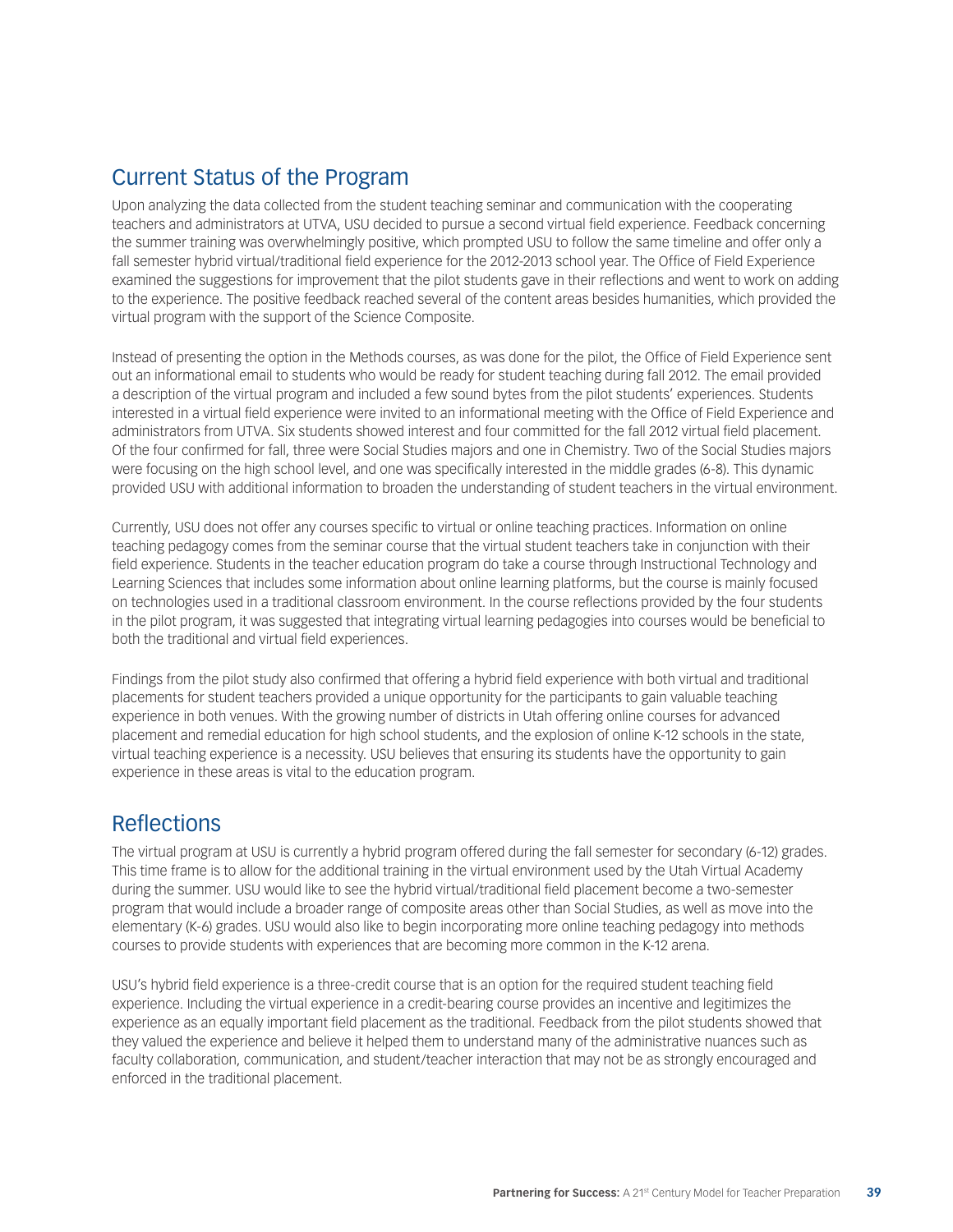Complaints of the virtual experience were to be expected. The greatest complaint was the "boxed" curriculum. In the student teaching seminar, the pilot students spent a couple of weeks examining why a "boxed" curriculum worked for online delivery and how to modify, augment, and be creative with what is given. This need for creativity is not specific to just the online environment; as states and the nation push for core curriculum, teachers will need to be better able to think outside the box and develop extra curricular aspects to their lessons to include all of their students. The pilot students reflected that they also felt more like a teacher in the traditional classroom rather than in the virtual classroom. Through extensive discussion deconstructing the feelings, experiences, and expectations of teaching, the student teachers found that they were prepared to be "in front" of students as opposed to the person who is in charge of teaching the class. This interesting phenomenon of "feeling like a teacher" is apparently tied to the way traditional classroom management and organization is taught, and learned through years of experience as students in educational settings. However, it does show that teacher education programs need to examine ways of being a teacher that push the pedagogy of teaching out of the front of the room and into the overall experience of educating.

Utah State University is excited about the progress that has been made to include a virtual student teaching experience in the teacher education program but realizes that this is just the beginning. Since online education in the K-12 arena is fairly new and growing at a phenomenal rate, it has become apparent that education programs must prepare future teachers for teaching in this environment. The number of difficulties in changing, adding, and reworking current courses to include pedagogies that are unfamiliar to those teaching these courses is proving to be a struggle. Online education has been accepted as a way of learning in higher education and has over the past decade grown to include pedagogy grounded in experience by and for professors, lecturers, adjuncts, and instructors. The K-12 online learning cadre of teachers is much smaller and in its infancy in comparison, however, there are some similarities that can be used across both paradigms.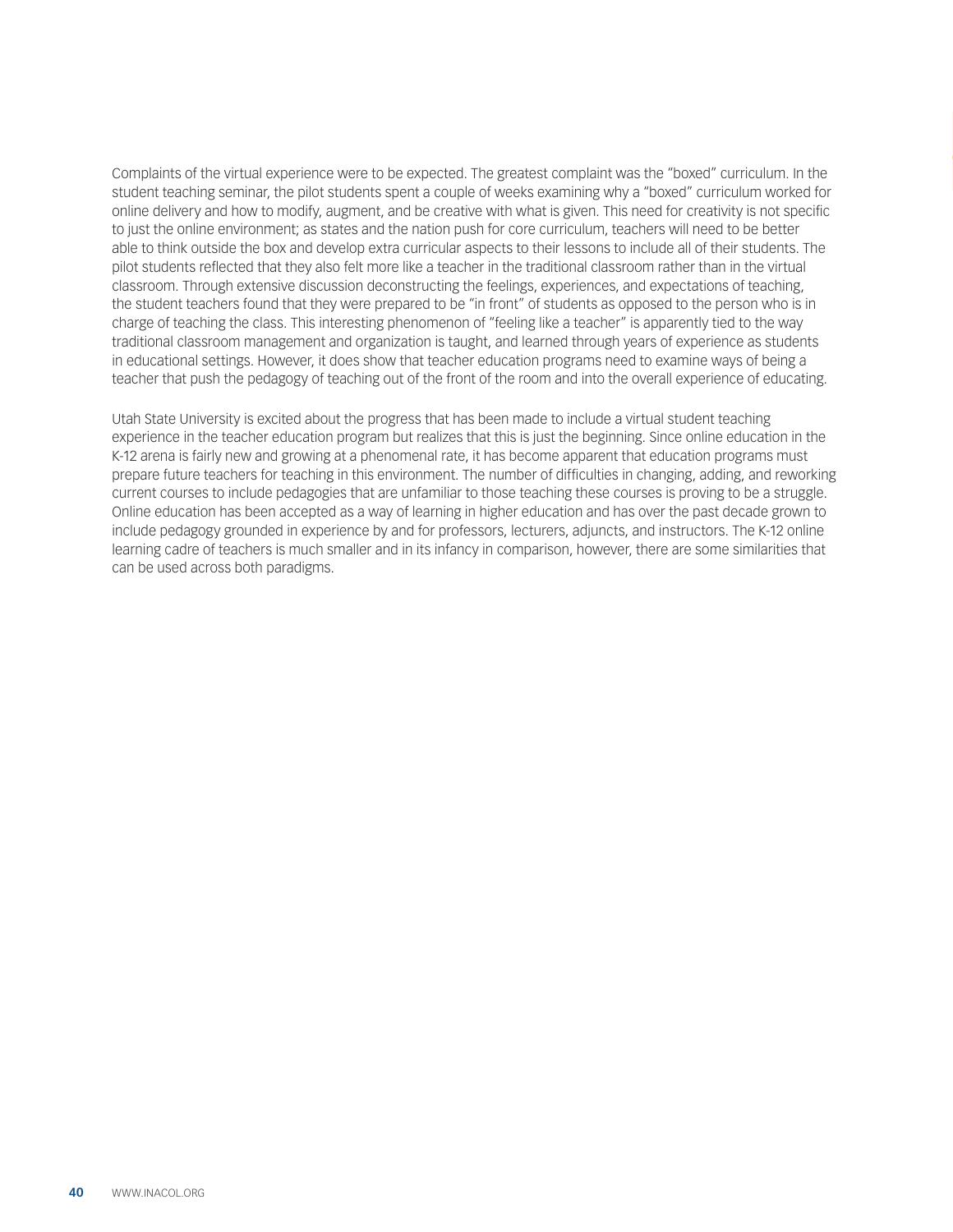# <span id="page-40-0"></span>Conclusion

**IT IS EVIDENT THROUGH THE DEVELOPMENT OF PRE-SERVICE AND IN-SERVICE PROGRAMS DESIGNED TO PREPARE TEACHERS FOR ONLINE AND BLENDED CLASSROOMS**, teacher education programs are beginning to realize that they share a responsibility in preparing teachers for online settings. However, this appears to be happening in a bit of a disjointed and isolated fashion across the country. What is clear is that through these visionary programs, the needs of educators, both pre-service and in-service, to learn to effectively implement and adapt teaching methods, content, and emerging technologies, are finally starting to be met. As other programs move in this direction, it is helpful for them to learn from the lessons learned outlined in this report. These include ensuring adequate institutional support and working to develop partnerships with virtual schools from the onset, in addition to keeping direct and open lines of communication with partner schools.

There appear to be common themes regarding what can be done to assist such programs in their development. First, the facilitation of partnerships appears to be a central need. No longer are higher education programs bound by geographic location to be able to make placements. However, this requires a new approach, one that allows for reciprocal agreements for licensure and/or background checks and fingerprinting requirements. Mutual understandings and reciprocity across states so that teaching certificates and/or background checks can be accepted from one state to another would significantly assist the ability to place teachers in virtual programs from across the nation. A searchable database, including location, course level, subject area, along with requirements for placement would be a helpful addition as programs seek to find adequate partners to be able to offer a field experience component.

Another area of need is for there to be common research-based guidelines, resources, and strategies provided so that teacher education programs have a clear focus on the knowledge and skills that need to be fostered among teacher candidates. Specific guidance from virtual schools on the structure and content of the programs would be helpful to ensure adequate preparation for teaching in online and blended settings. This might include adoption of a common set of teaching standards, such as those developed by iNACOL, to ensure commonality across programs. Another helpful resource would be the development of an online repository of open education resources (OERs) designed to assist with preparing pre-service and in-service teachers for K-12 online learning. These resources could be utilized by teacher education programs and virtual schools alike, and would serve to supplement materials developed by individual entities.

In many ways, the teacher education programs profiled in this report, represent the cutting edge of preparing teachers for 21st century classrooms. Increasingly, as a function of the digital age in which we live, teachers will need to be able to teach effectively in online and blended settings. An important part of achieving this goal is for post-secondary institutions to work together with course providers to provide both coursework as well as relevant field experiences so that teachers are able to hone their skills prior to entering the online classroom for the first time. Now, more than ever before, programs are beginning to address the needs of these educators. However, additional work to develop quality, research-driven and needs-based professional development is essential as the field of education experiences continued disruption in a positive and transformative direction. As part of this transformation, the role of the teacher is ever-evolving, and this presents a renewed challenge. To meet this need, higher education must also transform to adapt their programs, providing necessary preparation for effective instruction in online and blended classrooms.

#### **Leanna Archambault, Ph.D.**

*Assistant Professor of Educational Technology, Arizona State University*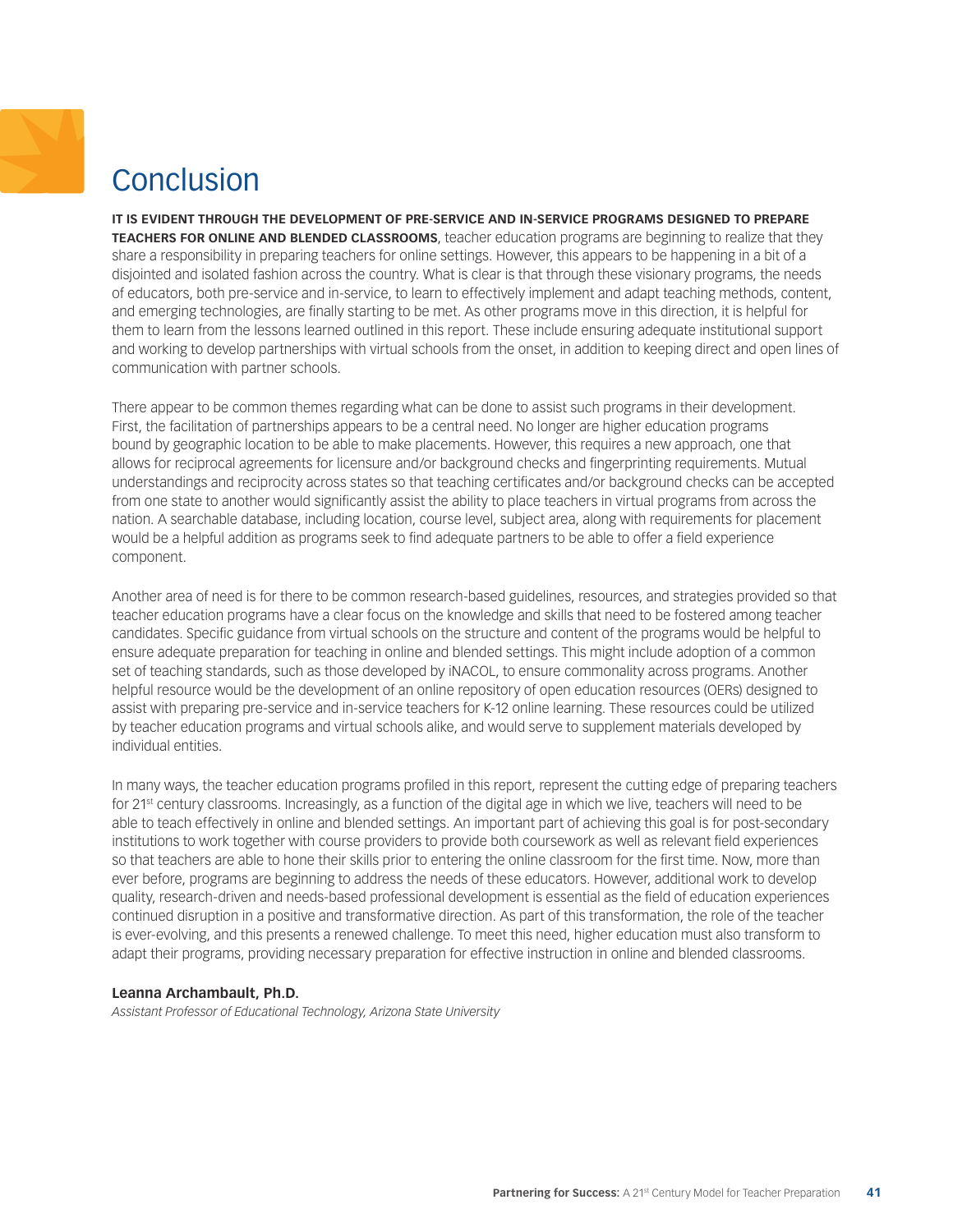## <span id="page-41-0"></span>Editor and Contributor Biographies

**Archambault, Leanna** – Dr. Leanna Archambault is an assistant professor of educational technology in the Mary Lou Fulton Teachers College at Arizona State University. Dr. Archambault's research areas include teacher preparation for online and blended classrooms as well as the nature of technological pedagogical content knowledge. Most recently, she has collaborated on the Hartwell Education Initiative to create and study a newly developed blended course, Sustainability Science for Teachers. This year, she won the Online Learning Innovator Award for Outstanding Research from the International Association for K-12 Online Learning. Prior to taking her position at Arizona State University, Dr. Archambault graduated from University of Nevada Las Vegas with a Ph.D. in instructional and curricular studies. As a former middle school English teacher, Dr. Archambault is passionate about improving the education, particularly through the use of relevant and emerging technologies.

**Barbour, Michael K.** – Dr. Michael K. Barbour is the Director of Doctoral Studies for the Isabelle Farrington College of Education and an Assistant Professor of Educational Leadership at Sacred Heart University. He has been involved with K-12 online learning for over a decade as a researcher, evaluator, teacher, course designer, and administrator. His research has focused on the effective design, delivery, and support of K-12 online learning, particularly for students located in rural jurisdictions. Recently, Dr. Barbour's focus has shifted to policy related to effective online learning environments. This has resulted in invitations to testify before House and Senate committees in several states, as well as consulting for Ministries of Education across Canada and in New Zealand.

**Goon, Dean** – Dr. Dean Goon has more than 20 years of direct (face-to-face, online, and blended) classroom experience. He has taught at the elementary, middle school, high school, and university level. His focus of teaching expertise is on educational technology and effective teaching methods. He has facilitated hundreds of professional development workshops for educators. He has coached, consulted, and inspired all types of teachers and instructors to improve their pedagogy with simple solutions. Providing simple, useable, and practical educational solutions to stakeholders to innovate and engage students is his priority. He frequently presents nationally on topics of emerging technology and innovative educational solutions for online, blended, and face-to-face instruction. Currently, Dean is an Assistant Professor of Education and Director of Instructional Technology at Mount Vernon Nazarene University. In addition, Dean is the founder of *MakeADent* Educational Solutions where he provides professional development and consulting for P-20 institutions.

**Hynes, Michael** - Dr. Michael Hynes, a Pegasus Professor at the University of Central Florida (UCF), has varied professional interests related to mathematics education, science education, the use of technology in instruction, problem solving, and improving the preparation of teachers. He has been very active in obtaining external funding for research. He has received over \$5,000,000 in funding in the last ten years. Most recently, he is a member of the R&D team for TLE TeachLivETM, an avatar-mediated simulation of a public school classroom. Professor Hynes is the founding director of the Lockheed Martin/UCF Academy for Mathematics and Science. This endowed program prepares teachers of mathematics and science from elementary and middle schools for leadership roles in the improvement of mathematics and science teaching. Currently, he is Director of the School of Teaching Learning and Leadership and Associate Director of the SREAL Laboratory.

**Kennedy, Kathryn** – Dr. Kathryn Kennedy is the Director of Research for the International Association for K-12 Online Learning (iNACOL). In this position, she is responsible for providing multiple venues for disseminating research, establishing an annual research agenda, and conducting, coordinating, and disseminating research studies to help inform the field of K-12 blended and online learning.Her practical experiences include pre-service and in- service teacher, technology specialist, and school librarian professional development for technology integration and instructional design in traditional, blended, and online learning environments. Her research interests deal directly with her practical experience and concentrate mostly on education professionals and their preparation for next generation learning models, including but not limited to online and blended learning environments. Kennedy holds a Ph.D. in curriculum and instruction with a concentration in educational technology from the University of Florida.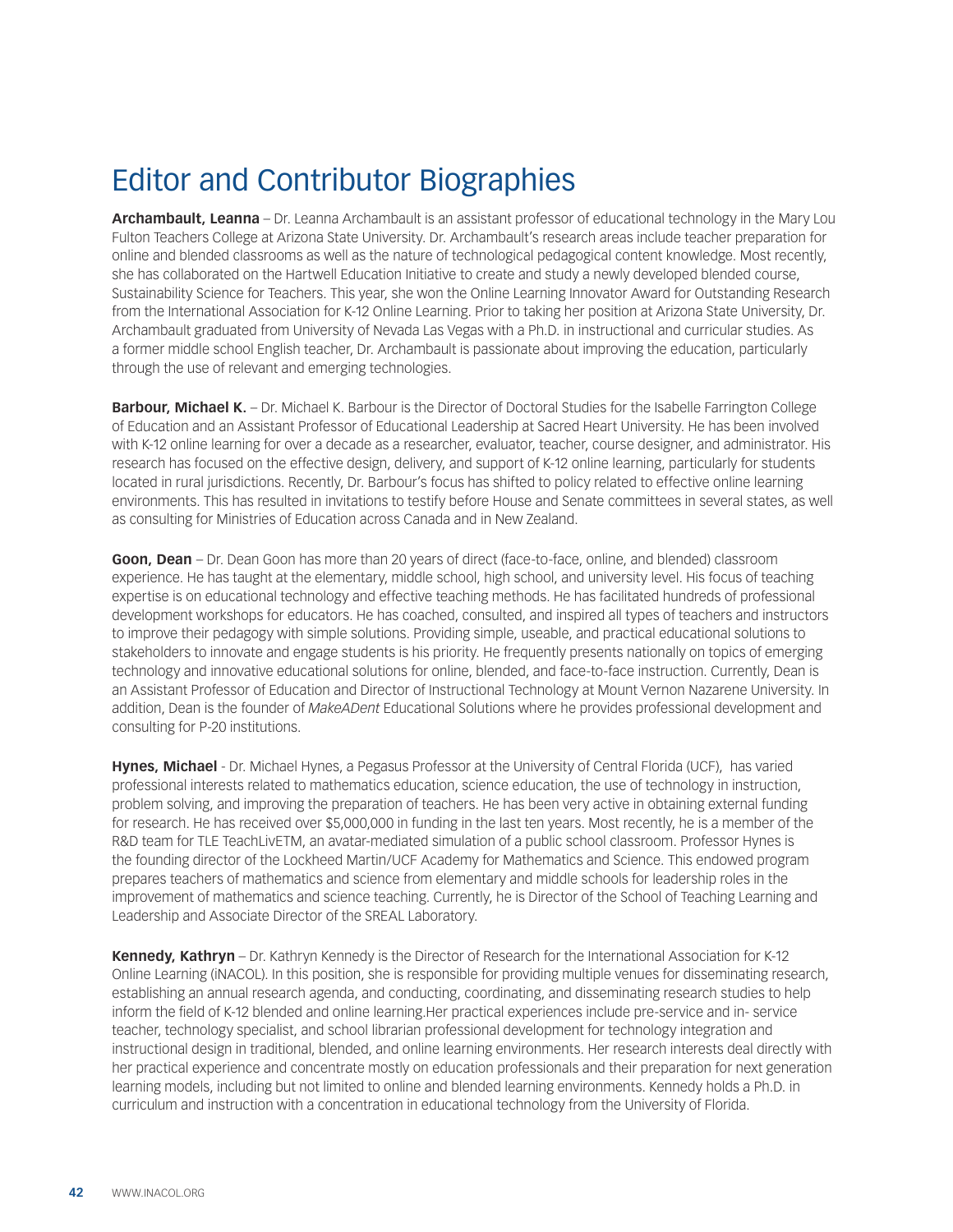**Parent, Robin** – Robin Parent is the Inclusive Excellence Instruction Specialist at California State Polytechnic University, San Luis Obispo. She has been a lecturer in the English Department and the College of Education at Utah State University in Logan, Utah, since 1999. She has taught a wide variety of courses onsite and online, including composition, graduate-level feminist theory, student teaching seminars, and Language, Culture and Diversity in Education. She designed and implemented a virtual student teaching field placement for elementary and secondary education students at Utah State. She served as faculty advisor to the campus multicultural sorority. She is preparing to defend her dissertation in Cultural Studies in the College of Education, Curriculum and Instruction this fall, where she has been working in the Teacher Education and Leadership program.

**Rice, Kerry** – Dr. Kerry Rice is Associate Professor in the Department of Educational Technology at Boise State University, a fully online graduate program and a leading provider of K-12 online teacher preparation in the U.S. She is author of *Making the Move to K-12 Online Teaching: Research-Based Strategies and Practices* (Pearson, 2012) and the recipient of a 2012-2013 Fulbright Scholar Award. She led the development of the Idaho K-12 Online Teaching Standards and Idaho's K-12 Online Teaching Endorsement and is Coordinator of the K-12 Online Teaching Endorsement program. Her research focuses on best practices in K-12 online education with articles appearing in the Journal of Research on Technology in Education (JRTE), the *Journal of Educational Technology and Society* (JETS), and the *British Journal of Educational Technology* (BJET), among other publications. She has presented on best practices in K-12 online teaching at numerous national and international conferences including those of the *International Association for K-12 Online Learning* (iNACOL), the *Association for Supervision and Curriculum Development* (ASCD), the *Society for Information Technology and Teacher Education* (SITE), and the *American Educational Research Association* (AERA).

**Vyortkina, Dina** – Dr. Dina Vyortkina is the Director of the Office of Information and Instructional Technologies (OIIT) in the Florida State University College of Education. In this role, she works with faculty, staff, and students embedding technologies into all aspects of education and business operations of the College.Dr. Vyortkina has been involved in design, development, delivery, and improvement of online courses and distance learning programs since 1997. Her expertise includes, but is not limited to instructional design, adult learning, information technologies for educational leadership/administration and school principals preparation, teacher preparation in the area of blended and online learning and teaching, technology-enhanced learning, teaching, assessment and research, faculty professional development, change management, and technology integration in higher education. Since 2010 she was instrumental in developing and is currently coordinating and teaching in the FSU teacher preparation program in blended and online learning and teaching (BOLT), comprised of four, fully-online courses: Foundations of BOLT; Pedagogy for BOLT, Technologies; and Trends, Issues, and Practices in the area of BOLT. Dr. Vyortkina has teaching experience in Kazakhstan, United Kingdom, and United States. She was involved in distance education and professional development in US (1997-present) and in UK (2006-2008).

**Yang, Dazhi** – Dr. Dazhi Yang is an Assistant Professor in the Educational Technology Department at Boise State University. She obtained her Ph.D. in educational technology (now Learning Design and Technology) from Purdue University, West Lafayette, Indiana. Prior to coming to Boise State, she was a postdoctoral researcher and instructional designer in the School of Engineering Education at Purdue. Her current research focuses on instructional strategies and online course design techniques for STEM subject areas; instructional strategies for teaching difficult and complex science and engineering concepts with the assistance of technology, which was supported by the National Science Foundation (NSF); and teacher education and professional development. Due to her interest and background in teacher education, Dr. Yang coordinated the K-12 Online Teaching Endorsement Program at the Boise State University and was in charge of developing and implementing the newly established endorsement program. She was a featured researcher at the 2009 Association for Educational Communications and Technology (AECT) International Convention in Louisville, Kentucky, and received the 2009 Young Researcher Award from the American Educational Research Association (AERA), Special Interest Group (SIG): Instructional Technology (IT).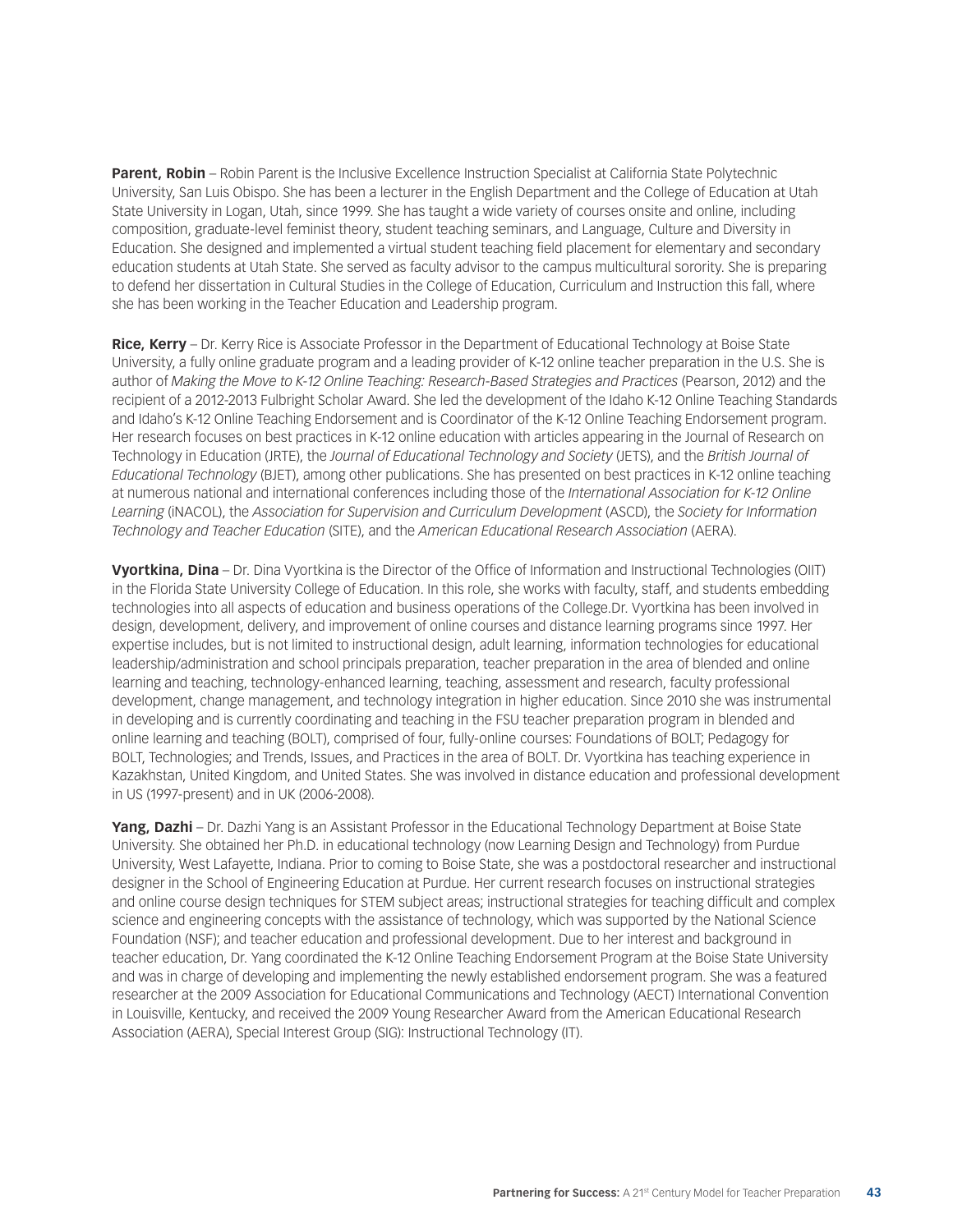**Zajac, Janet** – Janet Zajac is an instructor and clinical coordinator in the College of Education and Human Performance at the University of Central Florida. She has a wide array of responsibilities connected to the clinical supervision of interns during their final year in the education program. Her duties include training over fifty clinical coordinators who observe and evaluate the pre-service teacher candidates in local schools, and overseeing the coordination of approximately one thousand interns each semester. She was instrumental in the creation and implementation of the Teacher Work Sample, a data based analysis of student learning which provides direct evidence of the teacher candidate's impact on student achievement. This is completed during the teacher candidates' final internship and is now a graduation requirement. She is active on many college committees, including program accreditation.

**Zugelder, Bryan** – Dr. Bryan Zugelder has worked at state and local levels on policy regarding teacher preparation, assessment, accountability, professional development, and higher education. He currently serves as the Executive Director of Undergraduate Affairs and Partnerships in the UCF College of Education and Human Performance, overseeing a staff of 23 employees, impacting 5,700 students, 150+ full time faculty, and 455 public schools in the Central Florida region. His leadership results in partnerships with community constituents, student affairs practices for the largest school of education in Florida, and an award-winning, national model for clinical teaching practices and professional development schools. Dr. Zugelder has published in the *International Journal of Mentoring and Coaching in Education*, *Childhood Education*, *ACEI Focus on Pre-K & K*, and the *Florida Association for the Gifted*. He has worked as a state-wide professional development professional, and as a project manager for a state-wide assessment initiative. Dr. Zugelder earned a Bachelor of Science in Elementary Education, a Master of Science in Educational Leadership/ Administration, and a Doctor of Education in Organizational Leadership, with a specialization in Conflict Resolution.